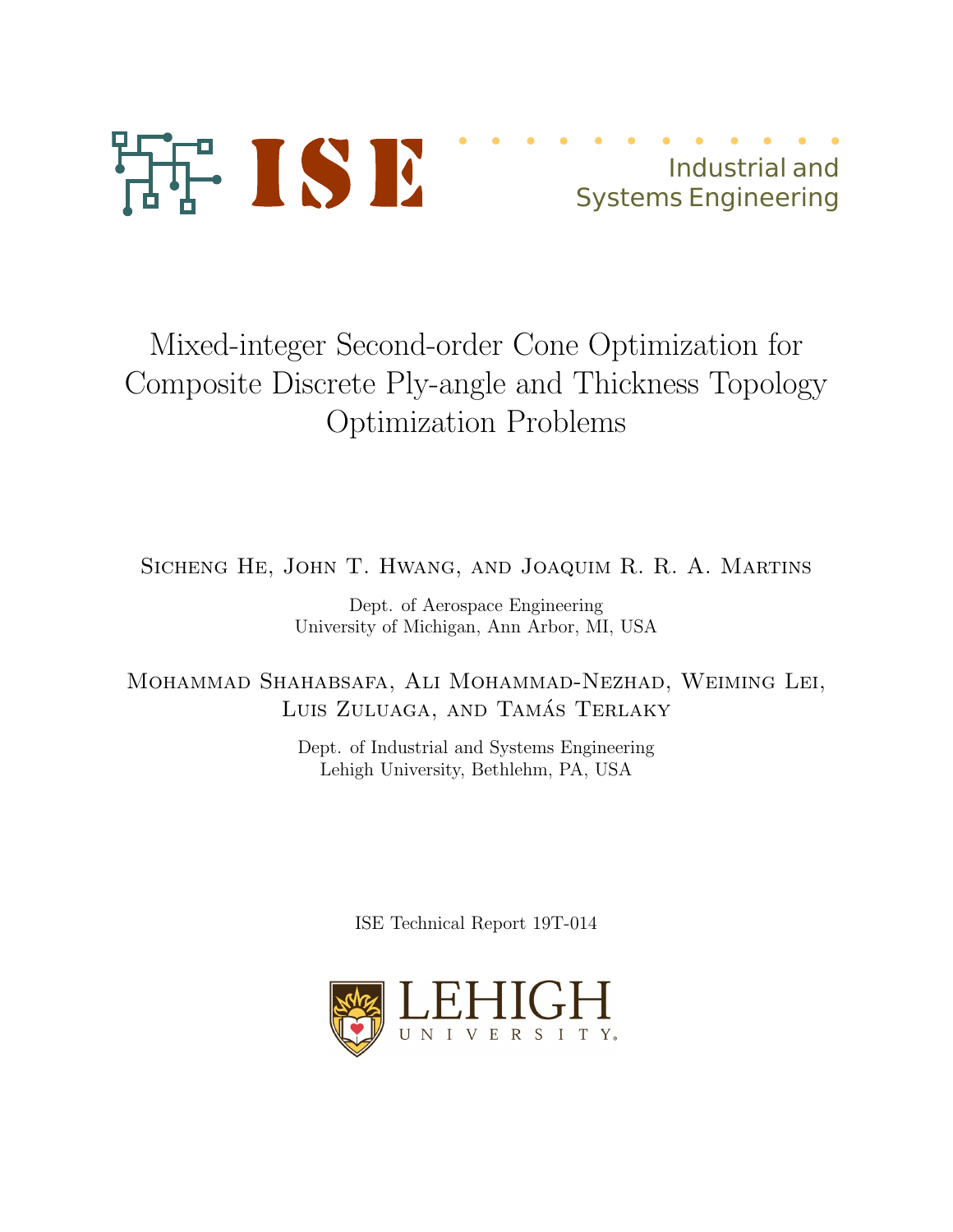# Mixed-integer Second-order Cone Optimization for Composite Discrete Ply-angle and Thickness Topology Optimization Problems

Sicheng He · Mohammad Shahabsafa · Weiming Lei · Ali Mohammad-Nezhad · Tamás Terlaky · Luis Zuluaga · Joaquim R. R. A. Martins ·

Abstract Discrete variable topology optimization problems are usually solved approximately by solid isotropic material with penalization (SIMP) type methods and genetic algorithms. In this paper, we propose reformulations of the discrete ply-angle and thickness topology optimization problems as a mixed-integer second-order cone optimization (MISOCO) problem. This differs from SIMP type methods and genetic algorithms in that a global optimal solution is guaranteed. We consider two types of problems: a mass minimization problem with the objective of saving mass from the structure, and a compliance optimization problem with the objective of making the structure as stiff as possible. For each element, besides whether material is present or not in the structure, we choose ply-angle and thickness from a finite set of possibilities. The discrete design space for ply-angle and thickness is a result of the manufacturing limitations. We also develop valid inequality constraints to tighten the continuous relaxation of the MISOCO reformulation and a warm start strategy effective for the mass minimization problem. We compare the performance of various MISOCO solvers: Gurobi, CPLEX, and MOSEK to solve the MISOCO reformulation. Based on this comparison, we recommend MOSEK for its efficiency.

Sicheng He, E-mail: hschsc@umich.edu Joaquim R. R. A. Martins

Aerospace Engineering, University of Michigan, Franois-Xavier Bagnoud Aerospace Building, 1320 Beal Avenue, Ann Arbor, MI 48109-2140

Mohammad Shahabsafa, Weiming Lei, Ali Mohammad-Nezhad, Tamás Terlaky, E-mail: terlaky@lehigh.edu Luis Zuluaga, E-mail: luz212@lehigh.edu

Department of Industrial and Systems Engineering, Harold S. Mohler Laboratory, Lehigh University, 200 West Packer Avenue, Bethlehem, PA 18015-1582, USA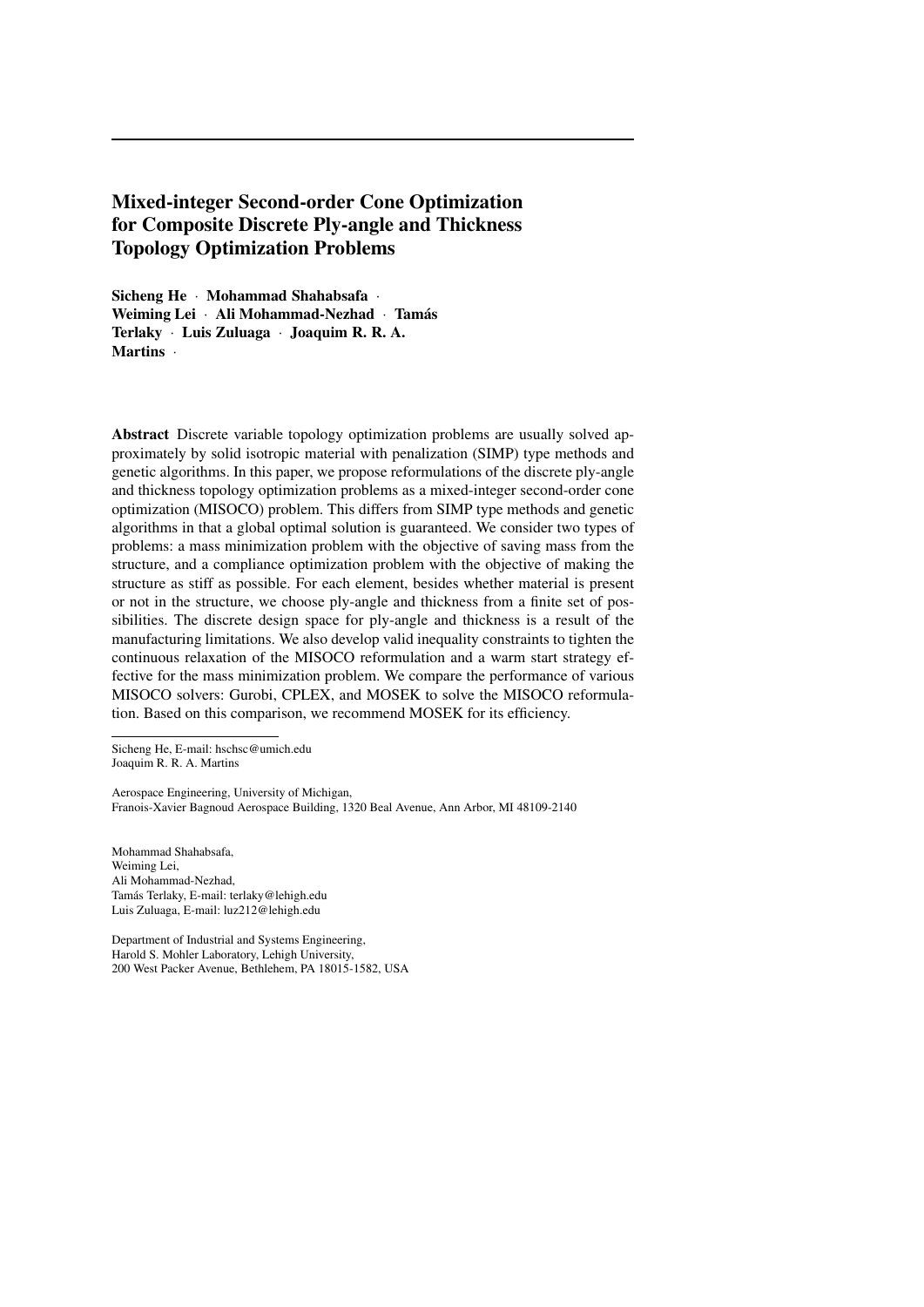Keywords Laminated composites · Discrete ply-angle · Topology optimization · Global optimization · Branch-and-cut (B&C) · mixed-integer second-order conic optimization (MISOCO)

#### 1 Introduction

The laminated composite optimization problem with ply-angle as a design variable is a classic structural optimization problem. In this problem, a structural performance metric, such as compliance or mass, is optimized with respect to the ply-angle in the laminated plate. This problem is classified into two categories with different types of design variables: (1) A continuous optimization problem in which the ply-angle is a continuous variable; (2) A mixed-integer optimization problem in which the plyangle is picked from a discrete set. [Ghiasi et al](#page-30-0) [\(2010\)](#page-30-0) and [Nikbakt et al](#page-31-0) [\(2018\)](#page-31-0) provide more details on these types of problems.

The continuous ply-angle problem arises when using advanced manufacturing technology enabled by automated fiber placement machines [\(Brooks and Martins,](#page-30-1) [2018\)](#page-30-1). A high-fidelity aerostructural optimization problem with continuous ply-angle variation has been formulated and applied to a aircraft wing design optimization problem by [Brooks and Martins](#page-30-1) [\(2018\)](#page-30-1). In other recent work, [Zhou et al](#page-32-0) [\(2018\)](#page-32-0) studied a multicomponent structures optimization problem and [Brampton et al](#page-30-2) [\(2015\)](#page-30-2) used a level set approach to solve the optimal ply-angle problem.

Discrete ply-angle composite structures are more economical to manufacture compared to the tow-steered composite structures. Thus, we focus on the discrete plyangle optimization problem in this research. The discrete ply-angle optimization problem can be categorized as a discrete optimization problem that imposes additional challenges on both mathematical and numerical aspects. The main solution methods for the discrete ply-angle optimization problem is categorized into three classes: (1) Solid isotropic material with penalization (SIMP) type methods [\(Bendsøe](#page-30-3) [and Sigmund, 1999\)](#page-30-3); (2) Genetic algorithms (GA) and other gradient-free heuristics [\(Riche and Haftka, 1993\)](#page-32-1); (3) Mixed-integer nonlinear optimization methods, especially mixed-integer convex optimization methods (MICO) [\(Grossmann et al,](#page-31-1) [1992;](#page-31-1) [Stolpe and Svanberg, 2003\)](#page-32-2)). We review each of these categories in more detail below.

SIMP type of methods encode the design variables into binary numbers. The continuous relaxation of the original mixed-integer problem is solved and a penalization is imposed on any fractional solution. As an enhanced SIMP type method, discrete material optimization (DMO) was proposed by [Stegmann and Lund](#page-32-3) [\(2005\)](#page-32-3) for discrete ply-angle optimization problem. [Kennedy and Martins](#page-31-2) [\(2013\)](#page-31-2) and [Bruyneel](#page-30-4) [\(2010\)](#page-30-4) provide alternative methods to DMO. The DMO technique has also been extended to include discrete thickness variables in [Sørensen and Stolpe](#page-32-4) [\(2015\)](#page-32-4). Recently, [Kennedy](#page-31-3) [\(2016\)](#page-31-3) proposed an interior point method to solve large-scale instances of the DMO formulations of the discrete ply-angle problem. However, these methods do not provide any guarantee that the solution obtained is globally optimal. In addition, SIMP type methods are usually presented without any benchmark cases comparing the SIMP results with known global optimal results.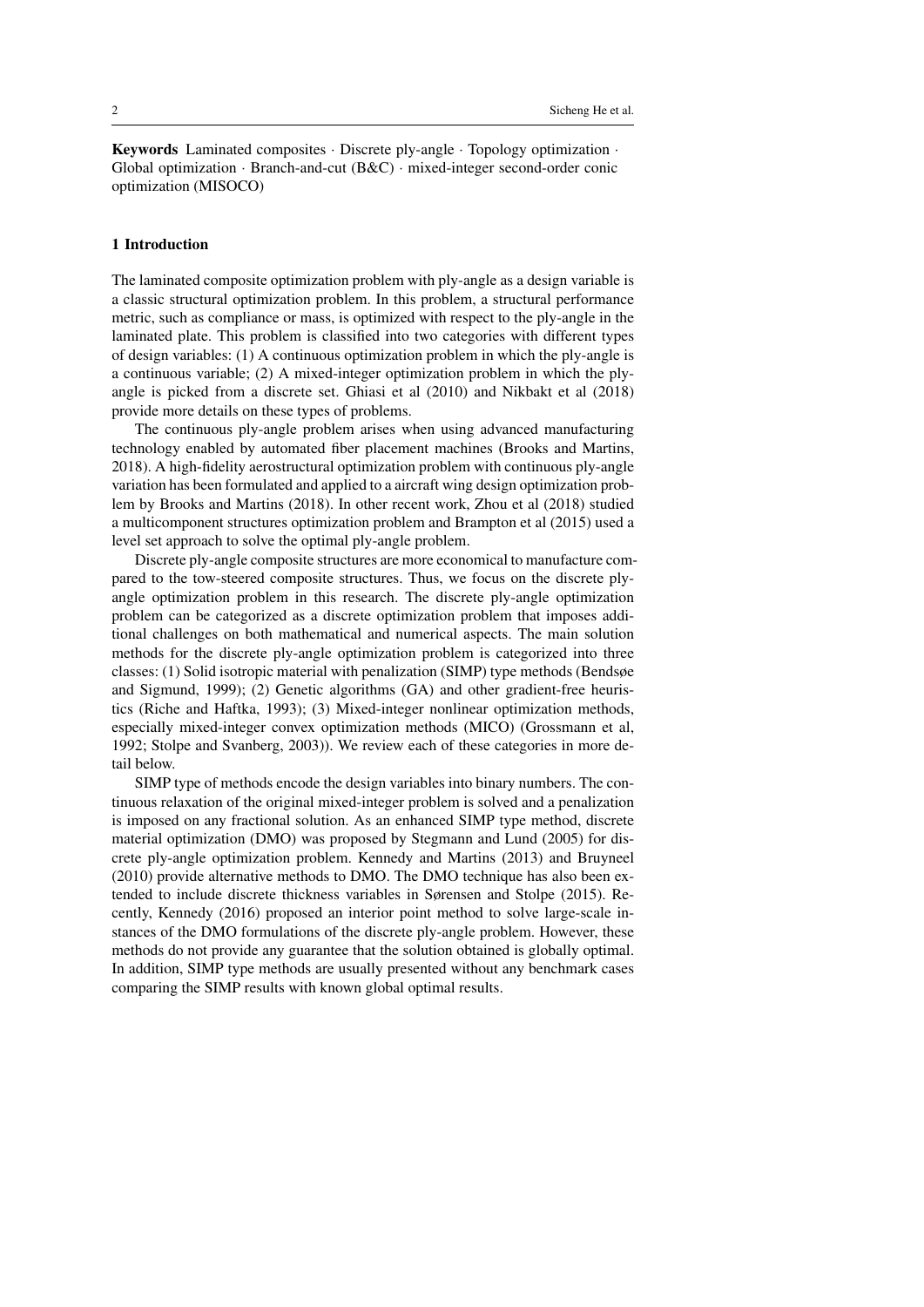GA methods have the advantage of being able to work directly with integer variables. [Riche and Haftka](#page-32-1) [\(1993\)](#page-32-1) apply a GA to the maximization of the buckling load with respect to the composite element stacking sequence. [Kim et al](#page-31-4) [\(1999\)](#page-31-4) presents a GA approach that minimizes the composite mass with a finite-element method (FEM) model. [Gillet et al](#page-31-5) [\(2009\)](#page-31-5) propose single and multi-objective optimization formulations with yield stress constraints. [Albanesi et al](#page-30-5) [\(2018\)](#page-30-5) combine a GA with inverse FEM with a maximum stress constraint. [Nikbakt et al](#page-31-0) [\(2018\)](#page-31-0) provides more details on the application of GA methods to composite optimization problems. They stated that "The convergency rate of these methods (GA) is lower than local search problems while the chance of obtaining the global optima is higher." Thus, similarly to SIMP type methods, there is no warranty that the solution obtained by GA methods is a global optimal solution. Another limitation of GA methods is that they lack the ability to handle large number of design variables due to the curse of dimensionality.

Similarly to GA methods, mixed-integer optimization also has the ability to handle integer variables directly. Researchers have converted different types of structural optimization problems into MILO, MISOCO, or general MICO formulations. The literature that is most related to the current research are the works of [Munoz](#page-31-6) [\(2010\)](#page-31-6) and [Marmaras](#page-31-7) [\(2014\)](#page-31-7). Using technique of [Petersen](#page-31-8) [\(1971\)](#page-31-8) (see Section [3\)](#page-10-0), [Munoz](#page-31-6) [\(2010\)](#page-31-6) considers stress- and strain-constrained discrete ply-angle compliance and mass minimization problems. However, only the maximum strain constrained compliance optimization problem is solved and reported. The fact that the problem is not a topology optimization problem makes it less challenging compared to problems considered in current research. [Marmaras](#page-31-7) [\(2014\)](#page-31-7) presents a basic maximum stress constraint but does not show any test cases for the mass minimization problem.

The reformulation technique of [Petersen](#page-31-8) [\(1971\)](#page-31-8) has been used earlier to solve truss optimization problems as well. [Grossmann et al](#page-31-1) [\(1992\)](#page-31-1) and [Stolpe and Svan](#page-32-2)[berg](#page-32-2) [\(2003\)](#page-32-2) reformulated the discrete truss size optimization problems as a mixedinteger linear optimization (MILO) problem. Several facets of this reformulations have been explored [\(Stolpe, 2007;](#page-32-5) [Stolpe and Stidsen, 2007;](#page-32-6) [Rasmussen and Stolpe,](#page-32-7) [2008;](#page-32-7) [Achtziger and Stolpe, 2007;](#page-30-6) [Stolpe, 2014\)](#page-32-8). [Mela](#page-31-9) [\(2014\)](#page-31-9) extends this method to include buckling constraints for truss topology optimization and [Shahabsafa et al](#page-32-9) [\(2018\)](#page-32-9) propose a neighborhood search method to approximately solve the MILO problem with more than 12000 binary variables [\(Shahabsafa, 2018\)](#page-32-10).

There are also other efforts that are not based on the technique by [Petersen](#page-31-8) [\(1971\)](#page-31-8). [Haftka and Walsh](#page-31-10) [\(1992\)](#page-31-10) formulate the buckling load optimization problem in which the aim is to find an optimal stacking sequence as a MILO problem. The MILO problem is solved with a branch-and-bound (B&B) algorithm. Recently, [Sørensen](#page-32-11) [and Lund](#page-32-11) [\(2015\)](#page-32-11) solve the laminate composite compliance minimization problem to global optimality but without any local stress constraints.

In this work, we propose a MISOCO formulation to optimize composite structural mass or compliance in which the aim is to find optimal discrete ply-angles and discrete plate thicknesses. The second-order cone (SOC) constraint in the MIS-OCO formulation arises from the quadratic Tsai–Wu failure criterion [\(Hahn and Tsai,](#page-31-11) [1980\)](#page-31-11). The approach leverages the efficient interior point algorithms developed for the underlying SOCO (second-order cone optimization) which is a continuous relaxation of the original problem [\(Andersen et al, 2003\)](#page-30-7). Commercial solver developers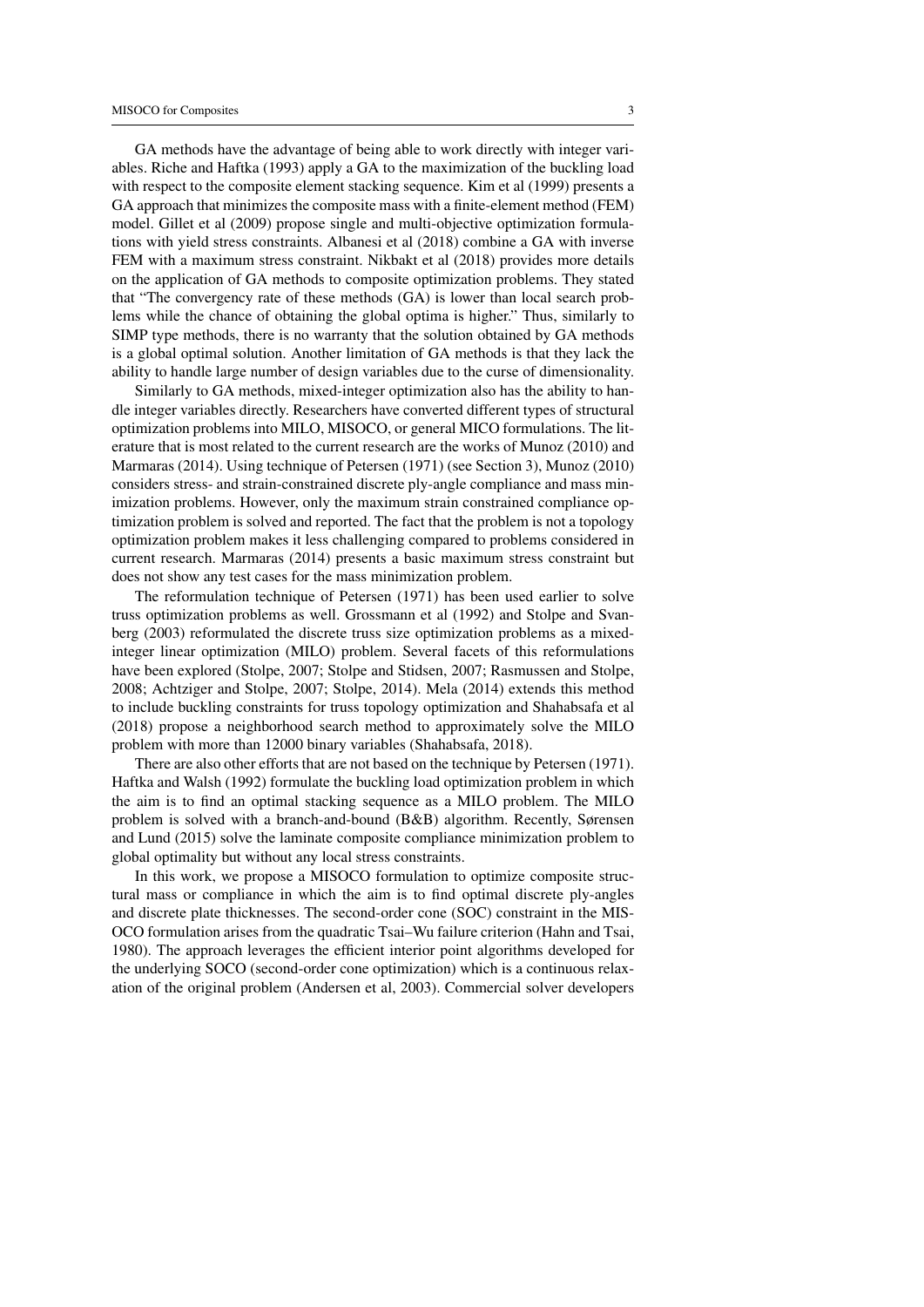are currently working on solving large-scale MISOCO problems. Since the solution speed of MISOCO may vary a lot among different solvers, we also benchmark their performance. In this work, we consider three widely-used commercial optimization solvers: Gurobi [\(Gurobi Optimization, LLC, 2018\)](#page-31-12), CPLEX [\(IBM ILOG, 2018\)](#page-31-13), and MOSEK [\(Andersen and Andersen, 2000\)](#page-30-8).

MISOCO problems are solved by branch-and-cut (B&C) methods. The efficiency of B&C methods is closely related to the tightness of the continuous relaxation problem. Recently, [Belotti et al](#page-30-9) [\(2017\)](#page-30-9) proposed the use of disjunctive conic cuts (DCC) for MISOCO problems to tighten the continuous relaxation of a MISOCO and in turn, speed up its solution. In the present work, we observe that the convex hull of the feasible disjunctive sets can be described using SOCs, inspired by the work of [Belotti et al](#page-30-9) [\(2017\)](#page-30-9). Based on this observation, we derive two valid conic inequalities to tighten the continuous relaxation of the original MISOCO problem. Also, when solving the MISOCO problem, if a feasible solution is found early with lower objective function, it can greatly reduce the computation time because many branches with higher objective function values could be ignored without wasting time exploring them. Thus, in commercial solvers, a portion of the computational time is used by heuristic methods that search for feasible solutions. Here, we explore the possibility of using a feasible solution found by other solver to warm start the MISOCO solver to reduce the computational cost.

In topology optimization problems, there is a well-known issue called stress singularity, which occurs when the stress constraints remain active while no material is present in an element. This may cause a feasible solution to be misclassified as an infeasible one. This issue was first reported by [Sved and Ginos](#page-32-12) [\(1968\)](#page-32-12) and later addressed by [Cheng](#page-30-10) [\(1995\)](#page-30-10) and [Cheng and Guo](#page-30-11) [\(1997\)](#page-30-11) with a technique called  $\varepsilon$ relaxation. However, the stress singularity is not an issue in our proposed methodology because if material is not selected for a certain element, the corresponding stress with that material selection is automatically set to zero, which satisfies the stress constraint.

The checkerboard patterned solutions are an issue in topology optimization where the solution exhibits alternate solid and void elements. This issue is believed to be caused by an inadequate numerical modeling of the structure stiffness [\(Diaz and Sig](#page-30-12)[mund, 1995;](#page-30-12) [Sigmund, 1998\)](#page-32-13). Filtering methods have been developed to prevent the checkerboard pattern issue [\(Sigmund, 1994;](#page-32-14) [Bourdin, 2001\)](#page-30-13). This involves averaging the solution in a neighborhood. In this paper, we show that the checkerboard pattern can be prevented by adding a set of linear constraints to the problem's MISOCO reformulation.

The paper is organized as follows. In Section [2,](#page-5-0) we describe the problem and formulate it as a mixed-integer nonlinear optimization (MINLO). We describe the [Petersen](#page-31-8) [\(1971\)](#page-31-8) method that is later used to reformulate the problem as a MISOCO in Section [3.](#page-10-0) We discuss four formulations for the quadratic Tsai–Wu failure criterion in Section [4.](#page-11-0) In Section [5,](#page-16-0) we discuss the method used to scale the problem, which has a positive impact on the numerical performance of optimization algorithms. In Section [6,](#page-17-0) we present numerical results. Finally, we present our conclusions in Section [7.](#page-29-0)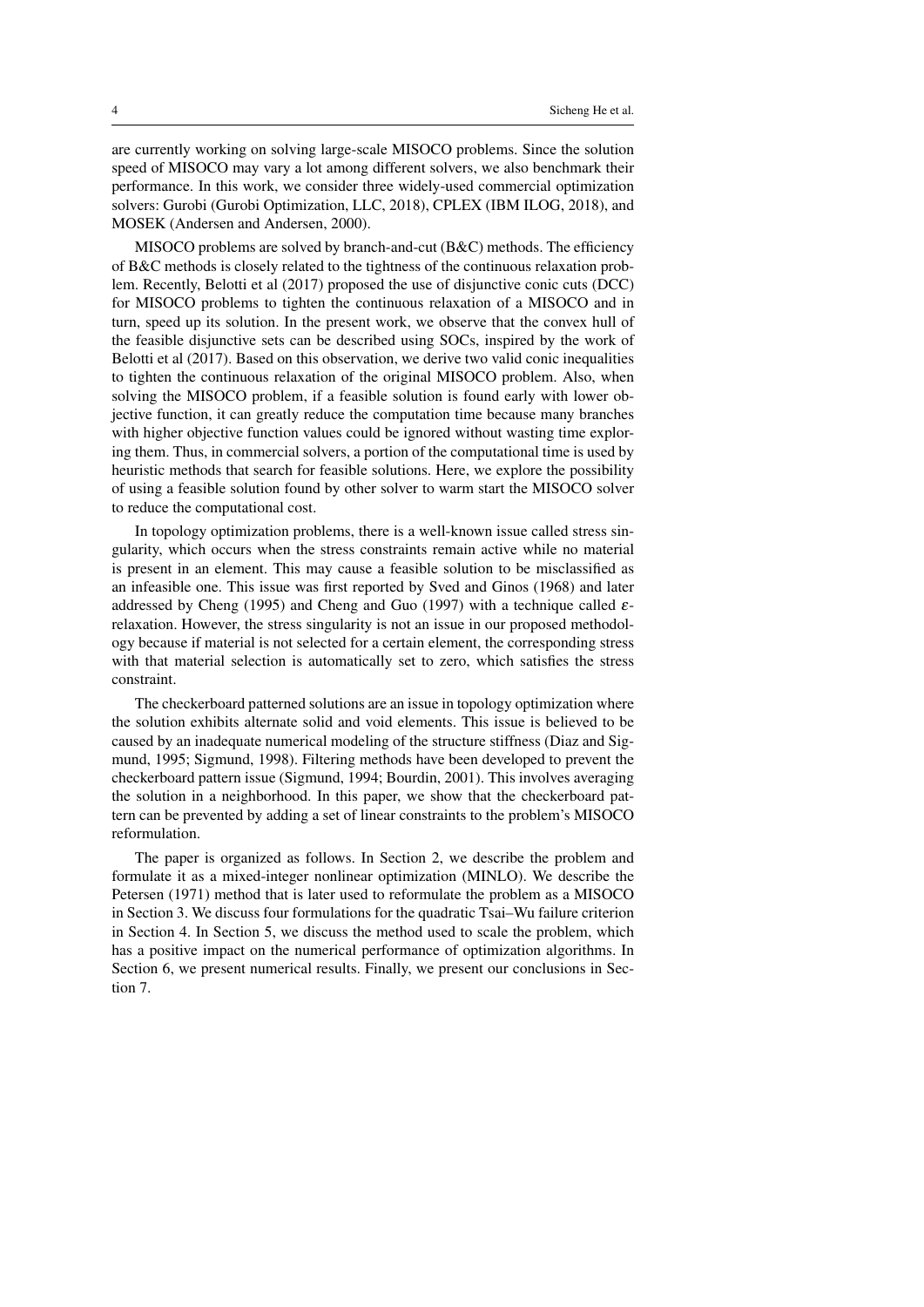#### <span id="page-5-0"></span>2 Problem formulation

In this section, we briefly introduce all the components involved in the structural optimization problems of interest and their mathematical formulations.

#### <span id="page-5-2"></span>2.1 Structural mass

The total mass of the structure is:

<span id="page-5-1"></span>
$$
W = \sum_{i=1}^{N} \sum_{j=1}^{M} z_{ij} w_{ij},
$$
\n(1)

where *W* is the total mass,  $w_{ij}$  is the mass of  $i^{\text{th}}$  element with  $j^{\text{th}}$  option chosen and  $z_{ij}$  is the binary choice variable— $z_{ij} = 1$  if  $j^{\text{th}}$  option is used and  $z_{ij} = 0$  otherwise. In total we have *N* elements,  $i \in \{1, 2, ..., N\}$  and *M* options, which could include potential discrete ply-angle choices, discrete thickness choices, or both,  $j \in \{1, 2, ..., M\}$ . Since we do not consider different materials in this research, the mass is proportional to volume, so it is fully determined by the *i*<sup>th</sup> element geometry. Therefore, we can remove the common density factor and set  $w_{ij} = l_{i,x}l_{i,y}h_j$ . Here,  $l_{i,x}, l_{i,y}$  are the length in the *x* and *y* directions, and  $h_j$  is the  $j^{\text{th}}$  discrete thickness option. For optimization problems without thickness variables, the uniform value  $h_j$  could be dropped from the mass in equation [\(1\)](#page-5-1).

#### 2.2 Compliance

Compliance measures how much energy is stored in the structure under a given external load. A stiffer structure stores less energy compared to a softer one under the same load. The mathematical expression for the compliance is given by

<span id="page-5-3"></span>
$$
C = \mathbf{f}_{\text{ext}}^{\text{T}} \mathbf{u},\tag{2}
$$

where *C* is the compliance,  $f_{ext} \in \mathbb{R}^n$  is the external load,  $\mathbf{u} \in \mathbb{R}^n$  is the structural displacement, and *n* denotes the FEM degree-of-freedom. The function is linear since the external load  $f_{ext}$  is a constant vector.

#### 2.3 Finite-element Method

Since we apply a simultaneous analysis and design (SAND) approach [\(Haftka, 1985;](#page-31-14) [Martins and Lambe, 2013\)](#page-31-15), the FEM model of the structure also appears as problem constraints that are directly handled by the optimizer itself. When using a FEM, a global stiffness matrix  $\bf{K}$  is formed and the displacement vector  $\bf{u}$  is computed by solving the linear system

$$
Ku = f_{ext}, \t\t(3)
$$

where  $\mathbf{K} \in \mathbb{R}^{n \times n}$ . But  $\mathbf{K} = \mathbf{K}(z_{1,1},...,z_{N,M})$  need to take all the design variables as parameters and we may also encounter reduction of the degree-of-freedom due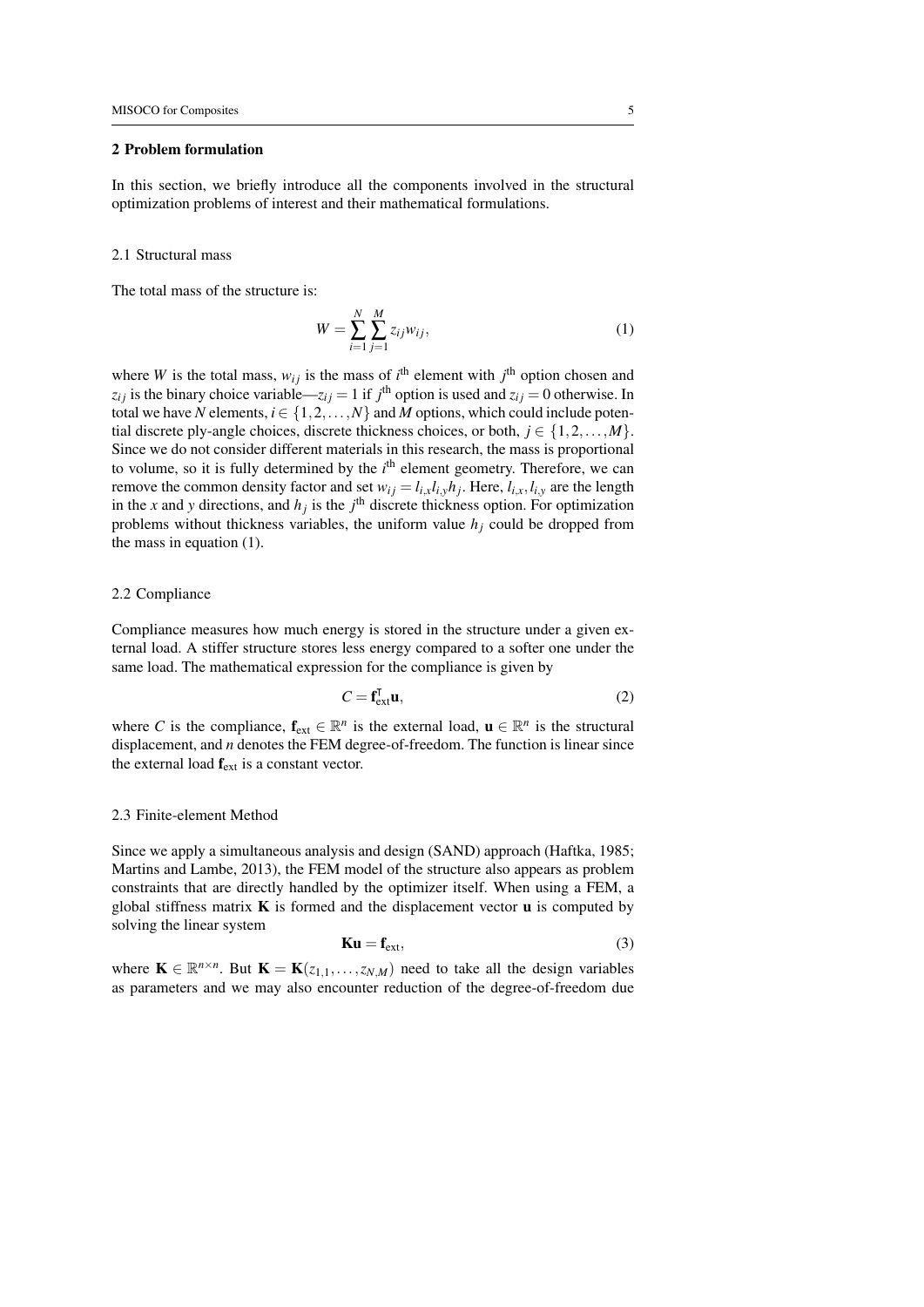to the appearance of void elements in the topology optimization problem. Instead, [Stolpe and Svanberg](#page-32-2) [\(2003\)](#page-32-2) found that it is easier to manipulate the local equilibrium equation, which is only dependent on local design variables. Following [Stolpe and](#page-32-2) [Svanberg](#page-32-2) [\(2003\)](#page-32-2), we decompose the global equilibrium equation into many smaller pieces. In Section [3](#page-10-0) we also show how to reformulate all the bilinear terms in these equations using linear inequality constraints.

For each plate element, we have the local equilibrium equation to relate the local displacement to the local internal load:

$$
\mathbf{f}_i = \mathbf{K}_i \mathbf{u}_i, \n\mathbf{K}_i = \sum_{j=1}^M z_{ij} \mathbf{K}_{ij}, \forall i \in \{1, \dots, N\},
$$

where  $f_i \in \mathbb{R}^{n_{\text{elem}}}$  is the internal load for the *i*<sup>th</sup> element ( $n_{\text{elem}}$  is the number of degrees-of-freedom per element),  $\mathbf{u}_i \in \mathbb{R}^{n_{\text{elem}}}$  denotes the local displacement in the  $i^{\text{th}}$  element,  $\mathbf{K}_i \in \mathbb{R}^{n_{\text{elem}}} \times n_{\text{elem}}$  is the local stiffness matrix, and  $\mathbf{K}_{ij} = \mathbf{K}_{ij}(\theta_j, h_j)$  is the local stiffness matrix corresponding with *j*<sup>th</sup> discrete variable option.

The external loads are balanced by the internal loads at node *s* as follows,

$$
\sum_{i \in \delta(s)} \mathbf{H}_i^s \mathbf{f}_i + \mathbf{f}_{\text{ext}}^s = 0, \forall s \in \mathbf{S} - \mathbf{S}_{\text{bdr}}.
$$

where  $\delta(s)$  is the set of elements that contains  $s$ ,  $\mathbf{H}_{i}^{s} \in \mathbb{R}^{n_{\text{elem}} \times n_{\text{node}}}$  is a matrix mapping to the load at *s* ( $n_{\text{node}}$  is number of degrees-of-freedom per node),  $\mathbf{f}_{\text{ext}}^s \in \mathbb{R}^{n_{\text{node}}}$  is the external load at  $s$ ,  $S$  is the set of FEM model nodes, and  $S<sub>bdr</sub>$  is the set of boundary nodes.

We consider the clamped boundary condition, meaning that there are no translational or rotational displacements at the boundary, i.e.,

$$
\textbf{u}^s=0, \forall s\in \mathbf{S}_{bdr},
$$

where u *<sup>s</sup>* denotes the displacement at node *s*.

#### 2.4 Local stress constraints

In a feasible design, the stress should be within the yield bounds. In this section, we present the formulation of the stress constraints and the equations linking stresses, strains, and displacement.

The strain is a dimensionless variable that characterizes how much the structure is deformed and is fully determined by the displacement field. For a plate element, the strain can be written as

<span id="page-6-0"></span>
$$
\varepsilon_i^l = \sum_j \varepsilon_{ij}^l,
$$
  
\n
$$
\varepsilon_{ij}^l = z_{ij} \mathbf{B}_{ij}(\mathbf{x}_{ij}^l) \mathbf{u}_i, \forall i \in \{1, ..., N\},
$$
\n(4)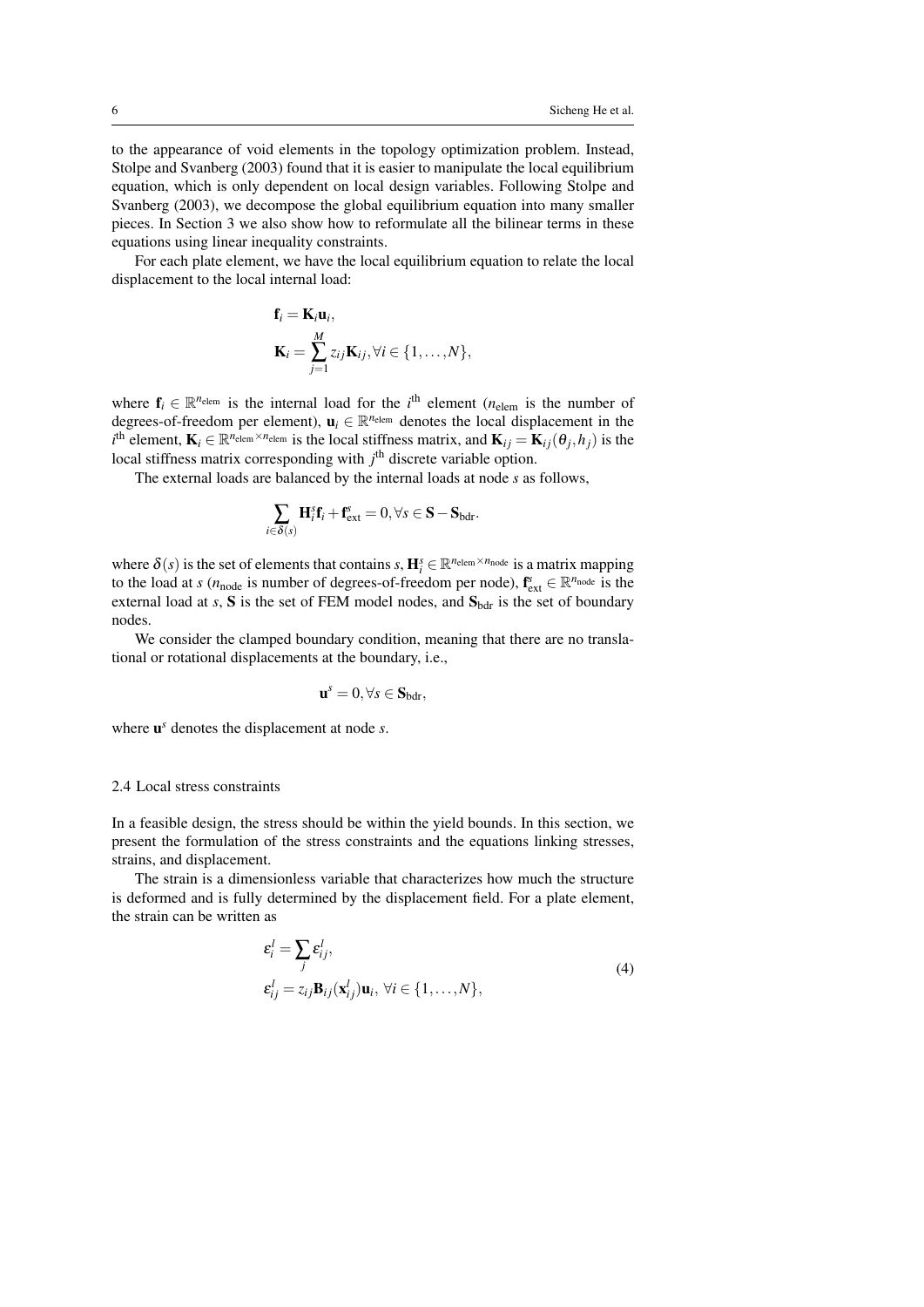where  $\varepsilon_i^l \in \mathbb{R}^3$  is the in-plane strain in the *i*<sup>th</sup> element at node *l* with coordinate  $\mathbf{x}_{ij}^l \in \mathbb{R}^3$ ,  $\mathbf{\varepsilon}_{ij}^l \in \mathbb{R}^3$  is the strain at the monitored point if the *j*<sup>th</sup> option is picked;  $\mathbf{B}_{ij}(\mathbf{x}_{ij}^l) \in \mathbb{R}^{n_{\text{elem}} \times 3}$  is a matrix that is determined by the local coordinates  $\mathbf{x}_{ij}^l$  and also the element thickness. In this study, we choose to monitor the strain at the center point on the upper surface of a plate element:  $\mathbf{x}_{ij}^l = (\mathbf{x}_{ij,c}, \mathbf{y}_{ij,c}, \frac{h_j}{2})$  $\left(\frac{h_j}{2}\right)^T$  where  $h_j$  is the  $j<sup>th</sup>$  option plate thickness, where  $\mathbf{x}_{ij,c}$  and  $\mathbf{y}_{ij,c}$  denote the x and y coordinates of the center point from *i*<sup>th</sup> element.

The stress is a measure of how much the structure is loaded locally and is dependent on the strain field through the relation

<span id="page-7-0"></span>
$$
\sigma_{ij}^l = \mathbf{Q}_j \varepsilon_{ij}^l,\tag{5}
$$

where  $\sigma_{ij}^l \in \mathbb{R}^3$  is the in-plane stress when the *j*<sup>th</sup> option is picked for the *i*<sup>th</sup> element at *l*, and the constitutive matrix  $\mathbf{Q}_j \in \mathbb{R}^{3 \times 3}$  is detailed in the appendix.

When an excessive load is applied to the structure, the structure vields. This must be avoided in any engineering design. The yield constraint is formulated using the Tsai–Wu failure criterion for composite structures [\(Tsai and Wu, 1971\)](#page-32-15)

$$
\overline{\sigma}_{ij}^l \overline{\mathbf{P}} \overline{\sigma}_{ij}^l + 2 \overline{\mathbf{q}}^{\mathsf{T}} \overline{\sigma}_{ij}^l - 1 \le 0, \tag{6}
$$

where

<span id="page-7-2"></span>
$$
\bar{\mathbf{P}} = \begin{bmatrix} \frac{1}{X_t | X_c |} & -\frac{1}{2} \frac{1}{\sqrt{X_t X_c Y_t Y_c}} & 0\\ -\frac{1}{2} \frac{1}{\sqrt{X_t X_c Y_t Y_c}} & \frac{1}{Y_t | Y_c |} & 0\\ 0 & 0 & \frac{1}{S^2} \end{bmatrix}, \bar{\mathbf{q}} = \frac{1}{2} \begin{bmatrix} \frac{1}{X_t} - \frac{1}{|X_c |} \\ \frac{1}{Y_t} - \frac{1}{|Y_c |} \\ 0 \end{bmatrix}.
$$
 (7)

Here,  $\overline{\sigma}_{ij}^l$  is the in-plane stress in the *i*<sup>th</sup> element for the *j*<sup>th</sup> option at *l* in the fiber coordinates and "<sup>-</sup>" denotes variables expressed in the coordinate aligned with the fiber orientation. Also,  $\overline{P}$  and  $\overline{q}$  are dependent on the material selection. Since we do not consider multiple materials, **P** and  $\bar{\mathbf{q}}$  are constant matrices. Parameters  $X_c$  and  $X_t$ are the composite tension and compression failure strengths for the direction parallel to the fiber direction, respectively. Parameters  $Y_c$  and  $Y_t$  are the tension and compression failure strengths in the direction perpendicular to the fiber orientation. Finally, parameter *S* is the shear strength. Note that  $X_c < 0$ ,  $Y_c < 0$ ,  $X_t > 0$ ,  $Y_t > 0$ ,  $S > 0$ and are constant numbers, since we consider single composite material. Thus,  $\overline{P}$  is positive definite. To express this in local *x*, *y* coordinates, we need to conduct a transformation operation  $\bar{\sigma}_{ij}^l = T_j(\theta_j) \sigma_{ij}^l$  (The details about the  $T_j$  matrix are given in Appendix 1). Thus, we have

<span id="page-7-1"></span>
$$
\sigma_{ij}^{l\ \mathsf{T}}\left(\mathbf{T}_{j}^{\mathsf{T}}\bar{\mathbf{P}}\mathbf{T}_{j}\right)\sigma_{ij}^{l}+2\left(\bar{\mathbf{q}}^{\mathsf{T}}\mathbf{T}_{j}\right)\sigma_{ij}^{l}-1\leq0.\tag{8}
$$

For simplicity, we define the following notation

$$
\mathbf{P}_j \coloneqq \mathbf{T}_j^{\mathsf{T}} \bar{\mathbf{P}} \mathbf{T}_j, \mathbf{q}_j \coloneqq \mathbf{T}_j^{\mathsf{T}} \bar{\mathbf{q}}.
$$

In addition, the yield constraint should only be enforced when *j*<sup>th</sup> design is actually chosen, i.e.,  $z_{ij} = 1$ . Otherwise, the constraint should not come into effect. This has already been taken into account in equation [\(4\)](#page-6-0)—when  $z_{ij} = 0$ , we have  $\varepsilon_{ij}^l = 0$ .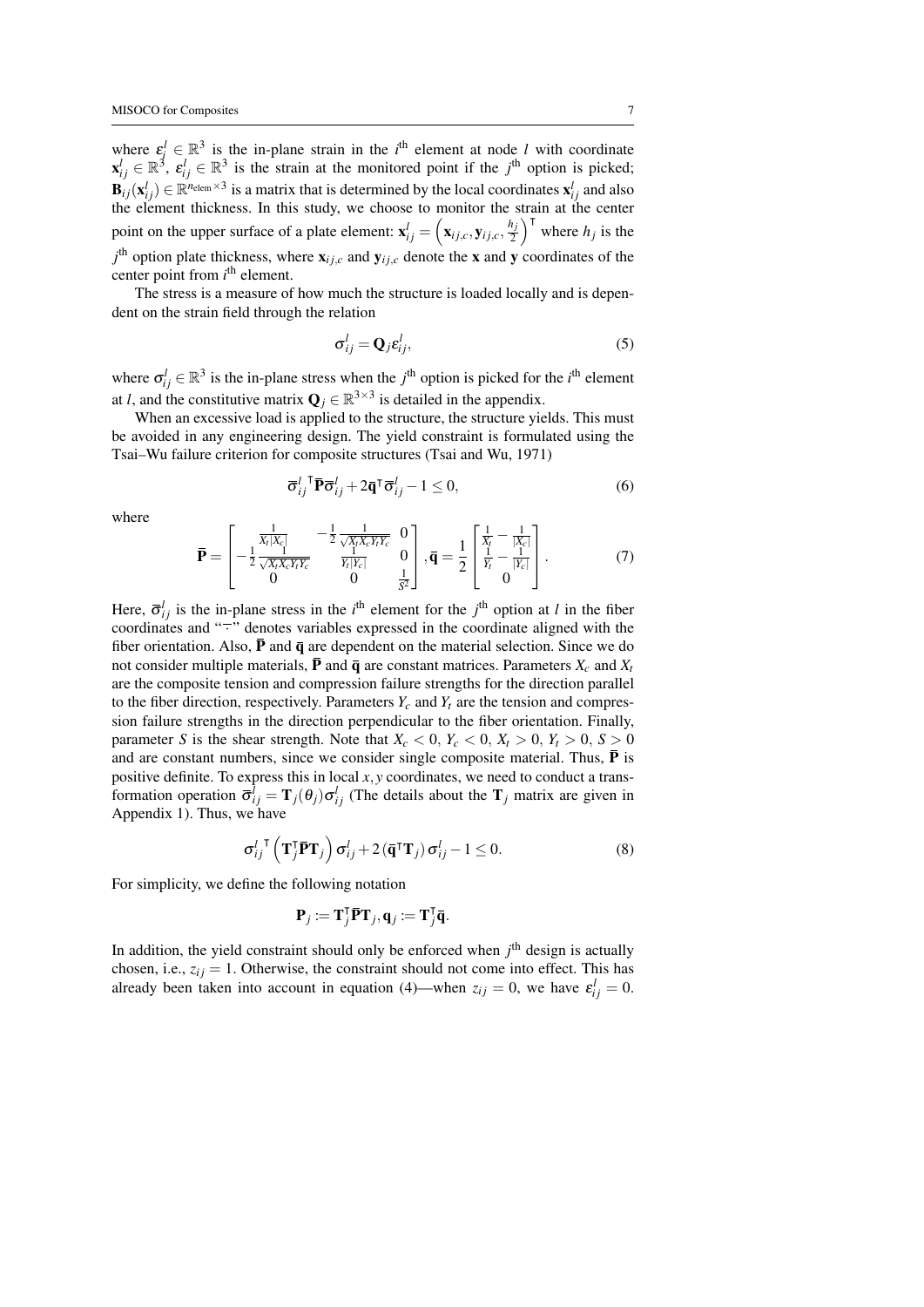Consequently, according to equation [\(5\)](#page-7-0),  $\sigma_{ij} = 0$  and equation [\(8\)](#page-7-1) is satisfied. Finally we have,

$$
\begin{aligned} \varepsilon_{ij}^l &= z_{ij} \mathbf{B}_{ij}(\mathbf{x}_{ij}^l) \mathbf{u}_i, \\ \varepsilon_{ij}^{l} \big( \mathbf{Q}_j^{\mathsf{T}} \mathbf{P}_j \mathbf{Q}_j \big) \varepsilon_{ij}^l + 2 \mathbf{q}_j^{\mathsf{T}} \mathbf{Q}_j \varepsilon_{ij}^l - 1 \leq 0, \forall i \in \{1, \dots, N\}, \forall j \in \{1, \dots, M\}. \end{aligned}
$$

We reformulate this equation later in our proposed MISOCO formulations.

#### 2.5 Logic constraints

For topology optimization, we could have either some material present at a candidate element or no material, which can be expressed as

$$
z_i = \sum_j z_{ij},
$$
  
\n
$$
z_i \leq 1, \forall i \in \{1, \ldots, N\},
$$

where  $z_i$  denotes whether any material is present at the  $i^{\text{th}}$  element—if  $z_i = 0$ , then there is no material present; otherwise, if  $z_i = 1$ , some material is present.

#### 2.6 Manufacturing constraints

Here we consider the manufacturing-related constraint for the composite material. We enforce the adjacency constraint: the neighboring element shall not have a change of ply-angle more than 45◦ . With a discrete design space where the angle options are

<span id="page-8-0"></span>
$$
\{0, 45^{\circ}, 90^{\circ}, 135^{\circ}\},\tag{9}
$$

which are encoded in *zi*,1,*zi*,2,*zi*,<sup>3</sup> and *zi*,4. This restriction is enforced by the following constraints

<span id="page-8-2"></span>
$$
z_{i,1} + z_{p,3} \le 1,z_{i,2} + z_{p,4} \le 1, p \in \mathbf{N}(i), \forall i \in \{1, ..., N\},
$$
(10)

where  $N(i)$  denotes the neighboring elements indices set of the  $i<sup>th</sup>$  element. Later, in the numerical tests, this constraint is considered for problem in which the plyangle choices are given by equation [\(9\)](#page-8-0). When the choices for the angle are limited to  $\{0^\circ, 90^\circ\}$ , this constraint is not considered.

# <span id="page-8-1"></span>2.7 Checkerboard constraints

We enforce constraints to avoid the previously mentioned checkerboard pattern issue, which is illustrated in Figure [1.](#page-9-0)

The constraint is based on the observation that when the checkerboard pattern is present, the sum of the binary design variables is 2 on one diagonal and 0 on the other diagonal, and the absolute difference of the sums is 2. Otherwise, the difference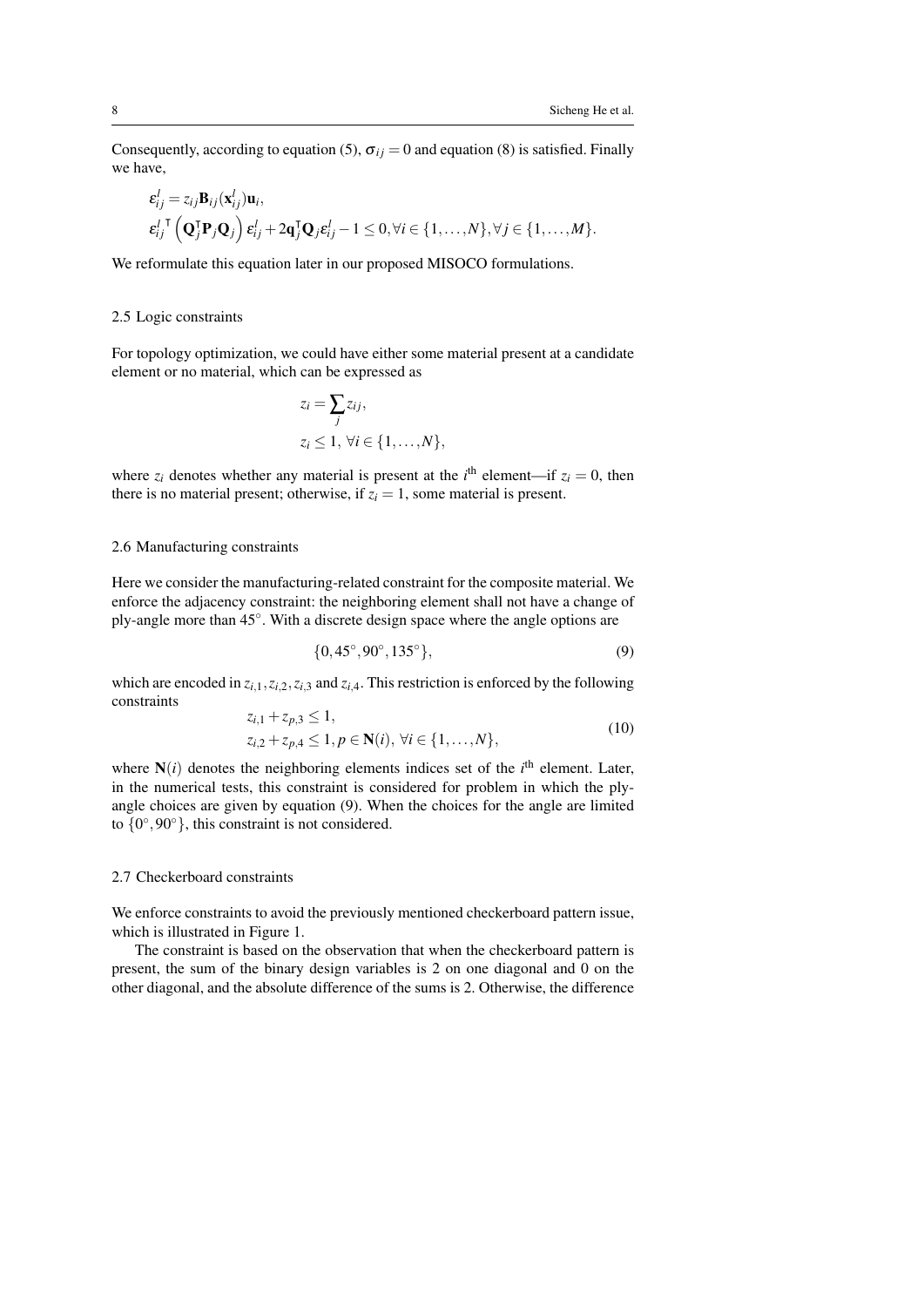<span id="page-9-0"></span>

Fig. 1: Checkerboard illustration. The first figure shows the element indexing where *s* is an interior point of the FEM model and  $i_1$ ,  $i_2$ ,  $i_3$  and  $i_4$  are the neighboring element indices; the second and third figures exhibit a checkerboard pattern; while the last one does not. For the second and third figures, we have  $|(z_{i_1} + z_{i_3}) - (z_{i_2} + z_{i_4})| = 2$ and for the last one  $|(z_{i_1} + z_{i_3}) - (z_{i_2} + z_{i_4})| = 1$ , so it satisfies equation [\(11\)](#page-9-1).

is either be 0 or 1. By setting the difference less or equal to 1, results with the checkerboard pattern are eliminated from the feasible set. The mathematical formulation is:

<span id="page-9-1"></span>
$$
-1 \le (z_{i_1} + z_{i_3}) - (z_{i_2} + z_{i_4}) \le 1, (i_1, i_2, i_3, i_4) = \mathbf{N}_{\text{nbr}}(s), \forall s \in \mathbf{S}_{\text{int}}, \qquad (11)
$$

where  $N_{\text{nbr}}(s)$  are the set of neighboring elements of node *s*. And *s* is any point from the set of interior points,  $S<sub>int</sub>$ , (i.e., points with four neighboring elements) in the FEM model. This is a novel formulation to restrict the checkerboard pattern.

# 2.8 MINLO formulation

In this section, we present the mass minimization and compliance minimization problems with discrete ply-angle and discrete thickness variables.

# *2.8.1 Stress-constrained mass minimization problem*

Using the results from Sections [2.1](#page-5-2) to [2.7,](#page-8-1) we formulate the following MINLO problem

$$
(MINLO-w)
$$
\n
$$
\min_{\mathbf{u}_i, \mathbf{f}_i, z_{ij}, z_i, \epsilon_{ij}^l} \qquad \sum_{i=1}^N \sum_{j=1}^M z_{ij} w_{ij}
$$
\ns.t.\n
$$
\mathbf{f}_i = \left(\sum_{j=1}^M z_{ij} \mathbf{K}_{ij}\right) \mathbf{u}_i \qquad \forall i \in \{1, ..., N\}
$$
\n
$$
\sum_{i \in \delta(s)} \mathbf{H}_i^s \mathbf{f}_i + \mathbf{f}_{\text{ext}}^s = 0 \qquad \forall s \in \mathbf{S} - \mathbf{S}_{\text{bdr}}
$$
\n
$$
\mathbf{u}^s = 0 \qquad \forall s \in \mathbf{S}_{\text{bdr}}
$$
\n
$$
\mathbf{e}_{ij}^l = z_{ij} \mathbf{B}_{ij} (\mathbf{x}_{ij}^l) \mathbf{u}_i \qquad \forall i \in \{1, ..., N\}, \forall j \in \{1, ..., M\}
$$
\n
$$
\mathbf{e}_{ij}^l \left[ (\mathbf{Q}_j^T \mathbf{P}_j \mathbf{Q}_j) \epsilon_{ij}^l + 2\mathbf{q}_j^T \mathbf{Q}_j \epsilon_{ij}^l - 1 \le 0 \quad \forall i \in \{1, ..., N\}, \forall j \in \{1, ..., M\}
$$
\n
$$
z_i = \sum_{j=1}^M z_{ij} \qquad \forall i \in \{1, ..., N\}
$$
\n
$$
z_i \le 1 \qquad \forall i \in \{1, ..., N\}
$$
\n
$$
-1 \le (z_{i_1} + z_{i_3}) - (z_{i_2} + z_{i_4}) \le 1 \qquad \forall i \in \{1, ..., N\}
$$
\n
$$
\forall i \in \{1, ..., N\}
$$
\n
$$
\forall i \in \{1, ..., N\}
$$
\n
$$
\forall i \in \{1, ..., N\}
$$
\n
$$
\forall i \in \{1, ..., N\}
$$
\n
$$
\forall i \in \{1, ..., N\}
$$
\n
$$
\forall i \in \{1, ..., N\}
$$
\n
$$
\forall i \in \{1, ..., N\}
$$
\n
$$
\forall i \in \{1, ..., N\}
$$
\n<math display="block</math>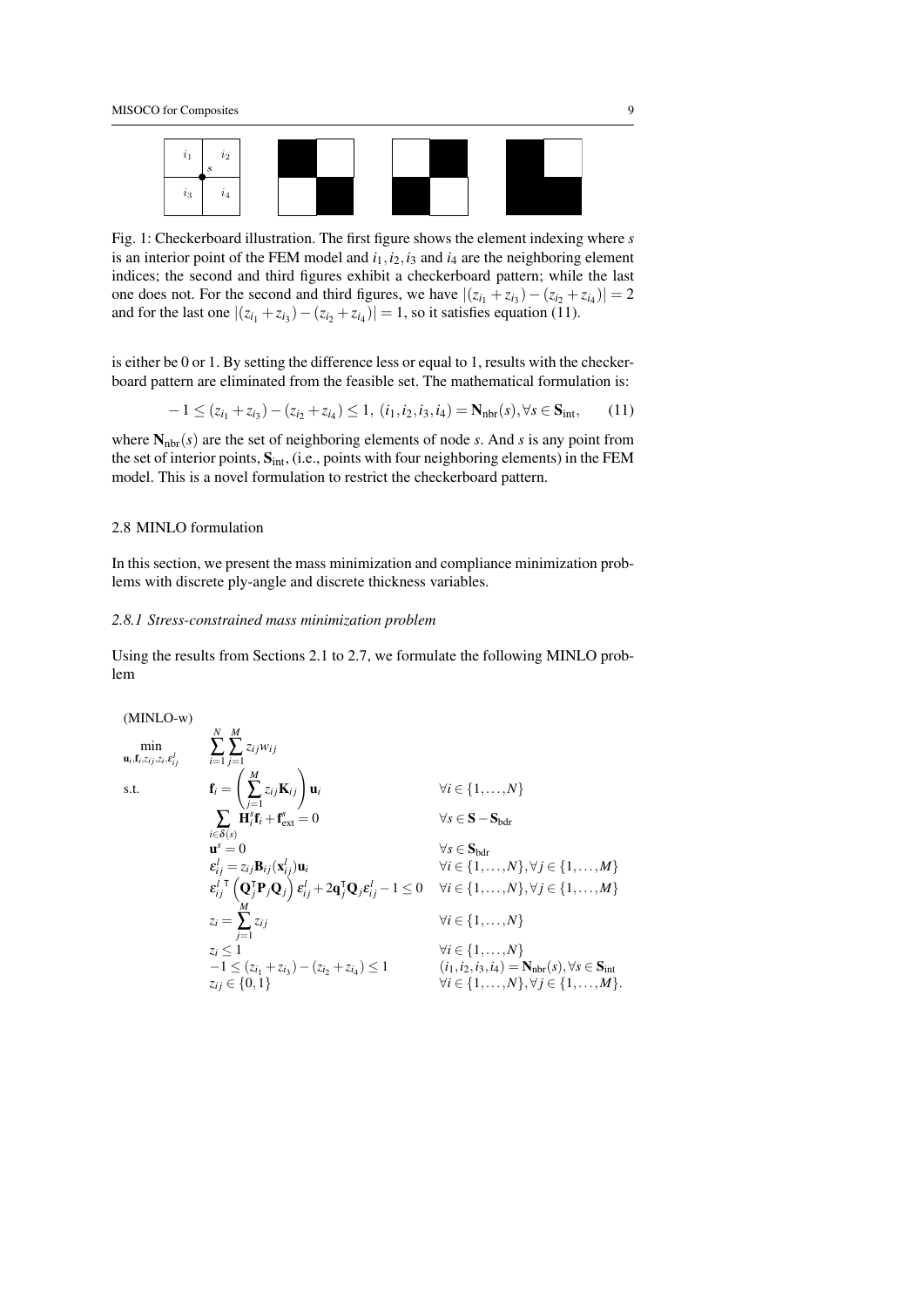Recall that the manufacturing constraints equation [\(10\)](#page-8-2) are enforced when the design variable set contains four options as given in equation [\(9\)](#page-8-0). Otherwise, for example, if the choices of the ply-angle are limited to  $\{0,90°\}$ , we drop this constraint.

#### *2.8.2 Stress-constrained compliance minimization problem*

The compliance optimization problem is similar to the mass minimization problem (MINLO-w), so it shares most of its constraints. The differences are: (1) The objective function is the compliance [\(2\)](#page-5-3) instead of mass [\(1\)](#page-5-1)); (2) One additional constraint is added as the mass upper bound, which is expressed as

$$
\sum_{i=1}^{N} \sum_{j}^{M} z_{ij} w_{ij} \leq W_{\text{max}}
$$

where  $W_{\text{max}}$  is the upper bound of structural mass. For brevity, we only discuss the mass optimization problem formulations, but all the results apply in similar fashion to the compliance minimization problem.

The continuous relaxation of the original problem for both the mass and compliance optimization problems is nonconvex due to several bilinear terms involving the  $z_{ij}$  and  $\mathbf{u}_i$  design variables. In Section [3,](#page-10-0) we show how to linearize these constraints so that the problem can be reformulated as a MISOCO, that is, a problem whose underlying continuous relaxation problem is a SOCO problem. Unlike MINLO problems, MISOCO problems can be solved to global optimality.

#### <span id="page-10-0"></span>3 MISOCO reformulation

To address the nonconvexity of the bilinear equality constraint in (MINLO-w), we apply the method of [Petersen](#page-31-8) [\(1971\)](#page-31-8), where the equality constraints involving products of binary variables and continuous variables can be reformulated as a set of linear constraints. We replace  $z_{ij}$ **u**<sub>i</sub> with  $\psi_{ij}$  where **L** and **U** are lower and upper bounds on  $\mathbf{u}_i$  to obtain

<span id="page-10-1"></span>
$$
\Psi_{ij} = z_{ij} \mathbf{u}_i, \mathbf{L} \le \mathbf{u}_i \le \mathbf{U}.
$$
 (12)

If the bounds  $L$  and  $U$  are given, we can use them directly. Otherwise, we must estimate L and U. In practice, we can make an empirical estimate by constructing a structure filled with material and then computing the absolute value of the displacement as  $|\mathbf{u}_{i,F}|$ . We then set  $\mathbf{L}(k) = -\gamma \max_i |\mathbf{u}_{i,\mathbf{f}_{\text{ext}}}(k)|$ ,  $\mathbf{U}(k) = \gamma \max_i |\mathbf{u}_{i,\mathbf{f}_{\text{ext}}}(k)|$ , where  $\gamma \ge 1$  is a parameter set by the user (we set  $\gamma = 10$  by trail and error).

Equation [\(12\)](#page-10-1) is equivalent with the following inequalities

<span id="page-10-2"></span>
$$
\begin{cases}\nz_{ij}\mathbf{L} \leq \psi_{ij} \leq z_{ij}\mathbf{U} \\
(z_{ij}-1)\mathbf{U} + \mathbf{u}_i \leq \psi_{ij} \leq (z_{ij}-1)\mathbf{L} + \mathbf{u}_i\n\end{cases} (13)
$$

where  $\psi_{i,j}$  is the "pseudo displacement", which is the same as the "true displacement"  $\mathbf{u}_i$  if the material  $j$  is picked; otherwise, it is set to zero. With this reformulation, the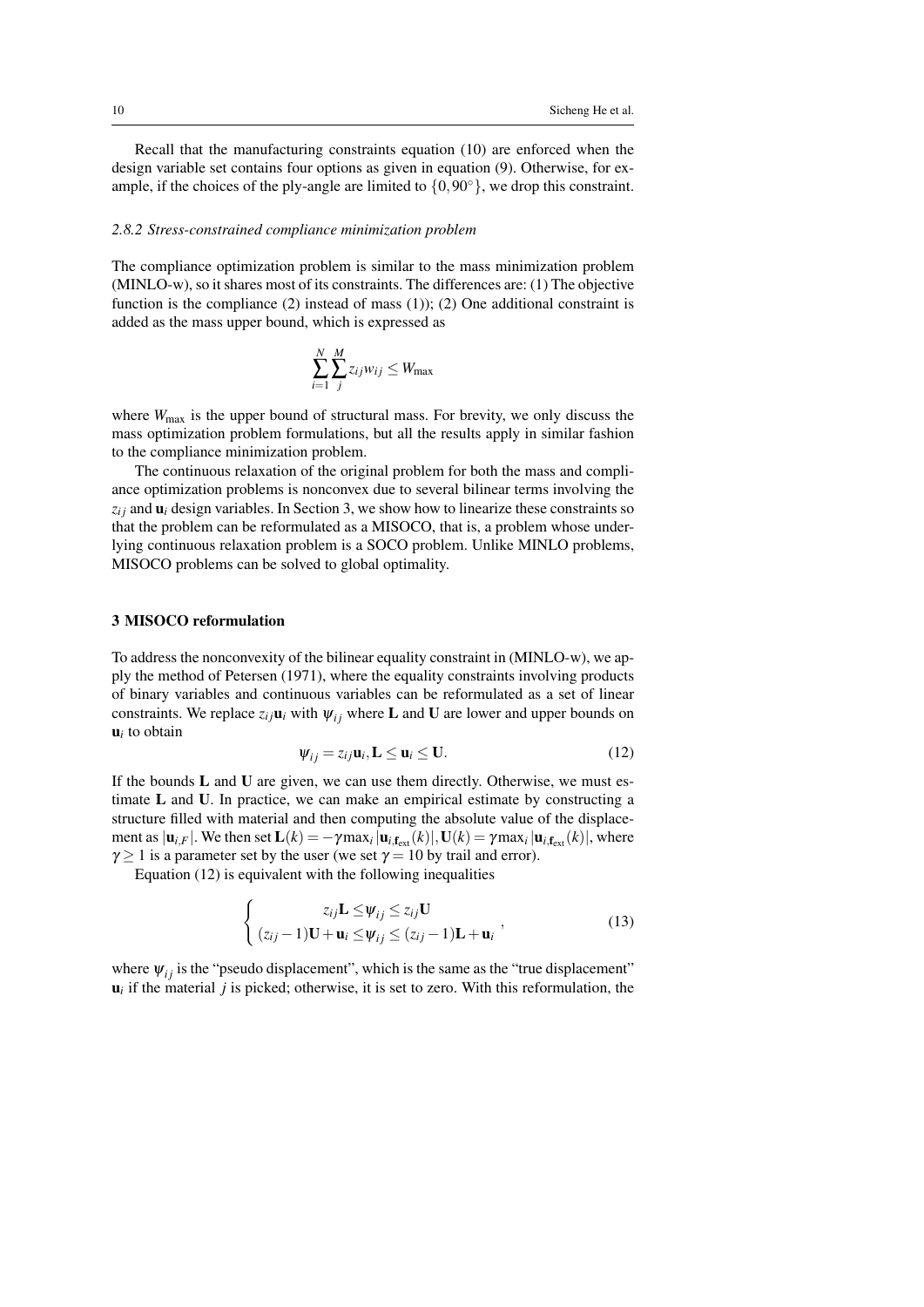nonlinear and nonconvex equality constraints in (MINLP-w) are converted to linear inequalities.

The Petersen method is illustrated in Figure [2.](#page-11-1) The intuition we gain from this figure is that we can use the convex hull (green) of the original manifold (red) to substitute the original manifold itself. The convex hull turns out to be a polyhedron. Note that equation [\(13\)](#page-10-2) is equivalent to the McCormick cuts associated with equation [\(12\)](#page-10-1).

<span id="page-11-1"></span>

Fig. 2: Visualization of the Petersen method. On the left: the original nonconvex set (green) formed by  $\{(u, \psi, z) : \psi = zu, z \in [0, 1], L \le u \le U\}$  and the convex hull (red) {(*u*,ψ,*z*) : *zL* ≤ ψ ≤ *zU*,(*z*−1)*U* +*u* ≤ ψ ≤ (*z*−1)*L*+*u*,*z* ∈ [0,1],*L* ≤ *u* ≤ *U*}. On the right: the convex hull (red) intersected with a plane (blue):  $\{(u, \psi, z) : u = u'\}$  and the intersection area (brown).

# <span id="page-11-0"></span>4 Tsai–Wu failure criterion formulations

In this section, we present four alternative formulations for the Tsai–Wu constraints. Two out of the four formulations are based on a SOC tightening.

4.1 MISOCO reformulation with smaller dimensional ellipsoidal constraints

We refer to the stress constraint in (MINLO-w) as a small ellipsoid constraint (Tsai–Wu-se), since the quadratic term defines an ellipsoid  $(Q_j^T P_j Q_j)$  is positive-definite) and the constraints are decoupled among different designs (i.e  $\varepsilon_{ij_1}$  and  $\varepsilon_{ij_2}, j_1 \neq j_2$  are decoupled in the constraints). This constraint is given as

$$
(\text{Tsai-Wu-se}): \varepsilon_{ij}^{l\top} \left( \mathbf{Q}_{j}^{\top} \mathbf{P}_{j} \mathbf{Q}_{j} \right) \varepsilon_{ij}^{l} + 2 \mathbf{q}_{j}^{\top} \mathbf{Q}_{j} \varepsilon_{ij}^{l} - 1 \leq 0, \forall i \in \{1, \ldots, N\}, \forall j \in \{1, \ldots, M\},
$$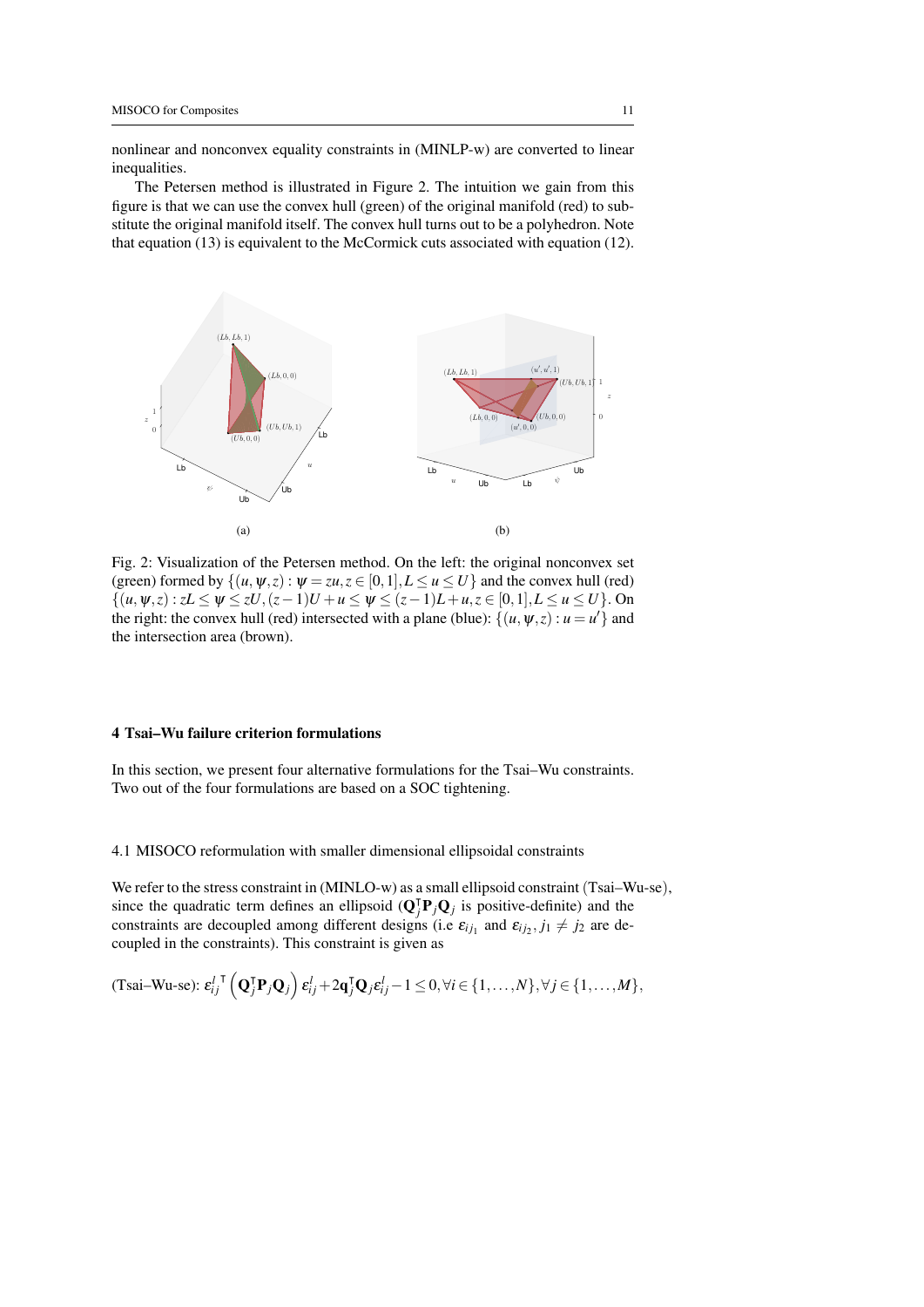which is a special SOC constraint, the so-called rotated cone constraint [\(Andersen](#page-30-7) [et al, 2003\)](#page-30-7).

Applying the Peterson method [\(13\)](#page-10-2) to (MINLO-w), we get a MISOCO formulation that we name it (MISOCO-se),

(MISOCO-se) min  $\mathbf{u}_i$ , $\mathbf{f}_i$ , $z_{ij}$ , $z_i$ , $\mathcal{E}_{ij}^l$ *N* ∑ *i*=1  $\sum_{j=1}^M z_{ij} w_{ij}$ s.t.  $z_{ij}L \leq \psi_{ij} \leq z_{ij}U$   $\forall i \in \{1,...,N\}, \forall j \in \{1,...,M\}$  $(z_{ij} - 1)$ **U** + **u**<sub>i</sub> ≤  $\psi_{ij}$  ≤  $(z_{ij} - 1)$ **L** + **u**<sub>i</sub>  $\forall i$  ∈ {1,...,*N*},  $\forall j$  ∈ {1,..., *M*}  $\mathbf{f}_i = \sum_{j=1}^M \mathbf{K}_{ij} \psi_{ij}$   $\forall i \in \{1, ..., N\}$ ∑ *i*∈δ(*s*)  $\mathbf{H}_{i}^{s} \mathbf{f}_{i} + \mathbf{f}_{ext}^{s} = 0$   $\forall s \in \mathbf{S} - \mathbf{S}_{\text{bdr}}$  $\mathbf{u}^s = 0$  $\forall s \in \mathbf{S_{bdr}}$ <br>  $\forall i \in \{1, ..., N\}, \forall j \in \{1, ..., M\}$  $\epsilon_{ij}^l = \mathbf{B}_{ij}(\mathbf{x}_i^l)$ *i*<sub>*i*</sub>) $\Psi_{ij}$   $\forall i \in \{1, ..., N\}, \forall j \in \{1, ..., M\}$  $\varepsilon_{ij}^l$  $\mathbf{F}\left(\mathbf{Q}_{j}^{\mathsf{T}}\mathbf{P}_{j}\mathbf{Q}_{j}\right)\varepsilon_{ij}^{l}+2\mathbf{q}_{j}^{\mathsf{T}}\mathbf{Q}_{j}\varepsilon_{ij}^{l}-1\leq 0 \quad \forall i \in \{1,\ldots,N\}, \forall j \in \{1,\ldots,M\}$  $z_i = \sum_{j=1}^{M} z_{ij}$   $\forall i \in \{1, ..., N\}$ *z*<sub>*i*</sub> ≤ 1  $\forall i \in \{1, ..., N\}$  $-1 \leq (z_{i_1} + z_{i_3}) - (z_{i_2} + z_{i_4}) \leq 1$  (*i*<sub>1</sub>, *i*<sub>2</sub>, *i*<sub>3</sub>, *i*<sub>4</sub>) = **N**<sub>nbr</sub>(*s*)<sub></sub>, ∀*s* ∈ **S**<sub>int</sub>  $z_{ij} \in \{0,1\}$   $\forall i \in \{1,...,N\}, \forall j \in \{1,...,M\}.$ 

In the (MISOCO-se) formulation, we have  $N \times M$  binary design variables,  $z_{ij}$ . The intermediate variable  $z_i$  is of dimension  $N$  and can be avoided during implementation. As for continuous variables, we have  $N_{\text{DOF per element}} \times N \times M$  continuous variable,  $\psi_{ij}$  where  $N_{\text{DOF per element}}$  indicates the degree-of-freedom per element;  $3 \times N \times M$  continuous variable,  $\varepsilon_{ij}^l$ , where the number 3 is the dimension of in plane strain;  $N_{\text{DOF}}$  per element  $\times N$  variables for  $\mathbf{f}_i$ ; and  $N_{\text{total DOF}}$  for  $\mathbf{u}_i$  where  $N_{\text{total DOF}}$  is the total degree-of-freedom of the FEM model. To sum it up, the number of continuous variables is of the order of  $N_{\text{DOF per element}} \times N \times M$ . The linear constraints can be easily counted from the formulation. For the SOCO constraints, we have a total of  $N \times M$ SOCO constraints with three variables for each one of them.

4.2 MISOCO reformulation with larger dimensional ellipsoidal constraints (MISOCO–le)

An alternative Tsai–Wu failure criterion formulation is

<span id="page-12-0"></span>
$$
\mathbf{u}_i^{\mathsf{T}}\left(\sum_j z_{ij} \mathbf{B}_{ij}(\mathbf{x}_{ij}^l)^{\mathsf{T}}(\mathbf{x}_{ij}^l) \mathbf{Q}_j^{\mathsf{T}} \mathbf{P}_j \mathbf{Q}_j \mathbf{B}_{ij}(\mathbf{x}_{ij}^l)\right) \mathbf{u}_i + 2 \sum_j \left(z_{ij} \mathbf{q}_j^{\mathsf{T}} \mathbf{Q}_j \mathbf{B}_{ij}(\mathbf{x}_{ij}^l)\right) \mathbf{u}_i - 1 \le 0,
$$
\n(14)

which we explain below. When none of the choices are active  $(z_i = 0)$ , this simplifies to −1 ≤ 0, which is valid. Otherwise, one of the choices, *j* ∗ is active, i.e, *zi j*<sup>∗</sup> = 1 and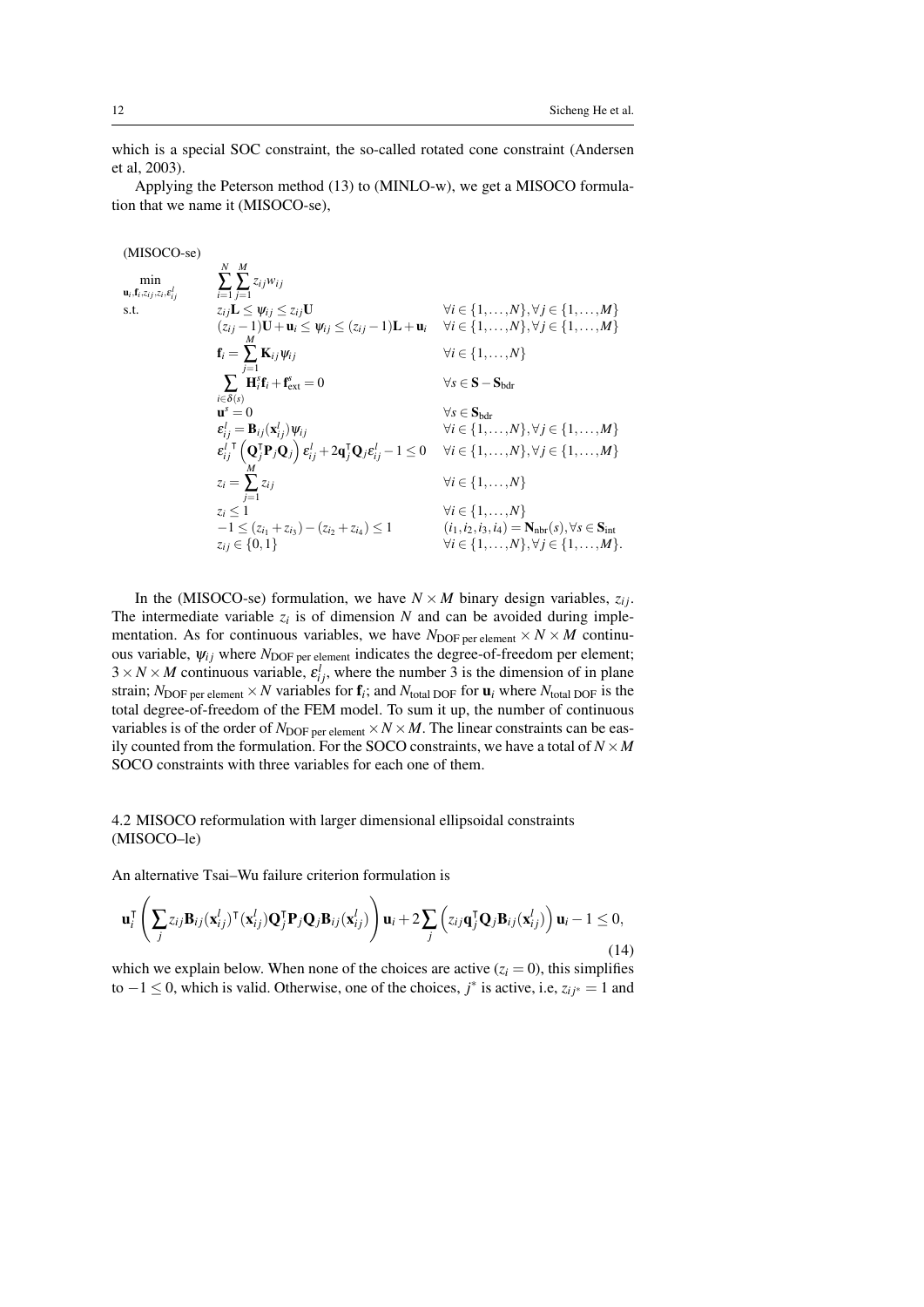$z_{ij} = 0, \forall j \neq j^*$ . According to equation [\(14\)](#page-12-0), we have

$$
\mathbf{u}_i^{\mathsf{T}} \mathbf{B}_{ij^*}^{\mathsf{T}}(\mathbf{x}_{ij^*}^l) \mathbf{Q}_{j^*}^{\mathsf{T}} \mathbf{P}_{j^*} \mathbf{Q}_{j^*} \mathbf{B}_{ij}(\mathbf{x}_{ij^*}^l) \mathbf{u}_i + 2 \left( \mathbf{q}_{j^*}^{\mathsf{T}} \mathbf{Q}_{j^*} \mathbf{B}_{ij^*}(\mathbf{x}_{ij^*}^l) \right) \mathbf{u}_i - 1 \leq 0,
$$

which is the Tsai–Wu failure criterion  $(8)$ , together with the displacement-strain relationship [\(4\)](#page-6-0), and stress-strain relationships [\(5\)](#page-7-0), so we know it is also valid. However, the constraint is not a quadratic constraint, because the first term involves products of  $\mathbf{u}_{ij}^{\mathsf{T}}$ ,  $z_{ij}$  and  $\mathbf{u}_{ij}$ .

Equation [\(14\)](#page-12-0) can be converted to a quadratic constraint as follows [\(Munoz, 2010\)](#page-31-6)

$$
\sum_i \left( (z_{ij} \mathbf{u}_i^{\mathsf{T}}) \left( \mathbf{B}_{ij} (\mathbf{x}_{ij}^l)^{\mathsf{T}} \mathbf{Q}_j^{\mathsf{T}} \mathbf{P}_j \mathbf{Q}_j \mathbf{B}_{ij} (\mathbf{x}_{ij}^l) \right) (z_{ij} \mathbf{u}_i) \right) + 2 \sum_i \mathbf{q}_j^{\mathsf{T}} \mathbf{Q}_j \mathbf{B}_{ij} (\mathbf{x}_{ij}^l) (z_{ij} \mathbf{u}_i) - 1 \leq 0, \quad \forall i \in \{1, \dots, N\},
$$

$$
\Leftrightarrow \quad \sum_{j}^{j} \left( \psi_{ij}^{\intercal} \left( \mathbf{B}_{ij}(\mathbf{x}_{ij}^{l})^{\intercal} \mathbf{Q}_{j}^{\intercal} \mathbf{P}_{j} \mathbf{Q}_{j} \mathbf{B}_{ij}(\mathbf{x}_{ij}^{l}) \right) \psi_{ij} \right) + 2 \sum_{j} \mathbf{q}_{j}^{\intercal} \mathbf{Q}_{j} \mathbf{B}_{ij}(\mathbf{x}_{ij}^{l}) \psi_{ij} - 1 \leq 0, \qquad \forall i \in \{1, \ldots, N\},
$$

$$
\Leftrightarrow (\text{Tsai-Wu-le}):\sum_j \left(\epsilon_{ij}^{I\, \mathsf{T}}\left(\mathbf{Q}_j^{\mathsf{T}} \mathbf{P}_j \mathbf{Q}_j\right) \epsilon_{ij}^I\right) + 2 \sum_j \mathbf{q}_j^{\mathsf{T}} \mathbf{Q}_j \epsilon_{ij}^I - 1 \leq 0, \qquad \forall i \in \{1, \ldots, N\}.
$$

In the first step, we leverage on the fact that:  $z_{ij}^2 = z_{ij}$  if  $z_{ij} \in \{0, 1\}$ . In the second step, we use  $z_{ij}$ **u**<sub>i</sub> =  $\psi_{ij}$  implied by equation [\(13\)](#page-10-2). And in the last step, we apply  $\mathbf{B}_{ij}(\mathbf{x}_{ij}^l)\psi_{ij} = \varepsilon_{ij}$ . Unlike (Tsai–Wu-le), this constraint couples  $\varepsilon_{ij_1}^l$  with  $\varepsilon_{ij_2}^l$ ,  $\forall j_1 \neq j_2$ . We refer to this as Tsai–Wu-le ("le" for large ellipsoid). However, this formulation also reduces the total number of SOCO constraints—in total, there are *N* constraints compared with  $N \times M$  for (Tsai–Wu-se) constraints. If (Tsai–Wu-le) is used in (MISOCO–se) to substitute (Tsai–Wu-le), we name the optimization problem as (MISOCO–le).

#### <span id="page-13-0"></span>4.3 SOC-based valid inequality reformulation

#### *4.3.1 Valid inequality construction*

In the previous Tsai–Wu yield constraint formulations, we consider  $\varepsilon_{ij}^l$  by itself. If we group  $\varepsilon_{ij}^l$  and  $z_{ij}$  and consider the corresponding Tsai–Wu failure criterion in equation [\(4\)](#page-6-0) and [\(8\)](#page-7-1), then the feasible domain,  $(\varepsilon_{ij}^l, z_{ij}) \in S_{\text{disj}}$ , is

$$
S_{\text{disj}} = \{ (0,0) \} \cup \{ (\epsilon_{ij}^l,1) | \epsilon_{ij}^{l}{}^{\mathsf{T}} \mathbf{Q}_j^{\mathsf{T}} \mathbf{P}_j \mathbf{Q}_j \epsilon_{ij}^{l} + 2 \mathbf{q}_j^{\mathsf{T}} \mathbf{Q}_j \epsilon_{ij}^{l} - 1 \leq 0 \}.
$$

However, the (Tsai–Wu-se) by itself is a "loose" constraint whose feasible domain is  $\{(\varepsilon_{ij}^l, z_{ij})\} \in S_{\text{se}},$ 

$$
S_{\rm se} = \{ (\epsilon_{ij}^l, 0) | \epsilon_{ij}^l^\mathsf{T} \mathbf{Q}_j^\mathsf{T} \mathbf{P}_j \mathbf{Q}_j \epsilon_{ij}^l + 2 \mathbf{q}_j^\mathsf{T} \mathbf{Q}_j \epsilon_{ij}^l - 1 \le 0 \} \} \cup \{ (\epsilon_{ij}^l, 1) | \epsilon_{ij}^l^\mathsf{T} \mathbf{Q}_j^\mathsf{T} \mathbf{P}_j \mathbf{Q}_j \epsilon_{ij}^l + 2 \mathbf{q}_j^\mathsf{T} \mathbf{Q}_j \epsilon_{ij}^l - 1 \le 0 \},
$$
\n(15)

i.e., with  $z_{ij} = 0$ , the feasible domain for  $\varepsilon_{ij}^l$  is the same as with  $z_{ij} = 1$  if we only consider the yield constraints.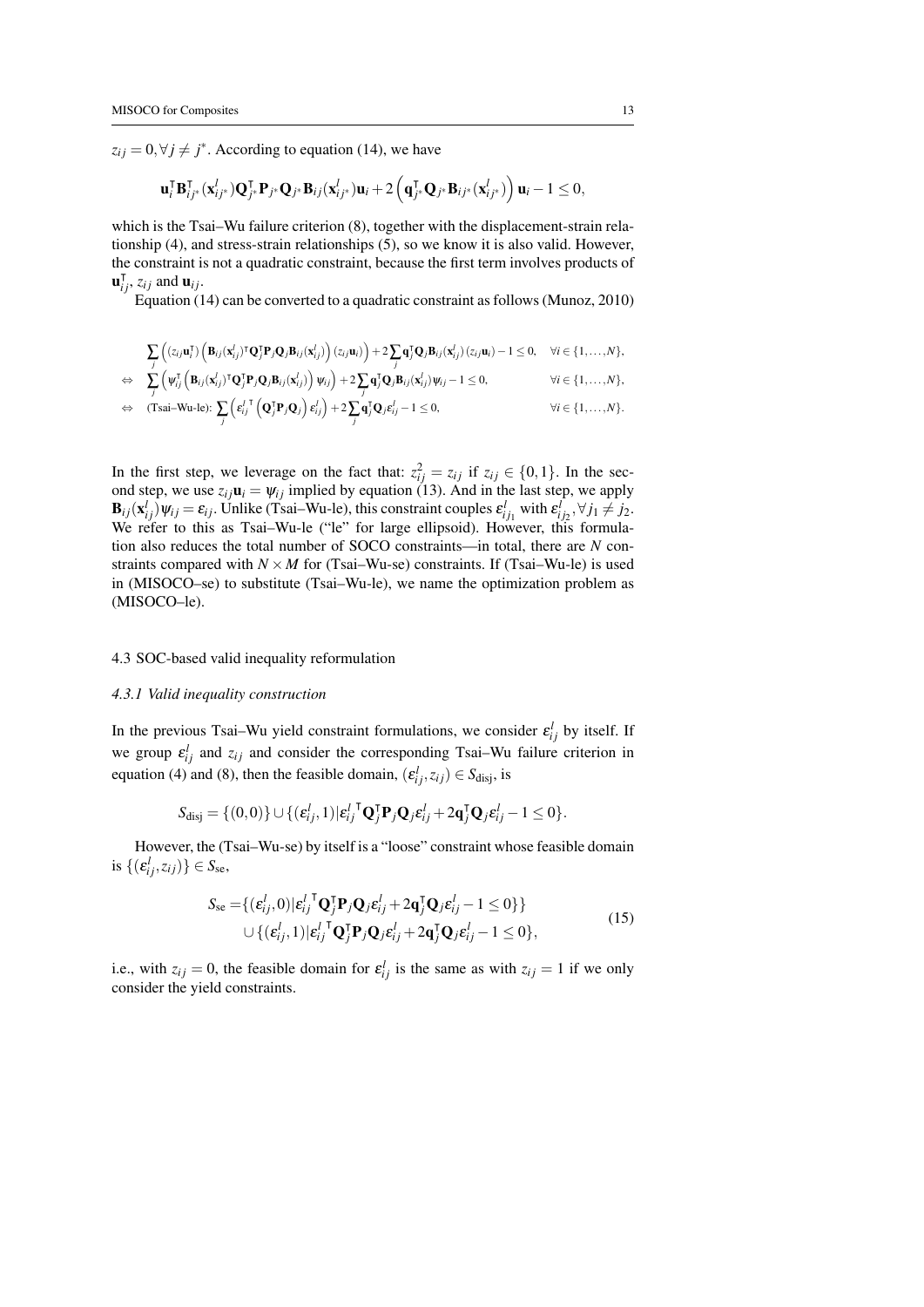To make the constraint tighter, we construct the convex hull of  $S_{disj}$ , which is given as

<span id="page-14-1"></span>
$$
S_{\text{SOC}} = \left\{ (\varepsilon_{ij}^l, z_{ij}) | \left[ \varepsilon_{ij}^{l\top} z_{ij} \right] \begin{bmatrix} \mathbf{Q}_j^{\mathsf{T}} \mathbf{P}_j \mathbf{Q}_j & \mathbf{Q}_j^{\mathsf{T}} \mathbf{q}_j \\ \mathbf{q}_j^{\mathsf{T}} \mathbf{Q}_j & -1 \end{bmatrix} \begin{bmatrix} \varepsilon_{ij}^l \\ z_{ij} \end{bmatrix} \leq 0, z_{ij} \geq 0 \right\}.
$$
 (16)

The set *S*<sub>SOC</sub> contains *S*<sub>disj</sub>. On one hand, when  $z_{ij} = 0$ , we have  $\epsilon_{ij}^l \in \{\epsilon_{ij}^l | \epsilon_{ij}^l\}$  $^{T}Q_{j}P_{j}Q_{j}\varepsilon_{ij}^{l} \leq$ 0}. Since  $\mathbf{Q}_j^{\mathsf{T}} \mathbf{P}_j \mathbf{Q}_j$  is positive definite, we have  $\varepsilon_{ij}^l \in \{0\}$ . On the other hand, when  $z_{ij}^l = 1$ , it recovers to  $\{(\varepsilon_{ij}^l,1)|\varepsilon_{ij}^l\}$ <sup>*r*</sup>**Q**<sub>*j*</sub>P<sub>*j*</sub>**Q**<sub>*j*</sub>ε<sup>*l*</sup><sub>*i*</sub><sub>*j*</sub> +2**q**<sub>j</sub><sup>T</sup>**Q**<sub>*j*</sub>ε<sup>*l*</sup><sub>*i*</sub><sub>*j*</sub> -1 ≤ 0}.

<span id="page-14-0"></span>All three sets,  $S_{disj}$ ,  $S_{se}$ ,  $S_{SOC}$ , are shown in Figure [3.](#page-14-0)



Fig. 3:  $S_{SOC}$  (blue shaded), Conv( $S_{se}$ ) the convex hull of Tsai–Wu-se constraint (red), Conv $(S_{\text{disj}})$  convex hull of feasible disjunctive sets (green) and  $S_{\text{disj}}$ , the original disjunctive set (blue solid).

Finally, we present a proof showing that the constraint derived is indeed a SOC:

*Claim* S<sub>SOC</sub> defines a SOC.

*Proof* Following the convention by [Belotti et al](#page-30-14) [\(2013\)](#page-30-14), we define the set of points from equation [\(16\)](#page-14-1) as

$$
Q = \{ \mathbf{w} | \mathbf{w}^\mathsf{T} \mathbf{P} \mathbf{w} + 2 \mathbf{p}^\mathsf{T} \mathbf{w} + \rho \le 0 \},\tag{17}
$$

where

<span id="page-14-2"></span>
$$
\mathbf{P} = \begin{bmatrix} \mathbf{Q}_{j}^{\mathsf{T}} \mathbf{P}_{j} \mathbf{Q}_{j} & \mathbf{Q}_{j}^{\mathsf{T}} \mathbf{q}_{j} \\ \mathbf{q}_{j}^{\mathsf{T}} \mathbf{Q}_{j} & -1 \end{bmatrix},
$$
  
\n
$$
\mathbf{p} = 0,
$$
  
\n
$$
\rho = 0.
$$
 (18)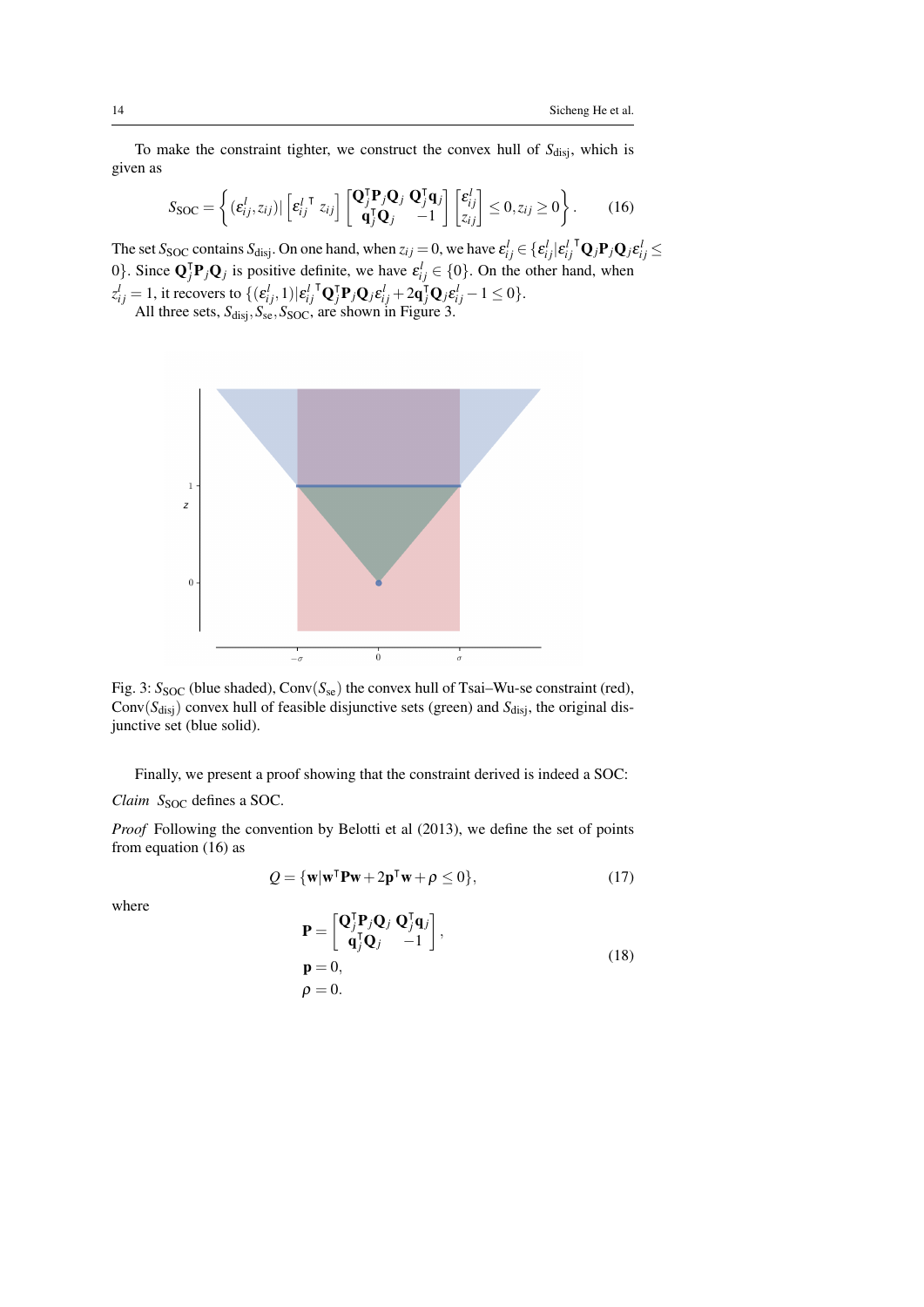According to [Belotti et al](#page-30-14) [\(2013\)](#page-30-14), *Q* is a SOC if P has exactly one negative eigenvalue, is non-singular, and in addition the following condition is satisfied:

<span id="page-15-0"></span>
$$
\mathbf{p}^{\mathsf{T}} \mathbf{P}^{-1} \mathbf{p} - \rho = 0. \tag{19}
$$

By equation [\(18\)](#page-14-2),  $\mathbf{p} = 0$  and  $\rho = 0$ , so equation [\(19\)](#page-15-0) is satisfied. Therefore, it suffices to show that P has only one negative eigenvalue and all other eigenvalues are positive. We decompose **P** into the product of three matrices

<span id="page-15-1"></span>
$$
\begin{bmatrix} \mathbf{Q}_{j}^{T} \mathbf{P}_{j} \mathbf{Q}_{j} & \mathbf{Q}_{j}^{T} \mathbf{q}_{j} \\ \mathbf{q}_{j}^{T} \mathbf{Q}_{j} & -1 \end{bmatrix} = \begin{bmatrix} I & \mathbf{Q}_{j}^{T} \mathbf{q}_{j} \\ 0 & 1 \end{bmatrix}^{-1} \begin{bmatrix} \mathbf{Q}_{j}^{T} \mathbf{P}_{j} \mathbf{Q}_{j} + \mathbf{Q}_{j}^{T} \mathbf{q}_{j} \mathbf{q}_{j}^{T} \mathbf{Q}_{j} & 0 \\ 0 & -1 \end{bmatrix} \begin{bmatrix} I & 0 \\ \mathbf{q}_{j}^{T} \mathbf{Q}_{j} & 1 \end{bmatrix}^{-1}.
$$
 (20)

Now it suffices to show that the matrix in the middle of the RHS of equation [\(20\)](#page-15-1) has three positive eigenvalues and one negative eigenvalue. Note that  $\mathbf{Q}_j^T \mathbf{P}_j \mathbf{Q}_j$  +  $\mathbf{Q}_i^{\mathsf{T}}$  $\overline{f}_j$ **q**<sub>j</sub> $\overline{q}_j$ <sup>T</sup> $\overline{q}_j$ <sup>T</sup> $\overline{q}_j$ <sup>T</sup> $\overline{q}_j$ <sup>T</sup> $\overline{q}_j$ <sup>T</sup> $\overline{q}_j$ <sup>T</sup> $\overline{q}_j$ <sup>T</sup> $\overline{q}_j$ <sup>T</sup> $\overline{q}_j$ <sup>T</sup> $\overline{q}_j$ <sup>T</sup> $\overline{q}_j$ <sup>T</sup> $\overline{q}_j$ <sup>T</sup> $\overline{q}_j$ <sup>T</sup> $\overline{q}_j$ <sup>T</sup> $\overline{q}_j$ <sup>T</sup> $\overline{q}_j$ <sup>T</sup> $\overline{q}_j$ <sup>T</sup> $\$ (PSD) matrix (we prove  $\mathbf{Q}_j^T \mathbf{P}_j \mathbf{Q}_j$  PD later), so it is PD. We conduct an eigenvalue decomposition of  $\mathbf{Q}_j^{\mathsf{T}} \mathbf{P}_j \mathbf{Q}_j + \mathbf{Q}_j^{\mathsf{T}}$  $\overline{\mathbf{q}}_j \mathbf{q}_j \mathbf{q}_j^{\intercal} \mathbf{Q}_j$ :

<span id="page-15-2"></span>
$$
\begin{bmatrix} \mathbf{Q}_{j}^{T} \mathbf{P}_{j} \mathbf{Q}_{j} + \mathbf{Q}_{j}^{T} \mathbf{q}_{j} \mathbf{q}_{j}^{T} \mathbf{Q}_{j} & 0 \\ 0 & -1 \end{bmatrix} = \begin{bmatrix} \mathbf{V}_{j} & 0 \\ 0 & 1 \end{bmatrix} \begin{bmatrix} \mathbf{\Lambda}_{j} & 0 \\ 0 & -1 \end{bmatrix} \begin{bmatrix} \mathbf{V}_{j}^{T} & 0 \\ 0 & 1 \end{bmatrix},
$$
(21)

where  $V_j$  and  $\Lambda_j$  are the eigenvector and eigenvalue of  $Q_j^{\dagger}P_jQ_j + Q_j^{\dagger}$  $J_j$ **q**<sub>*j*</sub>**q**<sub>*J*</sub>**Q**<sub>*j*</sub>. Because  $\mathbf{Q}_j^{\dagger} \mathbf{P}_j \mathbf{Q}_j + \mathbf{Q}_j^{\dagger}$  $\int$  $\int$  $q_j$ **q** $\int$  $\int$  $Q_j$  is PD,  $\Lambda_j > 0$ . In addition, since the RHS of equation [\(21\)](#page-15-2) is an eigenvalue decomposition of the LHS matrix, we conclude the LHS matrix has 3 positive eigenvalues and 1 negative eigenvalue of the LHS matrix.

Finally we show that  $Q_j^T P_j Q_j$  is PD. We know  $Q_j$  is non-singular, so it suffices to show that  $P_j$  is PD. Because  $P_j = T_j^T \overline{P} T_j$ ,  $T_j$  is non-singular (it is a rotation matrix whose determinant is  $\pm 1$ ), it suffices to prove that  $\overline{P}$  is PD. Since  $\overline{P}$  is symmetric (refer to equation [\(7\)](#page-7-2)), we only need to show that the leading principal minors of  $\overline{P}$ are all positive. The three leading principal minors are:

$$
M_1 = \frac{1}{X_t|X_c|}, M_2 = \frac{3}{4X_tX_cX_tX_c}, M_3 = \frac{3}{4X_tX_cX_tX_cS^2},
$$
\n(22)

with  $X_t > 0$ ,  $Y_t > 0$ ,  $X_t > 0$ ,  $X_c < 0$ ,  $S > 0$ , we have  $M_1, M_2, M_3 > 0$ . This completes the proof.  $\Box$ 

#### <span id="page-15-4"></span>*4.3.2 Sparse reformulation*

The first inequality from equation [\(16\)](#page-14-1) can be reformulated as

<span id="page-15-3"></span>
$$
\varepsilon_{ij}^{l \top} \mathbf{Q}_{j}^{\top} (\mathbf{P}_{j} + \mathbf{q}_{j} \mathbf{q}_{j}^{\top}) \mathbf{Q}_{j} \varepsilon_{ij}^{l} \leq \left( -\varepsilon_{ij}^{l \top} \mathbf{Q}_{j}^{\top} \mathbf{q}_{j} + z_{ij} \right)^{2},
$$
  

$$
-\varepsilon_{ij}^{l \top} \mathbf{Q}_{j}^{\top} \mathbf{q}_{j} + z_{ij} \geq 0.
$$
 (23)

There is an "alternative" cone with  $\varepsilon_{ij}^l$  $^{\mathsf{T}}\mathbf{Q}_i^{\mathsf{T}}$  $\int_{i}^{T} \mathbf{q}_{j} - z_{ij} \ge 0$  that is not the cone we want. This is because the point  $(\varepsilon_{ij}^l, z_{ij}) = (0, 1)$ , representing a design without any external load, which should be a feasible design, does not satisfy this inequality.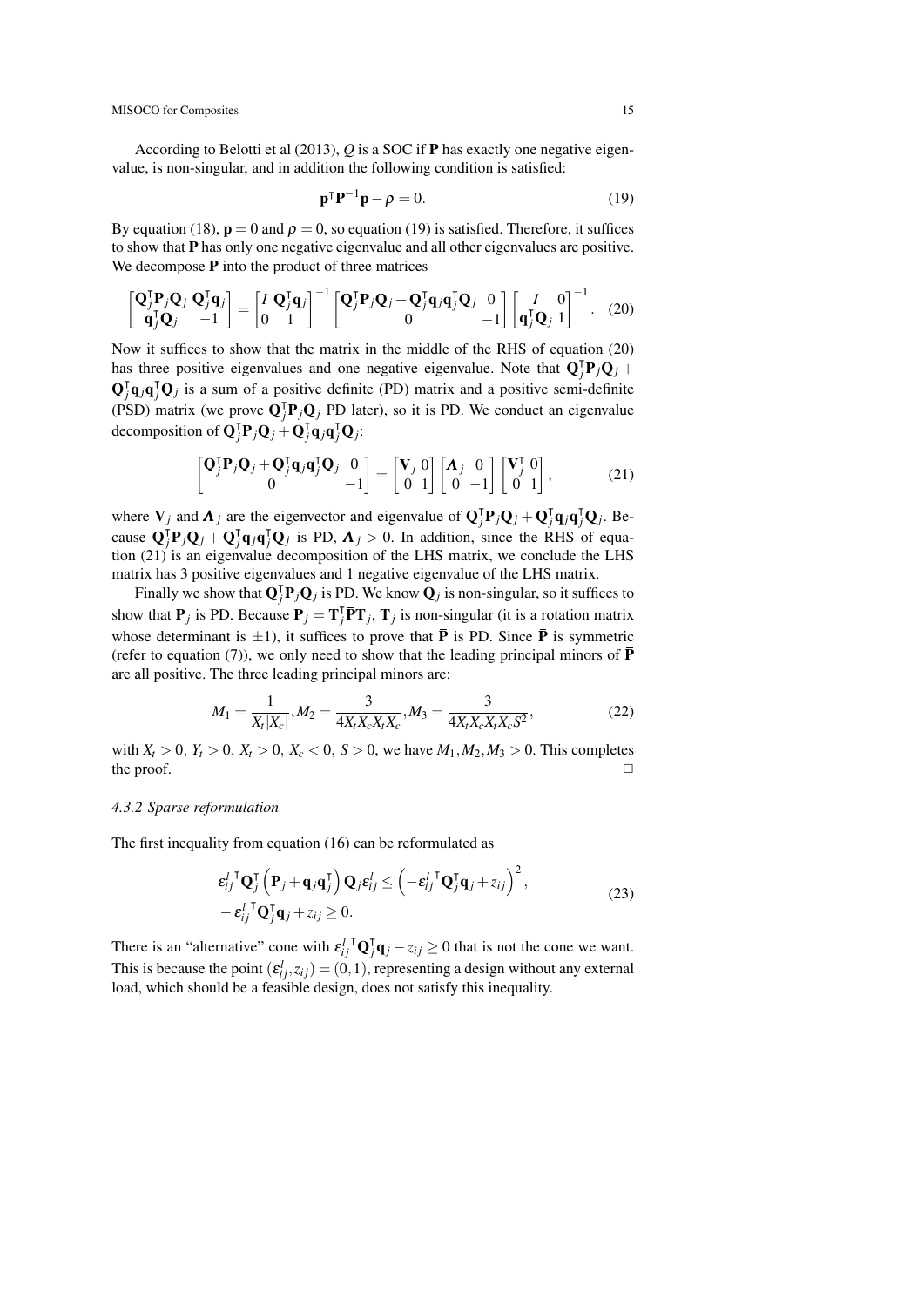A detail about the SOC constraint [\(23\)](#page-15-3) is that we can not directly use this form for the Gurobi MISOCO solver. Instead, we need to convert it to the appropriate form:  $\mathbf{x}^\mathsf{T} \mathbf{x} \leq y^2$ ,  $y \geq 0$ . For that purpose, we conduct an eigenvalue decomposition for  $\mathbf{Q}_i^{\mathsf{T}}$  $\frac{1}{j}\left(\mathbf{P}_{j}+\mathbf{q}_{j}\mathbf{q}_{j}^{\intercal}\right)$  $J_j^\intercal\Big) \mathbf{Q}_j$ :

$$
\mathbf{Q}_{j}^{\intercal}\left(\mathbf{P}_{j}+\mathbf{q}_{j}\mathbf{q}_{j}^{\intercal}\right)\mathbf{Q}_{j}=\mathbf{V}_{j}\Lambda_{j}\mathbf{V}_{j}^{\intercal},
$$

where  $V_i$  and  $\Lambda_i > 0$  are the eigenvector matrix and the eigenvalue matrix respectively. Then, we have:

(Tsai–Wu-sparse SOC): 
$$
\begin{cases} \mathbf{x}_{ij}^{\mathsf{T}} \mathbf{x}_{ij} \leq y_{ij}^2, \\ y_{ij} \geq 0, \\ \mathbf{x}_{ij} = \sqrt{A_j} \mathbf{V}_j^{\mathsf{T}} \boldsymbol{\varepsilon}_{ij}^l, \\ y_{ij} = -\boldsymbol{\varepsilon}_{ij}^I \mathbf{Q}_j^{\mathsf{T}} \mathbf{q}_j + z_{ij}, \end{cases}
$$

that is, a SOC constraint and two additional linear constraints. We refer to this as a "sparse SOC" because  $\mathbf{x}_{ij}$  is only dependent on  $\varepsilon_{ij}$  in comparison with a dependence on both  $\varepsilon_{ij}$  and  $z_{ij}$  in (Tsai–Wu-dense SOC). We refer to the optimization problem with this specific constraint as (MISOCO–SOC-sparse).

## *4.3.3 Dense reformulation*

Alternatively, we conduct the eigenvalue decomposition with the whole system in equation [\(16\)](#page-14-1)

<span id="page-16-1"></span>
$$
\begin{bmatrix} \mathbf{Q}_{j}^{\mathsf{T}} \mathbf{P}_{j} \mathbf{Q}_{j} & \mathbf{Q}_{j}^{\mathsf{T}} \mathbf{q}_{j} \\ \mathbf{q}_{j}^{\mathsf{T}} \mathbf{Q}_{j} & -1 \end{bmatrix} = \tilde{\mathbf{V}}_{j} \begin{bmatrix} \lambda_{\text{neg},j} & 0 \\ 0 & \tilde{\mathbf{\Lambda}}_{j} \end{bmatrix} \tilde{\mathbf{V}}_{j}^{\mathsf{T}}, \lambda_{\text{neg},j} < 0, \tilde{\mathbf{\Lambda}}_{j} > 0.
$$
 (24)

The conic constraint [\(24\)](#page-16-1) is recast as:

(Tsai–Wu-dense SOC): 
$$
\begin{cases} \mathbf{x}_{ij}^{\mathsf{T}} \mathbf{x}_{ij} \leq y_{ij}^2, \\ y_{ij} \geq 0, \\ \begin{bmatrix} y_{ij} \\ \mathbf{x}_{ij} \end{bmatrix} = \begin{bmatrix} \sqrt{-\lambda_{neg,j}} & 0 \\ 0 & \sqrt{\tilde{\mathbf{\Lambda}}_j} \end{bmatrix} \tilde{\mathbf{v}}_{j}^{\mathsf{T}} \begin{bmatrix} \boldsymbol{\varepsilon}_{ij}^{l} \\ z_{ij} \end{bmatrix} . \end{cases}
$$

As discussed in Section [4.3.2,](#page-15-4)  $(\varepsilon_{ij}^l, z_{ij}) = (0, 1)$  is a feasible point, we enforce that  $\tilde{\mathbf{V}}_j[4,1] \geq 0$ , instead of the other branch. We refer to the optimization problem with this specific constraint as (MISOCO–SOC-dense).

# <span id="page-16-0"></span>5 Scaling

The problem scaling is critical for numerical stability and the optimization solver performance. The goal is to bring the nonzero parameters close to the range of  $[10^{-1}, 10]$ in absolute value. We use the scaling strategy of [Kennedy](#page-31-3) [\(2016\)](#page-31-3). Two parameters  $(\alpha_m, \alpha_s)$  are used to adjust the scaling for length and time scales. The scalings for the models are shown in Table [1.](#page-17-1)

The parameters  $\alpha_m$  and  $\alpha_s$  are selected based on the matrices entries range. In this work, we choose the parameter  $\alpha_m = 10^{-6}, \alpha_s = 10^{-2}$ , the corresponding matrix coefficients range is about  $[10^{-3}, 10^{4}]$ .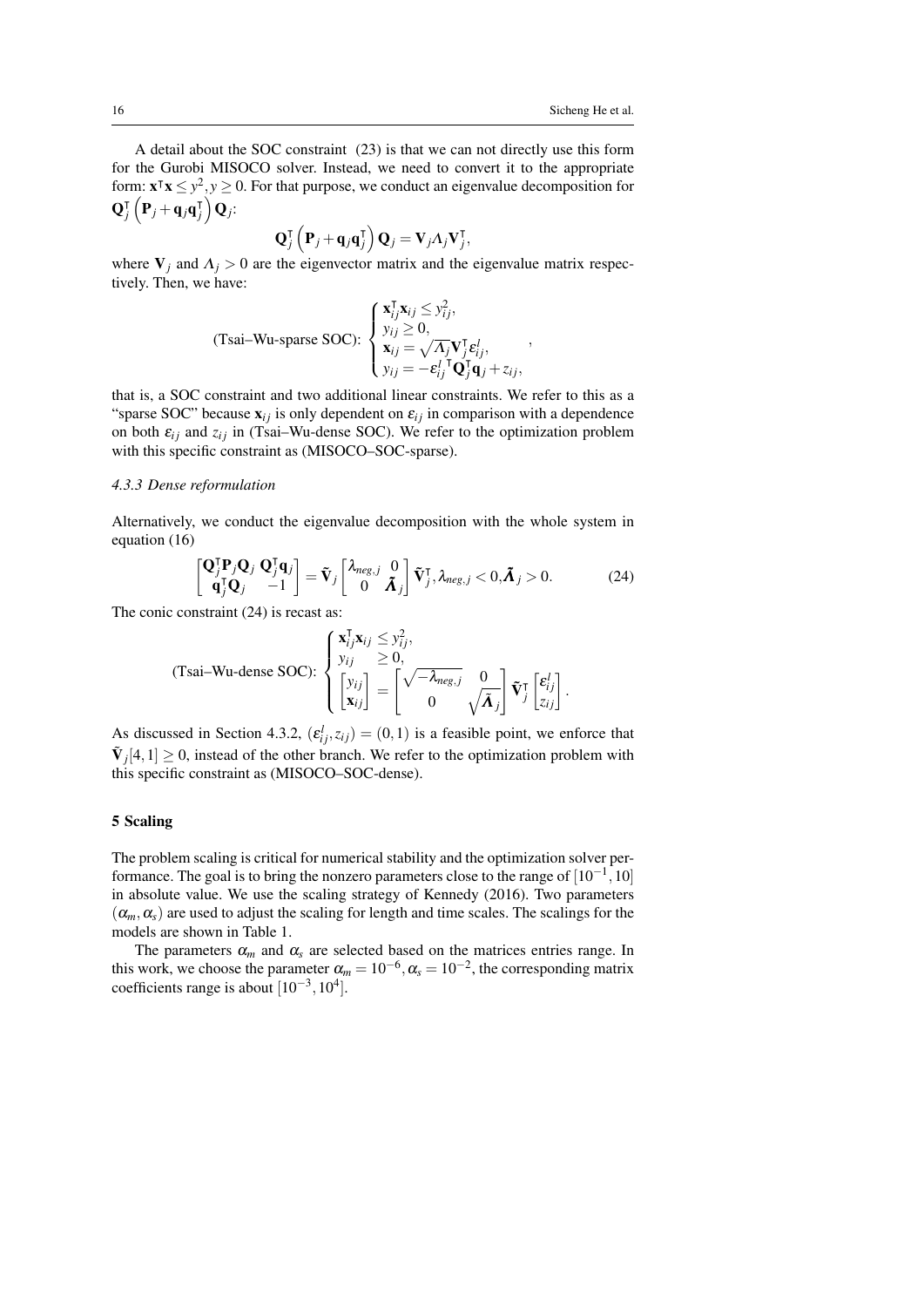| Before scaling                                      | After scaling                                                    |
|-----------------------------------------------------|------------------------------------------------------------------|
| ${\bf K}_{ij}$                                      | $\alpha_m$ K <sub>ij</sub>                                       |
| $\mathbf{f}_{\text{ext}}^s$                         | $\frac{\alpha_m}{\alpha_s}$ <b>f</b> <sub>ext</sub>              |
| $\mathbf{Q}_j^\mathsf{T} \mathbf{P}_j \mathbf{Q}_j$ | $\alpha_s^2 \mathbf{Q}_i^{\mathsf{T}} \mathbf{P}_j \mathbf{Q}_j$ |
| $\mathbf{Q}_i^{\dagger} \mathbf{q}_j$               | $\alpha_s \mathbf{Q}_i^{\dagger} \mathbf{q}_j$                   |
| U.L                                                 | U. ±L                                                            |

<span id="page-17-1"></span>Table 1: Scaling of parameters from MISOCO formulations

#### 6 Results

In this section, we conduct numerical studies of the different stress formulations presented in Section [4](#page-11-0) by using different commercial optimization packages. All the cases are run on a work station with 10 threads. For all cases in this section, we consider a cantilevered plate subject to a tip load, as shown in Figures [4a](#page-18-0) and [7a.](#page-21-0) The total length of each side is 1 m. The load is  $4.2 \times 10^5$  N in the direction perpendicular to the paper surface at the right lower corner. We consider both  $3 \times 3$  and  $4 \times 4$  plates for each problem. The FEM element used in this research is a quadratic plate FEM model (which is similar to the one considered by [Huang and Friedmann](#page-31-16) [\(2016\)](#page-31-16), except that we drop nonlinear terms in the FEM model). Further details are given in Appendix 3. For each element, we have nine nodes and each node has three displacement and two rotation variables. The material properties are listed in Table [2.](#page-17-0)

<span id="page-17-0"></span>Table 2: Carbon-epoxy material properties

| Property | Value      |
|----------|------------|
| $E_{11}$ | 146860 MPa |
| $E_{22}$ | 10620 MPa  |
| $V_1$ 2  | 0.33       |
| V23      | 0.33       |
| $G_{12}$ | 5450 MPa   |
| $G_{23}$ | 3990 MPa   |
| $X_t$    | 1035 MPa   |
| $X_c$    | 689 MPa    |
| Y,       | 41 MPa     |
| Y.       | 117 MPa    |
| $S_{12}$ | 69 MPa     |
|          |            |

6.1 Stress constrained mass minimization problem

We consider a topology optimization problem where we minimize the mass of a cantilever plate subject to a tip load as shown in Figures [4a](#page-18-0) and [7a.](#page-21-0)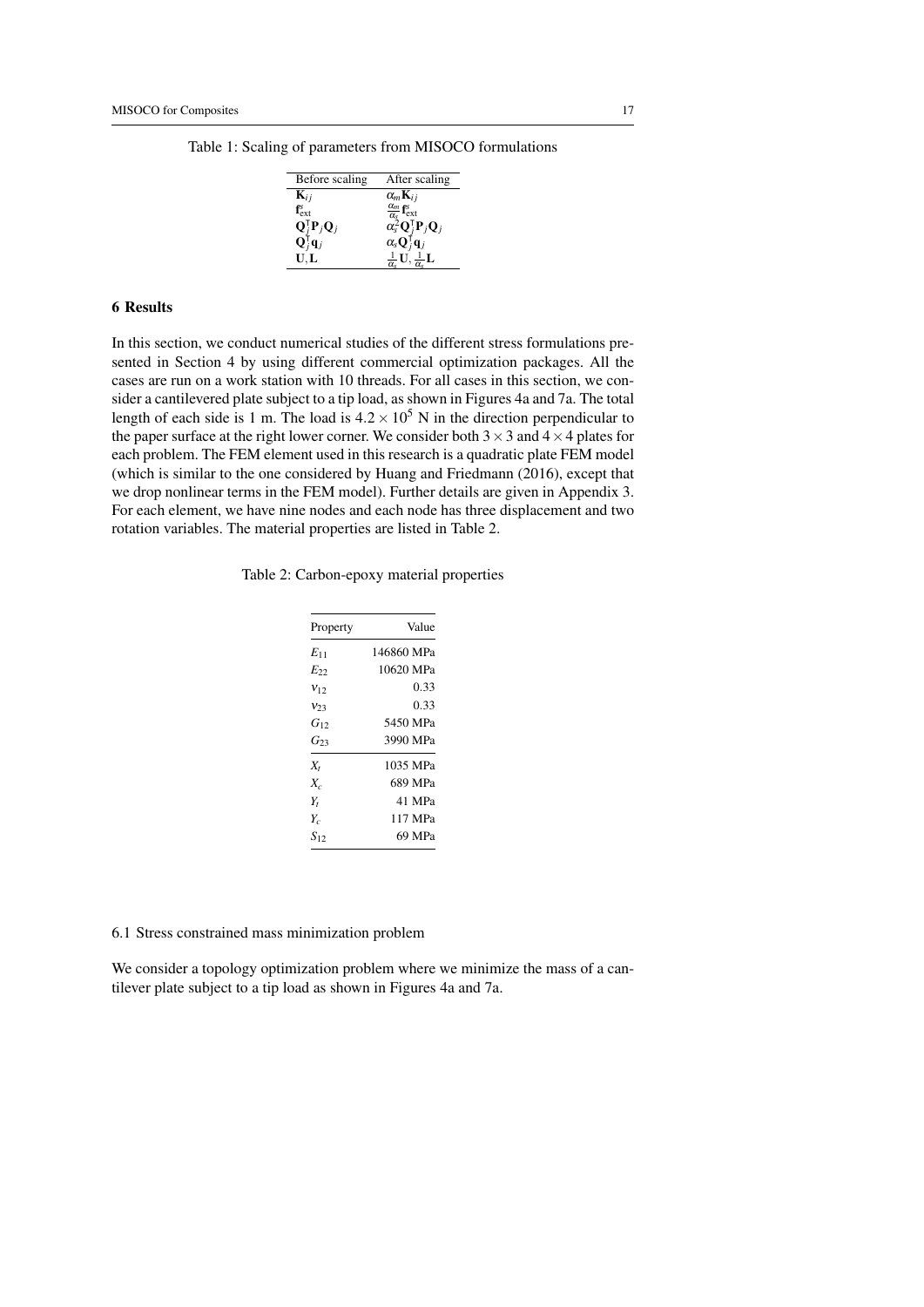# *6.1.1 Discrete ply-angle variables only*

The plate thickness is 0.1 m. The design variables are the orientation of each element that is restricted to be chosen either  $0^\circ, 45^\circ, 90^\circ, 135^\circ$  or no material present.

For the  $3 \times 3$  case, the solution time is given in Table [10](#page-28-0) and the optimal solution is shown in Figure [4a.](#page-18-0) All solvers are able to get the optimal solution, but the speed to reach the solution is different. In three out of four formulations, CPLEX is faster than Gurobi and for only one formulation CPLEX is slower than Gurobi with a difference of 5%. MOSEK is the fastest for all formulations among the three solvers. Between solving the different formulations using MOSEK, the two with SOC introduced in Section [4.3,](#page-13-0) (MISOCO-SOC-sparse) and (MISOCO-SOC-dense), have a similar performance and are faster than the other two formulations, (MISOCOle) and (MISOCO-se). The continuous relaxation solution times are similar among solvers and thus cannot explain the speed of MOSEK. A detailed convergence history is shown in Figure [5.](#page-19-0) For all solvers and all four formulations, fewer than 0.5% of the total nodes have been explored before optimality gap is closed. From Figure [5,](#page-19-0) we observe that MOSEK explores the least nodes among all solvers, which may explain its higher solution speed compared with the other two solvers. Also, compared to CPLEX, Gurobi explores more nodes for all cases, which explains its slower convergence speed for this case.

<span id="page-18-0"></span>

Fig. 4: Mass minimization result with discrete ply-angle variables. Both the  $3 \times 3$  and  $4 \times 4$  are solved to global optimality. The black lines indicate the ply orientation.

We use MOSEK to solve for the  $4 \times 4$  case to global optimality and the result is shown in Figure [4b.](#page-18-0) About 0.00007% of all possible combinations have been ex-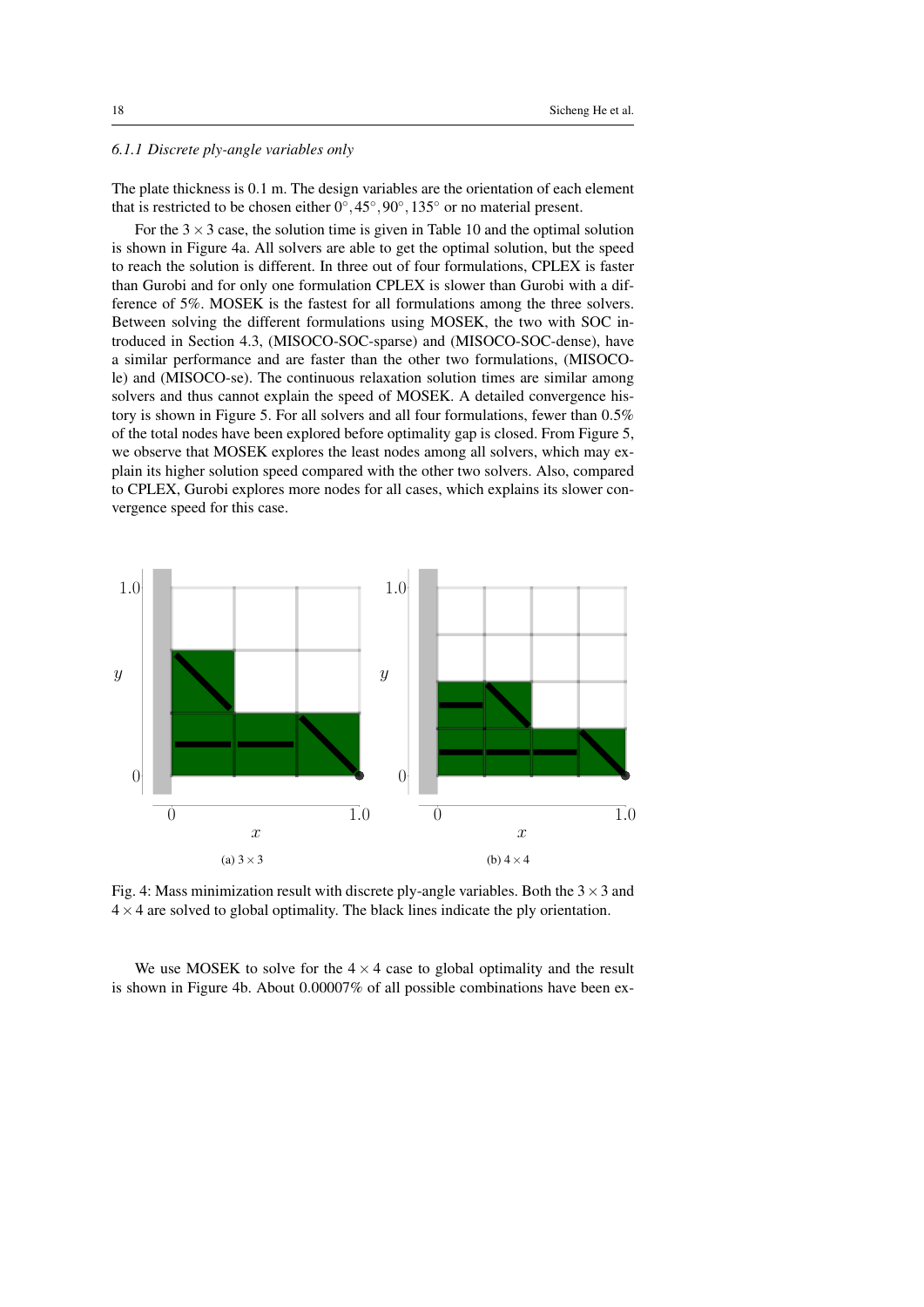<span id="page-19-0"></span>

Fig. 5: Convergence history for different solvers using different formulations for the 3×3 discrete ply-angle only mass minimization problem. *x* axis is the ratio of nodes explored versus the total node numbers which is equal to  $(M + 1)^N = 5^9$ . The *y* axes represent the mass (in  $m^3$ , after dropping constant density). The red and blue curves are the lower and upper bounds, respectively. The blue dots indicates the point where optimality gap has been closed.

Table 3: Discrete ply-angle mass minimization problem optimization time (sec) of different commercial solvers for  $3 \times 3$  case

|                   | Mixed integer optimization |        |              | Continuous relaxation |        |              |
|-------------------|----------------------------|--------|--------------|-----------------------|--------|--------------|
|                   | <b>CPLEX</b>               | Gurobi | <b>MOSEK</b> | <b>CPLEX</b>          | Gurobi | <b>MOSEK</b> |
| MISOCO-le         | 238.34                     | 313.20 | 61.81        | 0.32                  | 0.59   | 0.45         |
| MISOCO-se         | 184.95                     | 413.22 | 61.83        | 0.42                  | 0.52   | 0.53         |
| MISOCO-SOC-sparse | 286.36                     | 337.48 | 40.88        | 0.54                  | 0.54   | 0.50         |
| MISOCO-SOC-dense  | 159.53                     | 151.86 | 41.65        | 0.58                  | 0.59   | 0.57         |

plored for this case, even fewer than the  $3 \times 3$  case. A detailed convergence history is shown in Figure [6.](#page-20-0)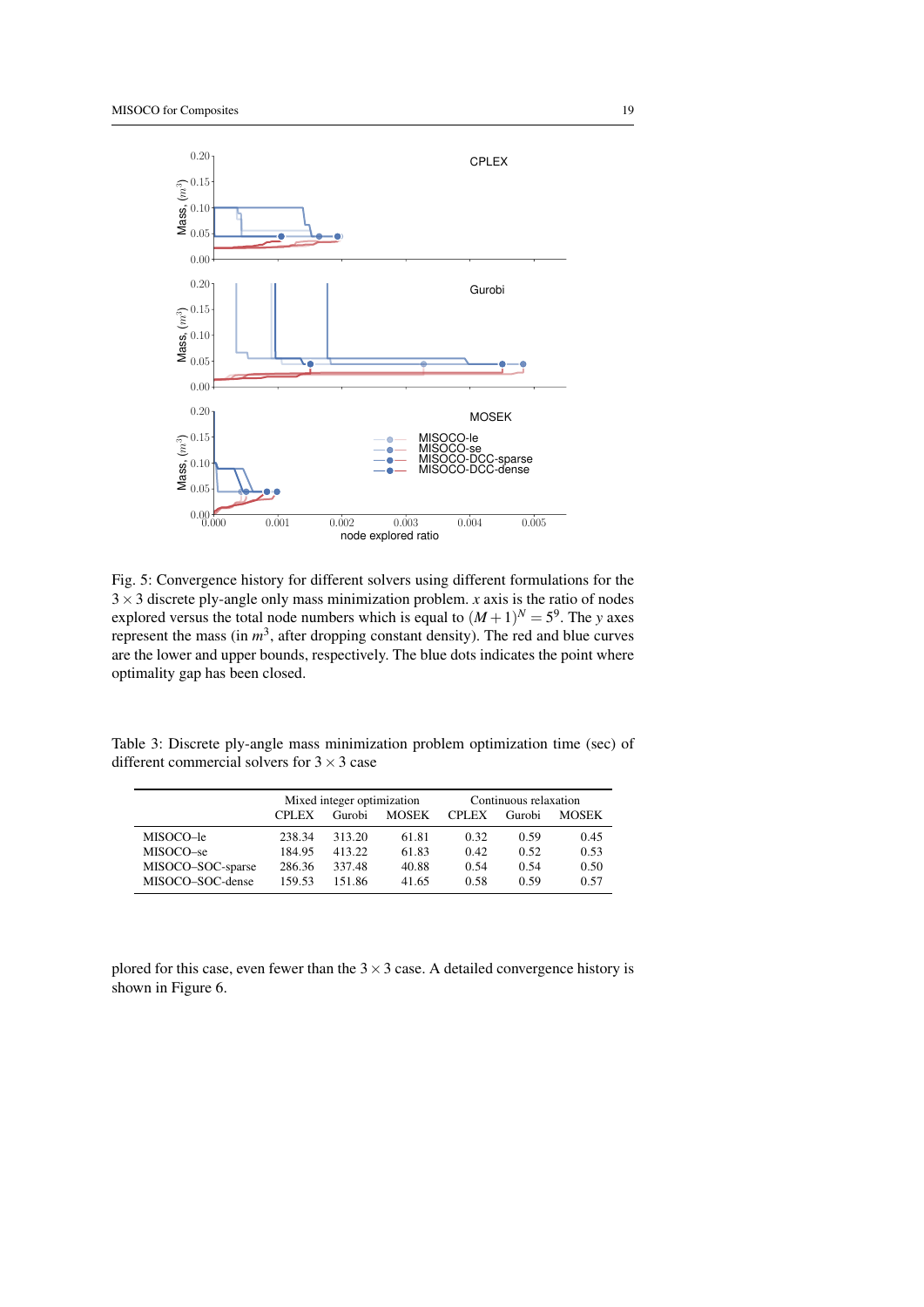<span id="page-20-0"></span>

Fig. 6: Convergence history for MOSEK using MISOCO-se formulation for the  $4 \times 4$ discrete ply-angle only mass minimization problem. The *x* axis is the ratio of nodes explored versus the total node numbers which is equal to  $(M+1)^N = 5^{16}$ . The *y* axis represents the mass (in  $m<sup>3</sup>$  after dropping constant density). The red and blue curves are the lower and upper bounds, respectively. The blue dot indicates the point where optimality gap has been closed.

Table 4: Discrete ply-angle mass minimization problem optimization time (sec) for  $4 \times 4$  case using MOSEK

|           | Mixed integer optimization Continuous relaxation |      |
|-----------|--------------------------------------------------|------|
| MISOCO-se | 10521.35                                         | 1.00 |

#### *6.1.2 Discrete ply-angle and discrete thickness variables*

In this section, we add discrete thickness as a design variable to our problem. The thickness could be either 0.1 m or 0.03 m. We restrict the ply-angle options to  ${0^{\circ}, 90^{\circ}}$  and drop the manufacturing constraint for this section, since it would otherwise forces all the plates to be orientated in the same direction.

For the  $3 \times 3$  case, the optimal solution is shown in Figure [7a.](#page-21-0) All three optimizers are able to find this solution. We compare the solution times in Table [5.](#page-21-1) Contrary with what we found previously in Table [10](#page-28-0) for the pure discrete ply-angle case, Gurobi outperforms CPLEX in the quadratic constraint case for three out of four cases. There is only one case in which CPLEX outperforms Gurobi, and for that case is within a margin of 10%.

Similarly to Table [10,](#page-28-0) MOSEK achieves the best solution time for all cases among the three solvers. For MOSEK, (MISOCO–le), (MISOCO–SOC-sparse), and (MISOCO– SOC-dense) results in a similar simulation time and is faster than (MISOCO–le). The continuous relaxation solution times are similar among solvers and thus cannot explain the fact that MOSEK is faster.

A detailed convergence history is shown in Figure [8.](#page-22-0) For all solvers solving all four formulations, fewer than 0.35% of total nodes were explored before the optimality gap was closed. We observe that MOSEK explore far less nodes compared with the other two solvers. Between Gurobi and CPLEX, the comparison of the number of nodes explored ratio explains its supremacy in terms of solution time— besides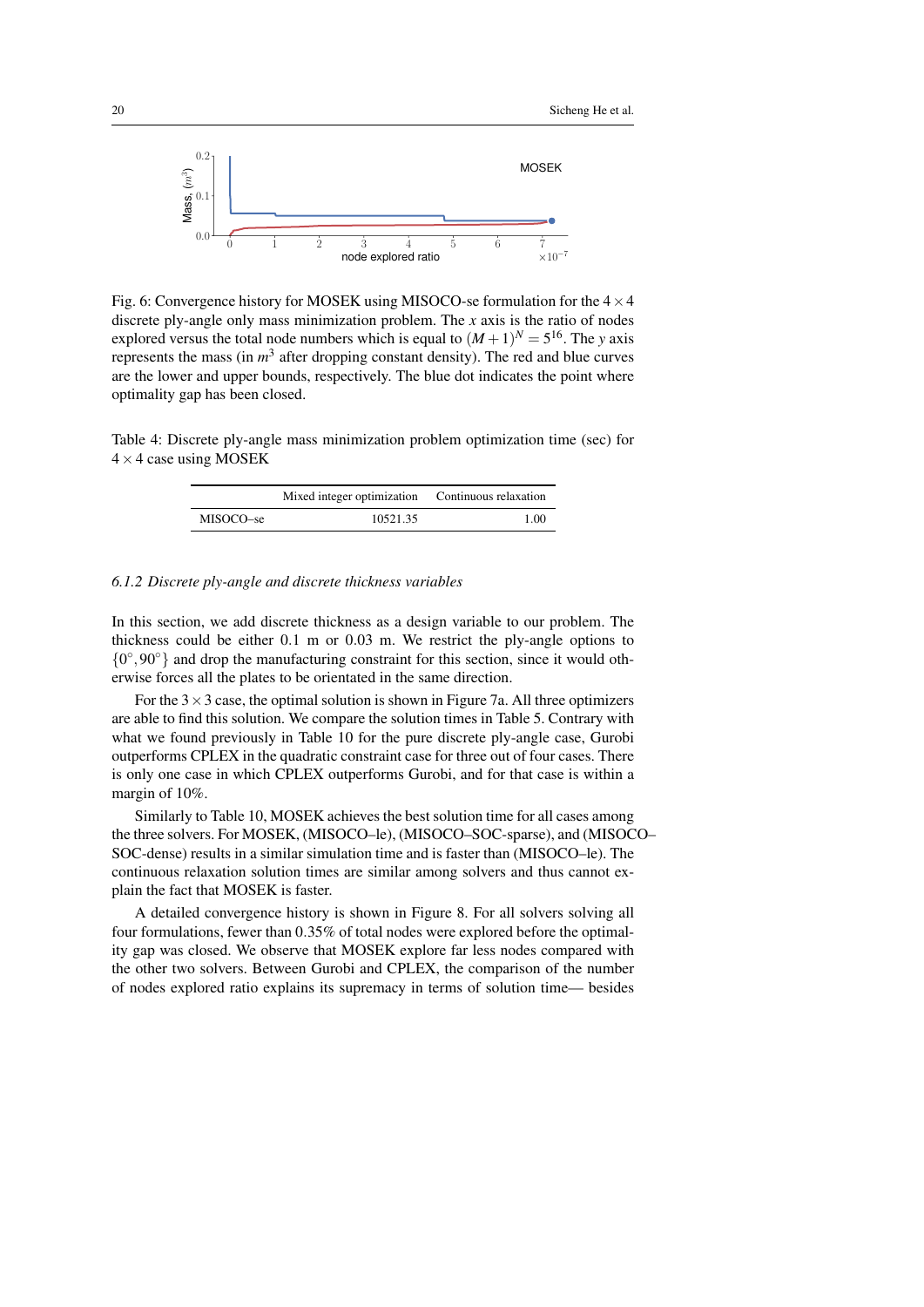<span id="page-21-0"></span>

the (MISOCO-se) formulation, Gurobi explores more nodes and takes more time to close the optimality gap; and for the (MISOCO-se) formulation, the reverse occurs.

Fig. 7: Mass minimization result with discrete ply-angle and thickness variables (both problems are solved to global optimality). The light green indicates the thinner 0.03 m elements and the dark green indicates the thicker 0.1 m elements. The black lines show the ply orientation.

We use MOSEK to solve for the  $4 \times 4$  case to global optimality and the result is shown in Figure [7b.](#page-21-0) A detailed convergence history is presented in Figure [9.](#page-23-0) About 0.0006% of total nodes have been explored in this case.

<span id="page-21-1"></span>Table 5: Discrete ply-angle and discrete thickness mass minimization problem optimization time (sec) of different commercial solvers for  $3 \times 3$  case

|                   | Mixed integer optimization |        |              | Continuous relaxation |        |              |
|-------------------|----------------------------|--------|--------------|-----------------------|--------|--------------|
|                   | <b>CPLEX</b>               | Gurobi | <b>MOSEK</b> | <b>CPLEX</b>          | Gurobi | <b>MOSEK</b> |
| MISOCO-le         | 127.28                     | 78.83  | 65.45        | 0.43                  | 0.52   | 0.46         |
| MISOCO-se         | 68.15                      | 74.78  | 54.01        | 0.41                  | 0.41   | 0.41         |
| MISOCO-SOC-sparse | 142.79                     | 71.95  | 56.93        | 0.44                  | 0.48   | 0.43         |
| MISOCO-SOC-dense  | 230.11                     | 61.64  | 54.26        | 0.60                  | 0.51   | 0.49         |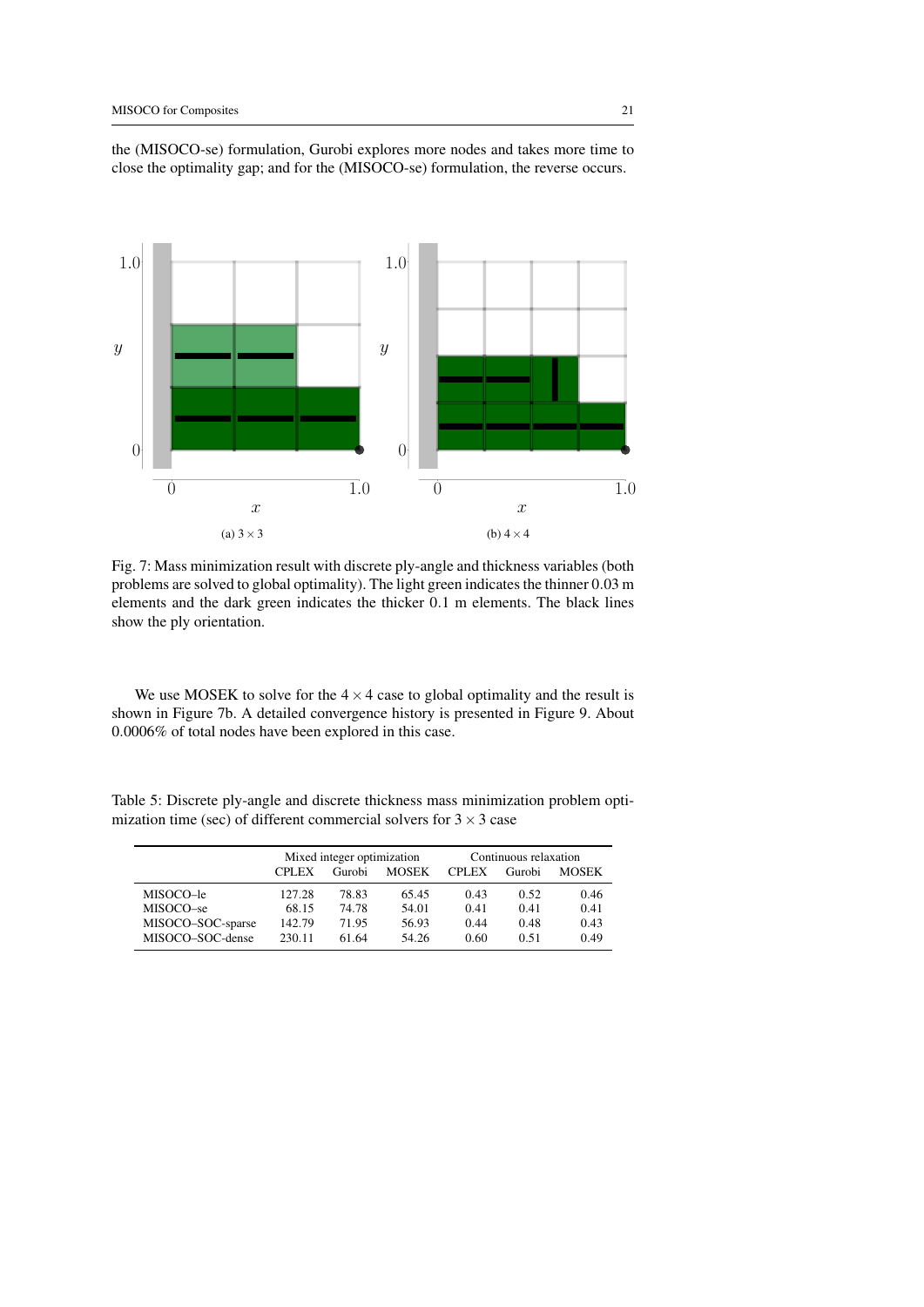<span id="page-22-0"></span>

Fig. 8: Convergence history for different solvers using different formulations for the 3 × 3 discrete ply-angle and discrete thickness mass minimization problem. The *x* axis is the ratio of nodes explored versus the total node numbers which is equal to  $(M+1)^N = 5^9$ . The *y* axes represent the mass (in  $m^3$  after dropping constant density). The red and blue curves are the lower and upper bounds, respectively. The blue dot indicates the point where optimality gap has been closed.

Table 6: Discrete ply-angle and discrete thickness mass minimization problem optimization time (sec) for the  $4 \times 4$  case using MOSEK

|           | Mixed integer optimization Continuous relaxation |      |
|-----------|--------------------------------------------------|------|
| MISOCO-se | 51353.63                                         | 1.12 |

# 6.2 Stress-constrained compliance minimization problem

We consider a topology optimization problem where we minimize the compliance of a cantilevered plate subject to a tip load (Figure [10a](#page-24-0) and Figure [10b\)](#page-24-0) with a mass constraint.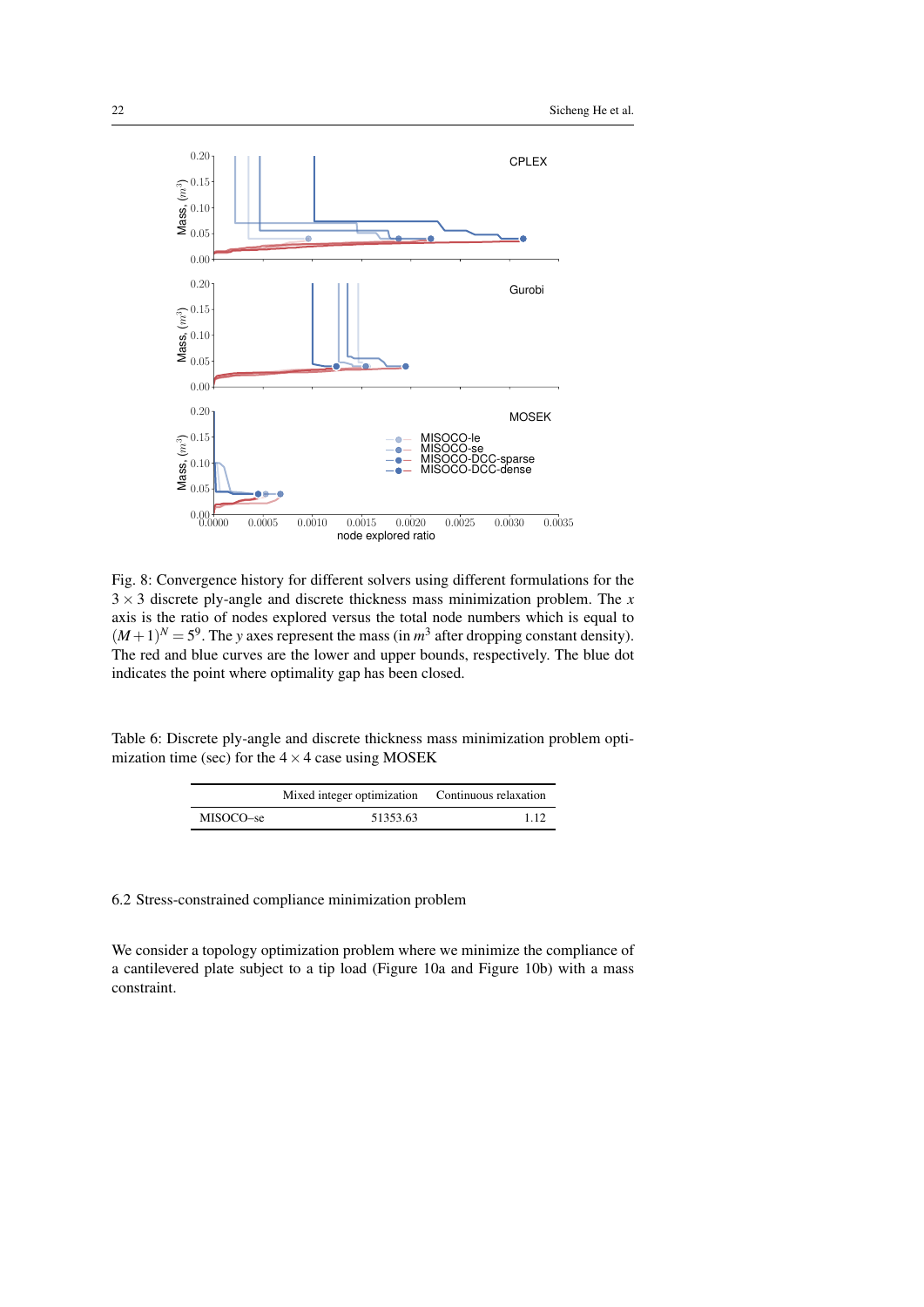<span id="page-23-0"></span>

Fig. 9: Convergence history for MOSEK using MISOCO-se formulation for the  $4 \times 4$ discrete ply-angle and discrete thickness mass minimization problem. The *x* axis is the ratio of nodes explored versus the total node numbers which is equal to  $(M +$  $1)^N = 5^{16}$ . The *y* axis is the mass (in  $m^3$  after dropping constant density). The red and blue curves are the lower and upper bounds, respectively. The blue dot indicates the point where optimality gap has been closed.

# *6.2.1 Discrete ply-angles only*

The upper bound for mass is set to be  $4/3$  times the corresponding mass optimization optimal mass. The design space for the ply angle is  $\{0^\circ, 45^\circ, 90^\circ, 135^\circ\}$ . The manufacturing constraints are enforced and the plate thickness is fixed to 0.1 m.

For the  $3 \times 3$  cases, all solvers are able to find the optimal solution shown in Figure [10a.](#page-24-0) The computation times are listed in Table [7.](#page-23-1) Similarly to what we have observed in previous case, MOSEK solves the problem faster than the other two solvers. For MOSEK, the (MISOCO–le) and (MISOCO–SOC-Sparse) are faster than the other two formulations. Gurobi is faster than CPLEX for all cases. Similar with the previous mass minimization cases, the continuous relaxation solution time does not vary much among the solvers and formulations, except for the (MISOCO-SOCdense) case. We show the convergence history in Figure [11.](#page-25-0) For all solvers solving all four formulations, less than 2.0% of total nodes have been explored before the optimality gap is closed. In general, CPLEX explores fewest nodes and thus is expected to give the fastest convergence. However, it is still the slowest among all three solvers. Therefore, the number of nodes explored is not consistent with the total solution time comparison for this case. However, we also notice that for MOSEK the numbers of nodes explored ranking is consistent with the total solution times ranking.

<span id="page-23-1"></span>Table 7: Discrete ply-angle only compliance minimization problem optimization time (sec) of different solvers for the  $3 \times 3$  case

|                   | Mixed integer optimization |        |              | Continuous relaxation |        |              |
|-------------------|----------------------------|--------|--------------|-----------------------|--------|--------------|
|                   | <b>CPLEX</b>               | Gurobi | <b>MOSEK</b> | <b>CPLEX</b>          | Gurobi | <b>MOSEK</b> |
| MISOCO–le         | 908.06                     | 614.23 | 252.37       | 0.43                  | 0.52   | 0.46         |
| MISOCO-se         | 704.15                     | 492.62 | 385.40       | 0.41                  | 0.41   | 0.41         |
| MISOCO-SOC-sparse | 851.25                     | 528.46 | 240.35       | 0.44                  | 0.48   | 0.43         |
| MISOCO-SOC-dense  | 743.11                     | 479.73 | 349.63       | 0.60                  | 0.51   | 0.49         |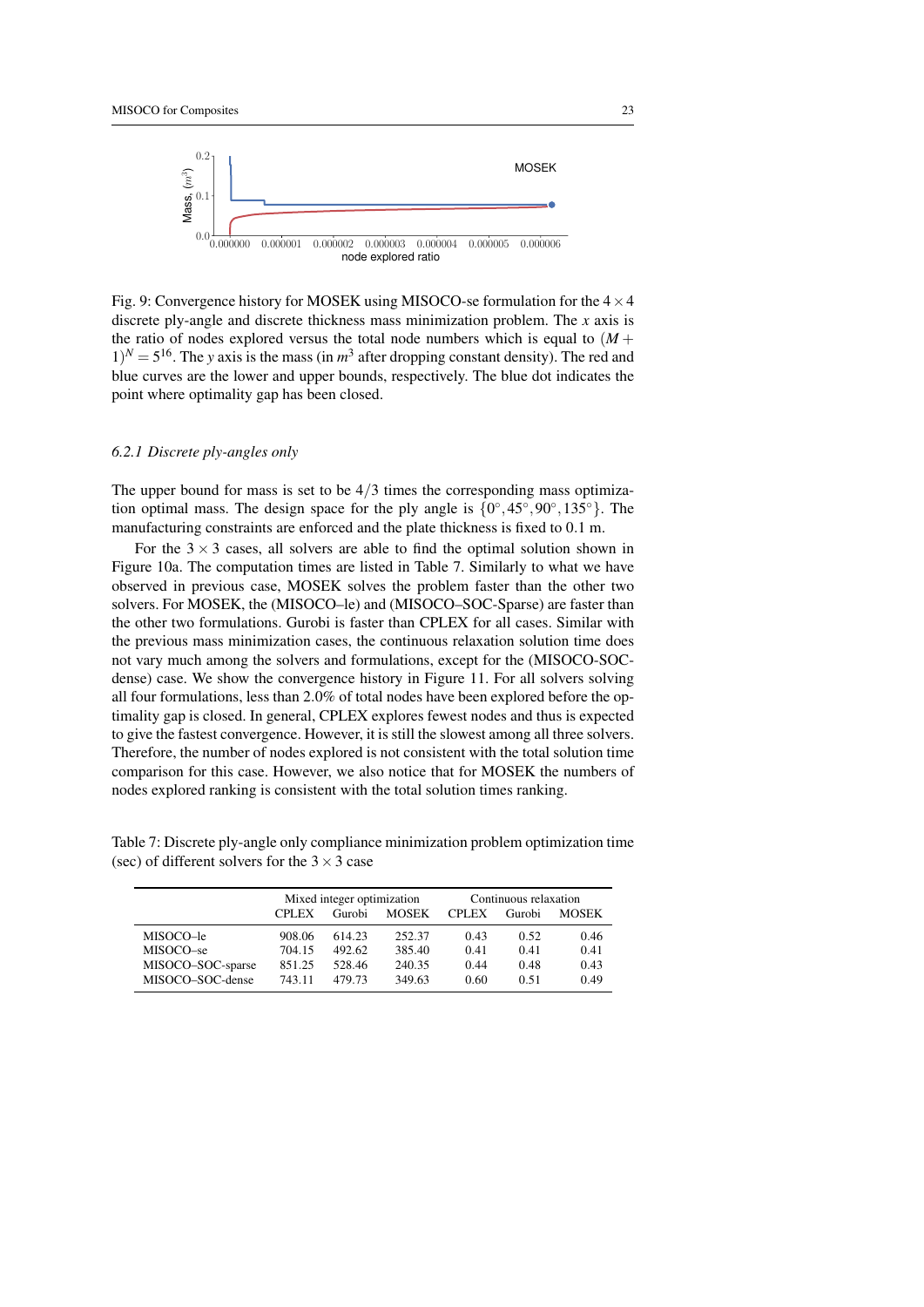<span id="page-24-0"></span>

Fig. 10: Compliance minimization result with discrete ply-angle variables. The  $3 \times 3$ case is solved to global optimality; while the  $4 \times 4$  case is the best solution found in two days by MOSEK. The black lines indicate the ply orientation.

For the  $4 \times 4$  case, the best result found by MOSEK within two days is shown in Figure [10b.](#page-24-0) A detailed convergence history is presented in Figure [12.](#page-26-0) However, the solver is not able to close the optimality gap in this case.

Table 8: Discrete ply-angle only compliance minimization problem optimization time (sec) for  $4 \times 4$  case using MOSEK

|           | Mixed integer<br>optimization time | Continuous relaxation<br>solution time | lower bound          | upper bound           |
|-----------|------------------------------------|----------------------------------------|----------------------|-----------------------|
| MISOCO–se | 172800                             | 0.58                                   | $-1.260 \times 10^3$ | $1.667 \times 10^{2}$ |

# *6.2.2 Discrete ply-angle and discrete thickness variables*

Similarly to the mass minimization section, in this section, we add discrete thickness as a design variable to our problem. The thickness could be either 0.1 m or 0.03 m. We restrict ourselves with  $\{0^\circ, 90^\circ\}$  and drop the manufacturing constraint for this section for simplicity. The mass upper bound for mass is set to be  $4/3\times$  the corresponding mass optimization optimal mass.

For the  $3 \times 3$  case, the optimal solution is shown in Figure [13a](#page-26-1) and the solution times are listed in Table [9.](#page-27-0) In this case, CPLEX is the fastest for all formulations. For CPLEX, the (MISOCO–se) is faster than the other formulations. The lower bound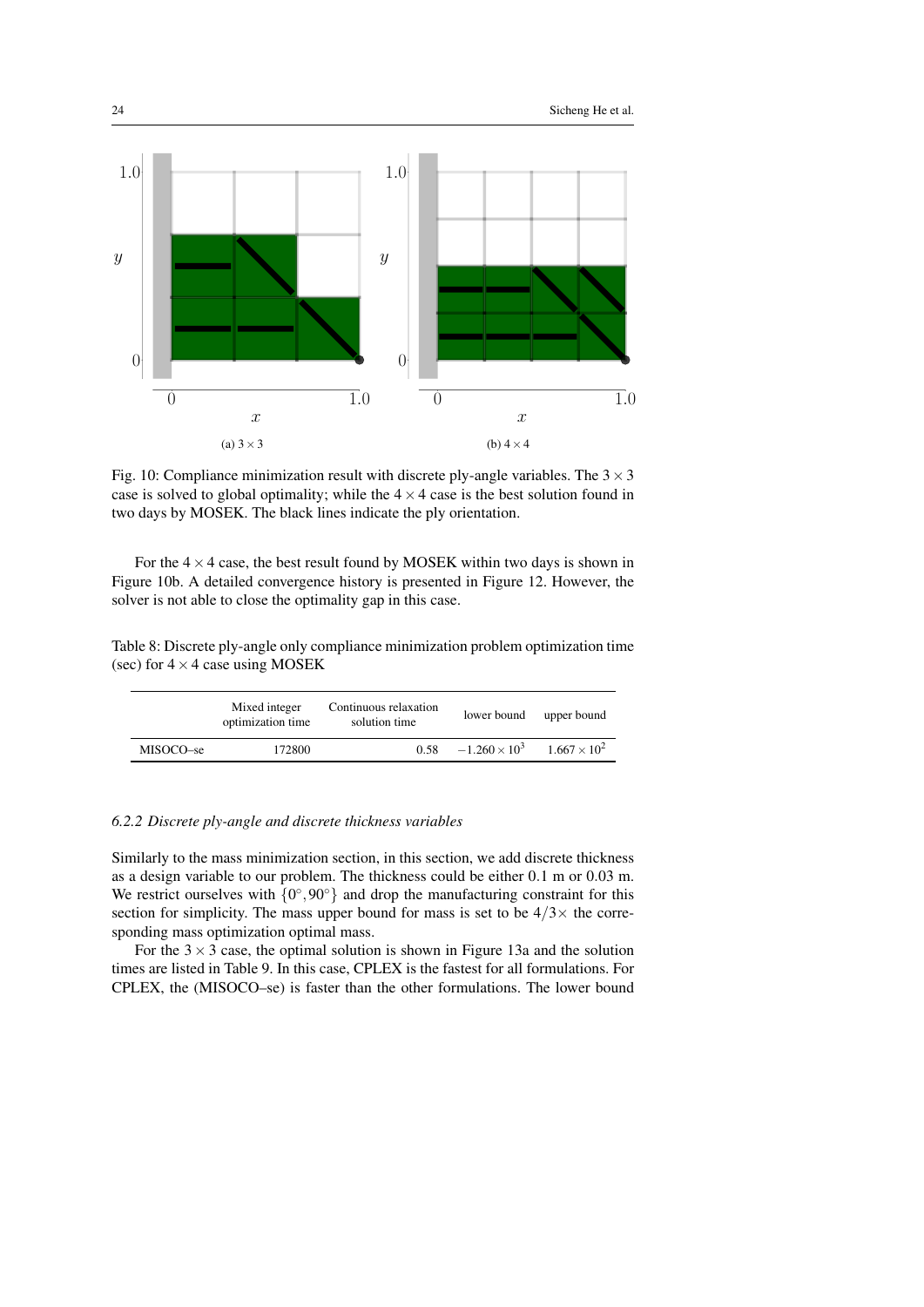<span id="page-25-0"></span>

Fig. 11: Convergence history for different solvers using different formulations for the 3×3 discrete ply-angle only compliance minimization problem. The *x* axis is the ratio of nodes explored versus the total node numbers which is equal to  $(M + 1)^N = 5^9$ . The *y* axes are the optimal compliances (in *J*). The red and blue curves are the lower and upper bounds, respectively. The blue dot indicates the point where optimality gap has been closed.

and the upper bound convergence history is shown in Figure [14.](#page-27-1) For all solvers solving all four formulations, fewer than 6.0% of total nodes have been explored before optimality gap being closed. For all formulations besides the (MISOCO-le) formulation, the number of nodes explored by CPLEX is lower than MOSEK, which in turn explores fewer nodes than Gurobi. This is consistent with their relative solution times.

For the  $4 \times 4$  case, the best result found by MOSEK within two days is shown in Figure [13b.](#page-26-1) However, the solver is not able to close the optimality gap in this case within the 2-day time limit. A detailed convergence history is shown in Figure [15.](#page-28-1)

# 6.3 MISOCO augmented with a heuristic method

The optimizer solves a problem by collapsing an upper bound and a lower bound of a problem. The upper bound is given by a feasible solution and the lower bound is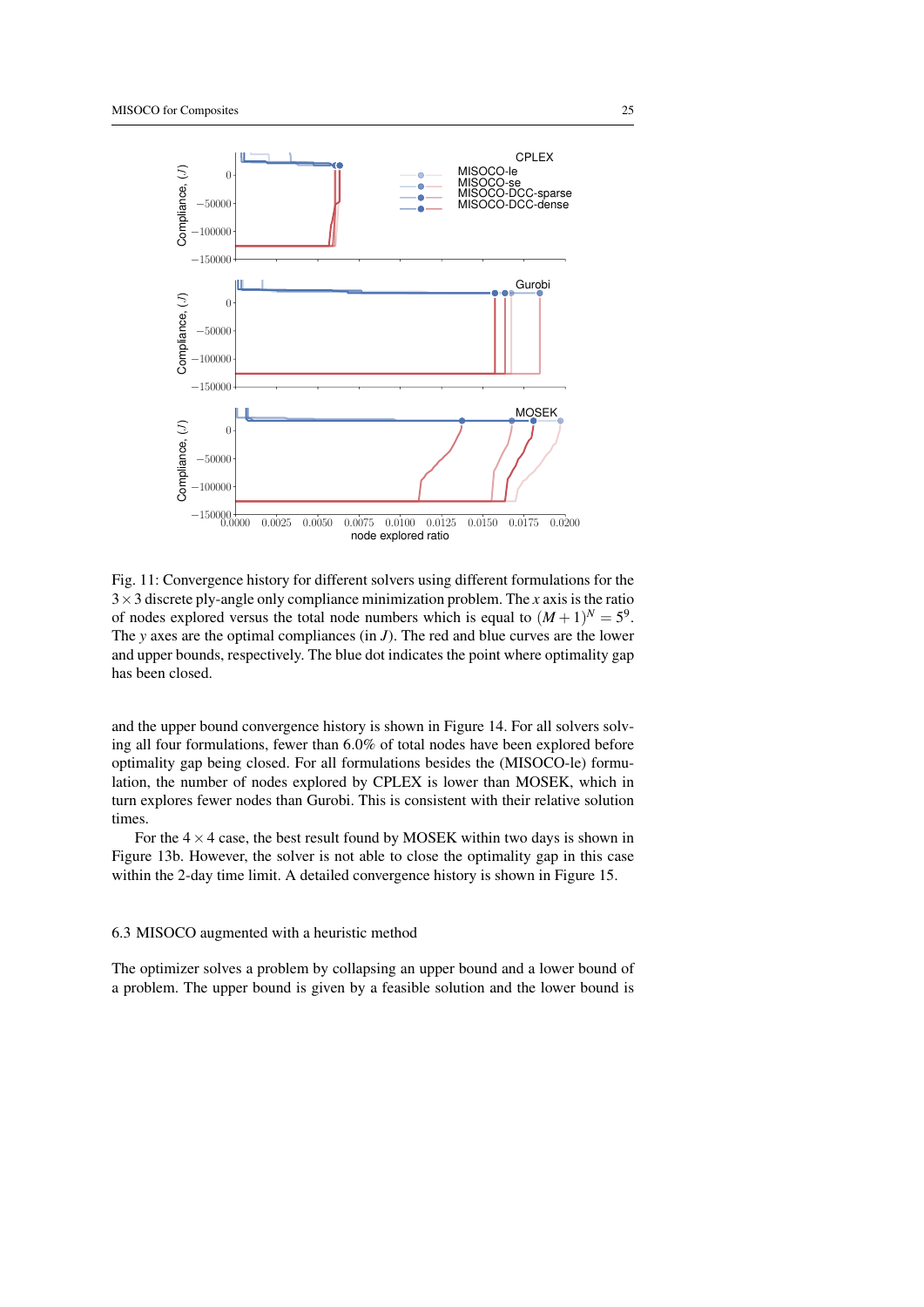<span id="page-26-0"></span>

Fig. 12: Convergence history for MOSEK using MISOCO-se formulation for the 4×4 discrete ply-angle only compliance minimization problem. The *x* axis is the ratio of nodes explored versus the total node numbers which is equal to  $(M + 1)^N = 5^{16}$ . The *y* axis is the compliances (in *J*). The red and blue curves are the lower and upper bounds, respectively. The optimality gap is still wide after the 2-day time limit.

<span id="page-26-1"></span>

Fig. 13: Compliance minimization result with discrete ply-angle and thickness variables. The  $3 \times 3$  case is solved to global optimality; while the  $4 \times 4$  case is the best solution found in two days by MOSEK. The black lines indicate the ply orientation.

derived by solving continuous relaxation of the MISOCO subproblems in the B&B procedure. Here we consider the situation where SIMP and other methods are used to obtain a good initial guess but without a global optimality certificate and we want to give a global optimality certificate to the solution by solving MISOCO problems. We give the optimal solution previously found to represent a solution found by another strategy (e.g., GA) and investigate the computational time improvement. The results are listed in Tables [11](#page-28-2) and [12.](#page-29-1) We use the Gurobi solver in this test due to its warm start capability.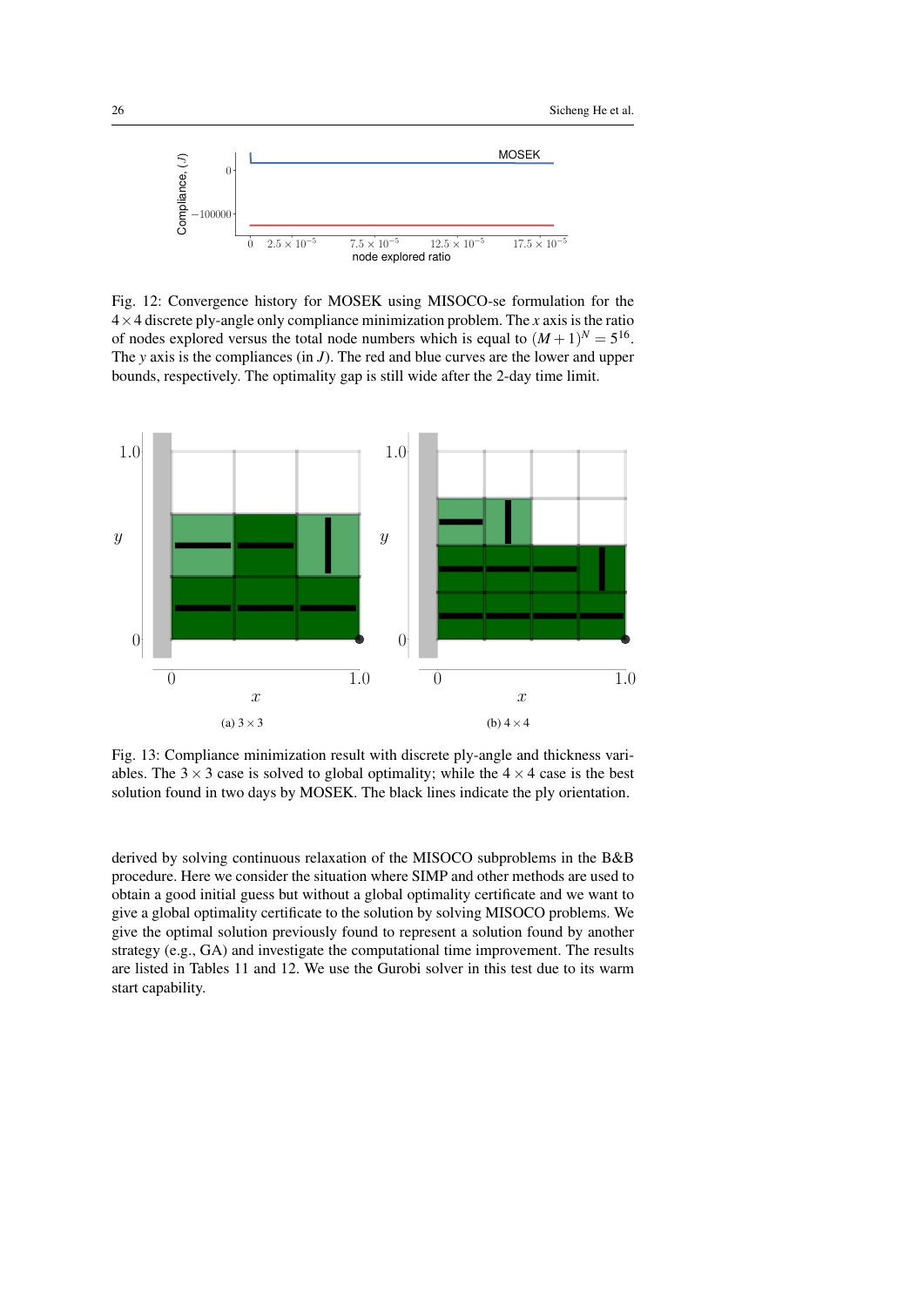<span id="page-27-1"></span>

Fig. 14: Convergence history for different solvers using different formulations for the  $3 \times 3$  discrete ply-angle and discrete thickness compliance minimization problem. The *x* axis is the ratio of nodes explored versus the total node numbers which is equal to  $(M+1)^N = 5^9$ . The *y* axes are the compliances (in *J*). The red and blue curves are the lower and upper bounds, respectively. The blue dot indicates the point where optimality gap has been closed.

<span id="page-27-0"></span>Table 9: Discrete ply-angle and thickness compliance minimization problem optimization time (sec) of different commercial solvers for the  $3 \times 3$  case

|                   | Mixed integer optimization |                        |        | Continuous relaxation |        |              |
|-------------------|----------------------------|------------------------|--------|-----------------------|--------|--------------|
|                   | <b>CPLEX</b>               | <b>MOSEK</b><br>Gurobi |        |                       | Gurobi | <b>MOSEK</b> |
| MISOCO-le         | 352.48                     | 637.98                 | 642.96 | 0.26                  | 0.27   | 0.30         |
| MISOCO-se         | 284.58                     | 1075.11                | 385.88 | 0.29                  | 0.30   | 0.33         |
| MISOCO-SOC-sparse | 375.89                     | 1992.22                | 692.09 | 0.27                  | 0.25   | 0.33         |
| MISOCO-SOC-dense  | 362.68                     | 830.17                 | 712.45 | 0.19                  | 0.28   | 0.32         |

For the mass warm start cases, the results are shown in Table [11.](#page-28-2) For all mass minimization cases with discrete angle as the only design variables, the optimization time is significantly reduced (for three out of four cases, it is more than 80%). If we consider both angle and thickness as design variable, (MISOCO–se) and (MISOCO– SOC-sparse) are improved, (MISOCO–SOC-dense) stay almost the same, but the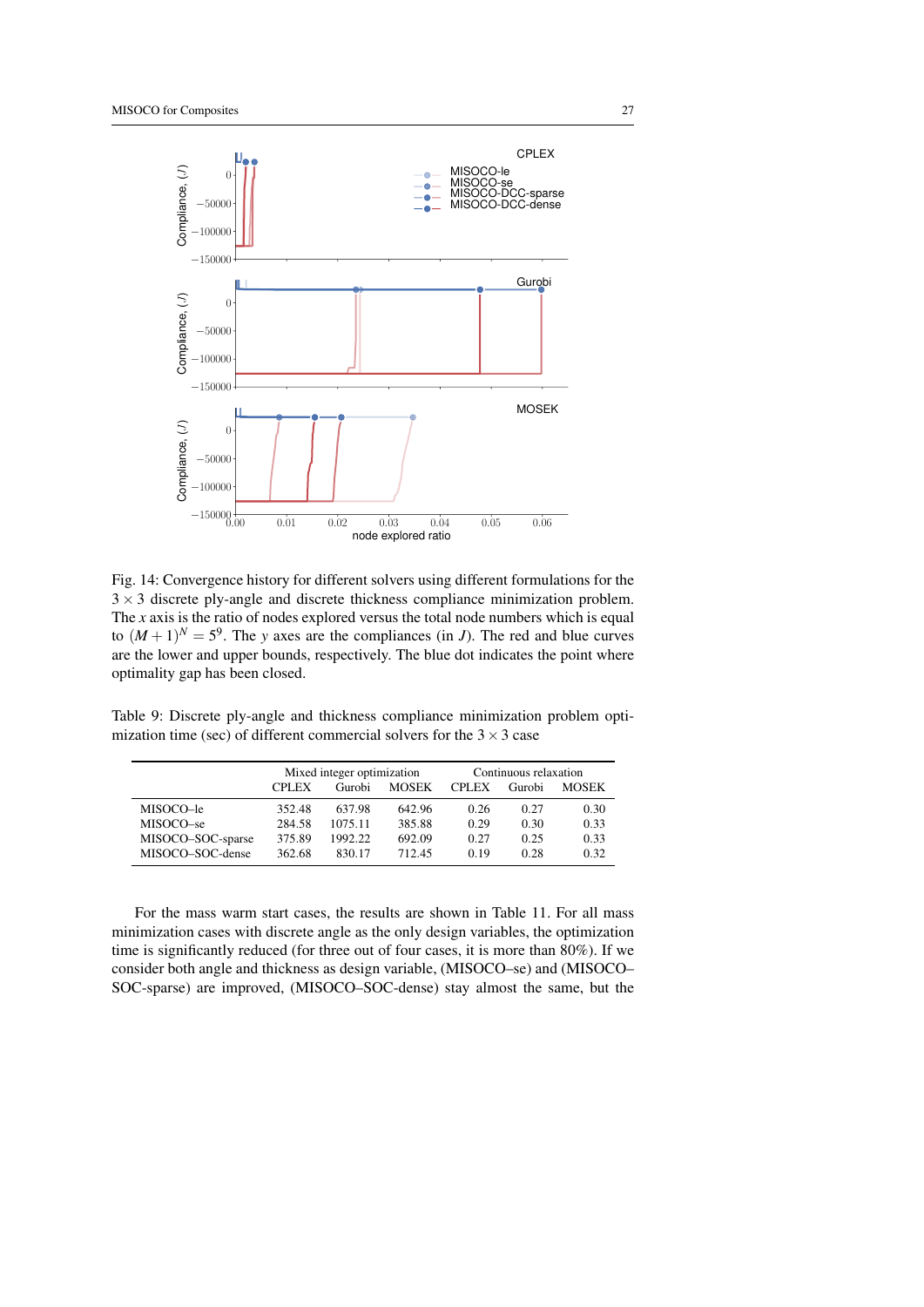<span id="page-28-1"></span>

Fig. 15: Convergence history for MOSEK using MISOCO-se formulation for the  $4 \times 4$  discrete ply-angle and discrete thickness compliance minimization problem. *x* axis is the ratio of nodes explored versus the total node numbers which is equal to  $(M+1)^N = 5^{16}$ . The *y* axis is the compliances (in *J*). The red and blue curves are the lower and upper bounds, respectively. The optimality gap is still wide after the 2-day time limit.

<span id="page-28-0"></span>Table 10: Discrete ply-angle and thickness compliance minimization problem optimization time (sec) for  $4 \times 4$  case using MOSEK

|           | Mixed integer<br>optimization time | Continuous relaxation<br>solution time | lower bound            | upper bound           |
|-----------|------------------------------------|----------------------------------------|------------------------|-----------------------|
| MISOCO-se | 172800.0                           | 0.59                                   | $-1.260 \times 10^{3}$ | $2.144 \times 10^{2}$ |

(MISOCO–le) is adversely affected. Over all, seven out of eight cases are improved, so it is beneficial to apply a warm start strategy to solve the mass minimization problem.

<span id="page-28-2"></span>Table 11: Mass minimization problems with warm start for the Gurobi solver for the  $3 \times 3$  cases

|                   | Discrete ply-angle mass |            |             | Discrete ply-angle and thickness mass |            |             |
|-------------------|-------------------------|------------|-------------|---------------------------------------|------------|-------------|
|                   | Original                | Warm start | Improvement | Original                              | Warm start | Improvement |
| MISOCO-le         | 313.20                  | 45.22      | 85.6%       | 78.83                                 | 129.71     | $-64.5\%$   |
| MISOCO-se         | 413.22                  | 47.25      | 88.6%       | 74.78                                 | 28.08      | 62.4%       |
| MISOCO-SOC-sparse | 337.48                  | 51.40      | 84.8%       | 71.95                                 | 56.89      | 20.9%       |
| MISOCO-SOC-dense  | 151.86                  | 61.45      | 59.5%       | 61.64                                 | 59.63      | 3.3%        |

The results for the compliance warm start cases are shown in Table [12.](#page-29-1) For all compliance minimization cases with discrete angle as the only design variables, the optimization time is negatively affected. If we consider both angle and thickness as the design variable, (MISOCO–se), (MISOCO–SOC-sparse) and (MISOCO–SOCdense) are improved, but (MISOCO–le) is adversely affected. In general, the benefit of the warm start strategy for the compliance optimization problem is not clear. However, for the more challenging case where both ply-angle and thickness are design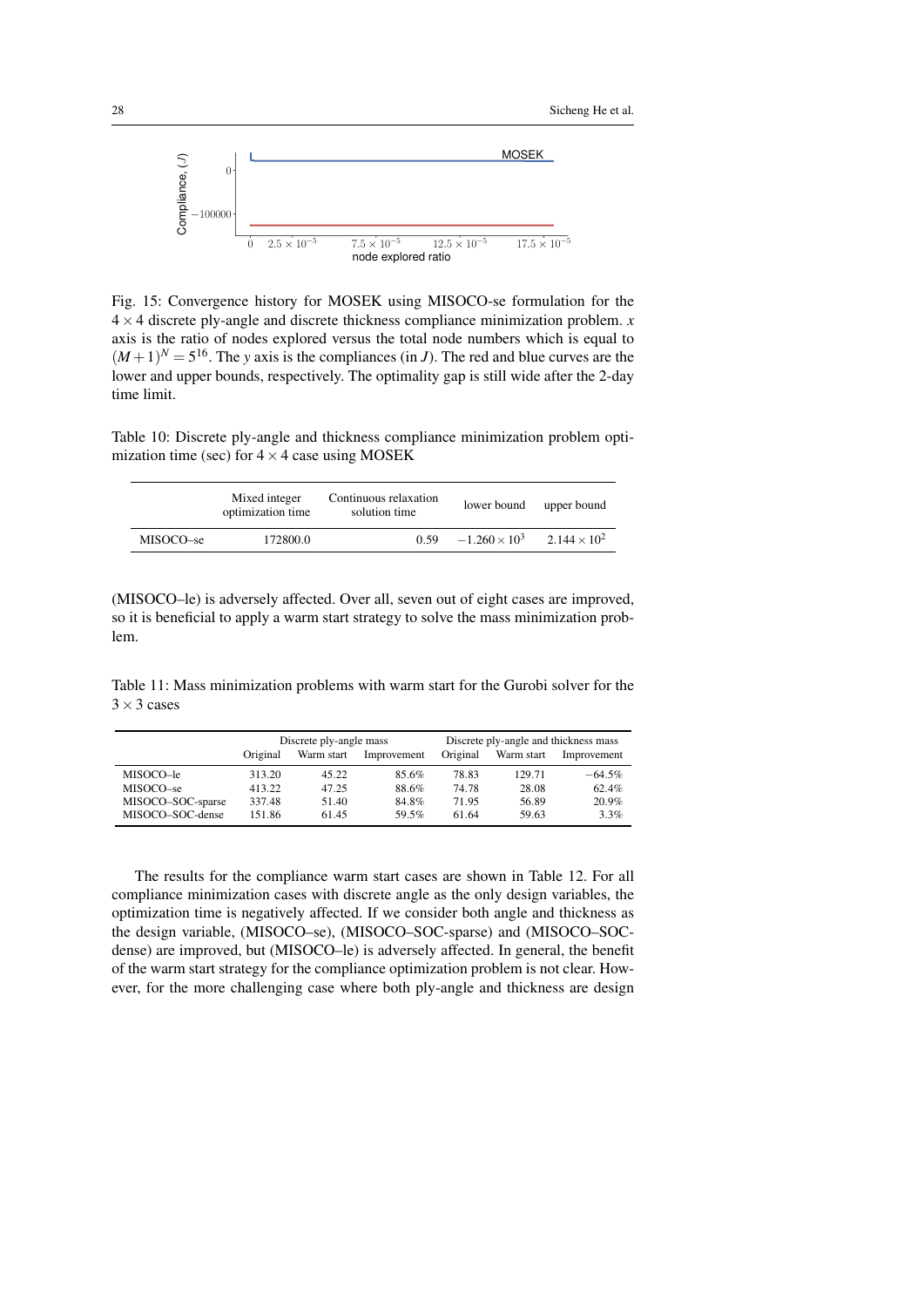variables, three out of four cases show significant improvement by using the warm start.

<span id="page-29-1"></span>Table 12: Compliance minimization problems with warm start for the Gurobi solver for the  $3 \times 3$  cases

|                   |          | Discrete ply-angle compliance |             | Discrete ply-angle and thickness compliance |            |             |
|-------------------|----------|-------------------------------|-------------|---------------------------------------------|------------|-------------|
|                   | Original | Warm start                    | Improvement | Original                                    | Warm start | Improvement |
| MISOCO-le         | 614.23   | 787.09                        | $-28.1\%$   | 637.98                                      | 822.88     | $-29.0\%$   |
| MISOCO-se         | 492.62   | 587.60                        | $-19.3%$    | 1075.11                                     | 452.18     | 57.9%       |
| MISOCO-SOC-sparse | 528.46   | 785.78                        | $-48.7\%$   | 1992.22                                     | 431.77     | 78.3%       |
| MISOCO-SOC-dense  | 479.73   | 598.46                        | $-24.7\%$   | 830.17                                      | 459.91     | 44.6%       |

#### <span id="page-29-0"></span>7 Conclusions

In this paper, we present various MISOCO formulations for the mass and compliance minimization of composite structures parametrized with discrete design variables. By using the state-of-the-art MISOCO solvers, we are able to solve the problems to global optimality. We compare the performances of four formulations of the Tsai–Wu failure criterion. Two out of four formulations are tightened using SOC constraints. There are several cases where the SOC tightened formulations yield the fastest results. However, in general there is no clear indication that one formulation is advantageous over another. We also compare the performances of different leading commercial MISOCO solvers: CPLEX, Gurobi, and MOSEK. We found that for our specific models, MOSEK usually outperforms the other two solvers. Finally, we explore a mixed solution strategy where the MISOCO solution time is improved by a warm start solution (possibly generated by another method like, SIMP type methods). This mixed solution strategy improved the solution time significantly for mass minimization problems in most cases. We demonstrated that the MISOCO strategy is capable to provide proven globally optimal structures for composite discrete plyangle and thickness optimization problems. More research is needed to solve composite material optimization problems with significantly more elements and possibly with multiple layers.

#### 8 Acknowledgments

This research was supported by Air Force Office of Scientific Research Grant No. FA9550-15-1-0222.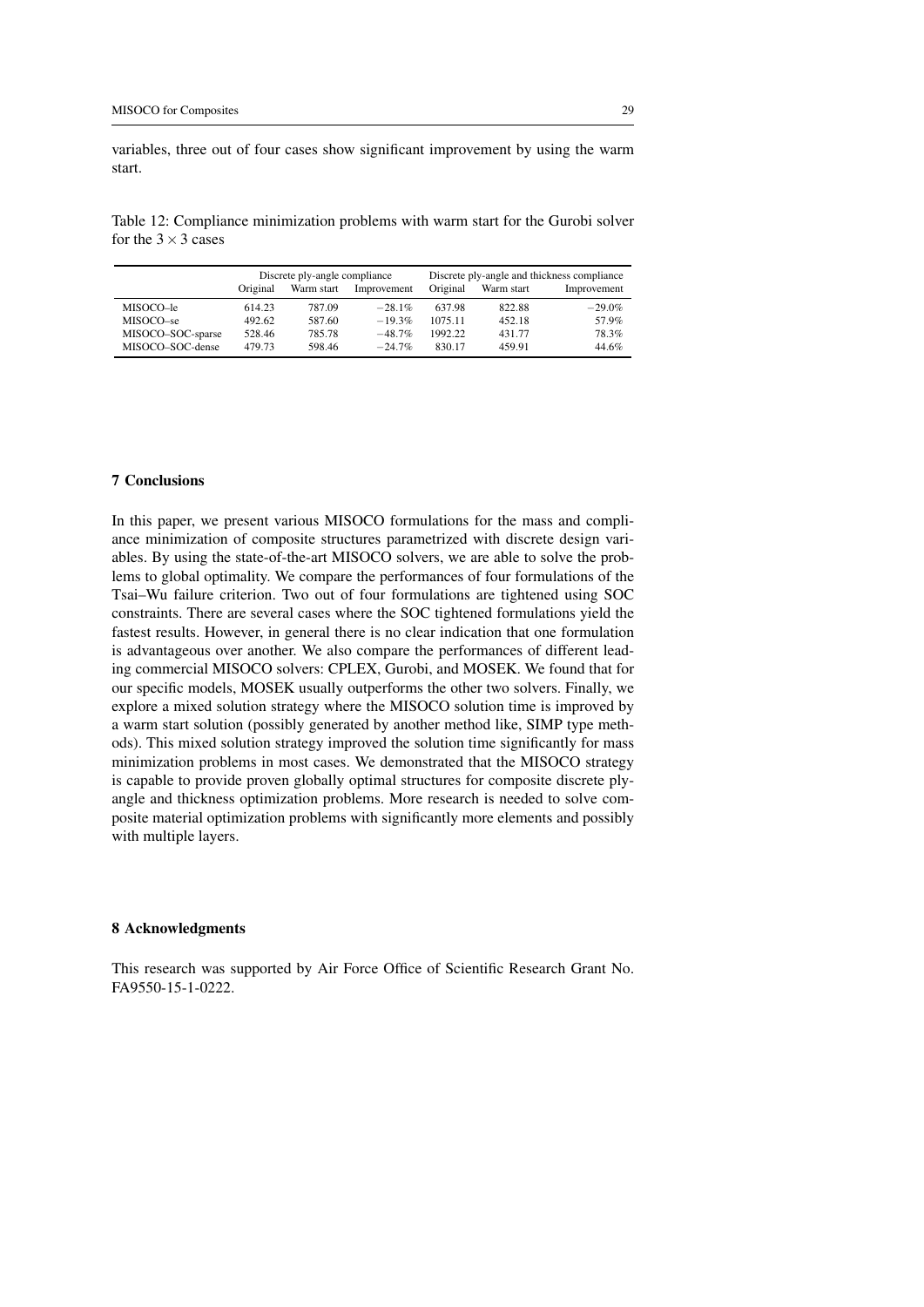# References

- <span id="page-30-6"></span>Achtziger W, Stolpe M (2007) Global optimization of truss topology with discrete bar areas—part II: Implementation and numerical results. Computational Optimization and Applications 44(2):315–341, DOI 10.1007/s10589-007-9152-7
- <span id="page-30-5"></span>Albanesi A, Bre F, Fachinotti V, Gebhardt C (2018) Simultaneous ply-order, plynumber and ply-drop optimization of laminate wind turbine blades using the inverse finite element method. Composite Structures 184:894–903, DOI 10.1016/j. compstruct.2017.10.051
- <span id="page-30-8"></span>Andersen ED, Andersen KD (2000) The MOSEK interior point optimizer for linear programming: An implementation of the homogeneous algorithm. In: Frenk H, Roos K, Terlaky T, Zhang S (eds) Applied Optimization, Springer US, pp 197– 232, DOI 10.1007/978-1-4757-3216-0\28
- <span id="page-30-7"></span>Andersen ED, Roos K, Terlaky T (2003) On implementing a primal-dual interiorpoint method for conic quadratic optimization. Mathematical Programming 95(2):249–277, DOI 10.1007/s10107-002-0349-3
- <span id="page-30-14"></span>Belotti P, Góez JC, Pólik I, Ralphs TK, Terlaky T (2013) On families of quadratic surfaces having fixed intersections with two hyperplanes. Discrete Applied Mathematics 161(16-17):2778–2793, DOI 10.1016/j.dam.2013.05.017
- <span id="page-30-9"></span>Belotti P, Góez JC, Pólik I, Ralphs TK, Terlaky T (2017) A complete characterization of disjunctive conic cuts for mixed integer second order cone optimization. Discrete Optimization 24:3–31, DOI 10.1016/j.disopt.2016.10.001
- <span id="page-30-3"></span>Bendsøe MP, Sigmund O (1999) Material interpolation schemes in topology optimization. Archive of Applied Mechanics (Ingenieur Archiv) 69(9-10):635–654, DOI 10.1007/s004190050248
- <span id="page-30-13"></span>Bourdin B (2001) Filters in topology optimization. International Journal for Numerical Methods in Engineering 50(9):2143–2158, DOI 10.1002/nme.116
- <span id="page-30-2"></span>Brampton CJ, Wu KC, Kim HA (2015) New optimization method for steered fiber composites using the level set method. Structural and Multidisciplinary Optimization 52(3):493–505, DOI 10.1007/s00158-015-1256-6
- <span id="page-30-1"></span>Brooks TR, Martins JRRA (2018) On manufacturing constraints for tow-steered composite design optimization. Composite Structures 204:548–559, DOI 10.1016/j. compstruct.2018.07.100
- <span id="page-30-4"></span>Bruyneel M (2010) SFP—a new parameterization based on shape functions for optimal material selection: Application to conventional composite plies. Structural and Multidisciplinary Optimization 43(1):17–27, DOI 10.1007/s00158-010-0548-0
- <span id="page-30-10"></span>Cheng G (1995) Some aspects of truss topology optimization. Structural Optimization 10(3-4):173–179, DOI 10.1007/bf01742589
- <span id="page-30-11"></span>Cheng GD, Guo X (1997)  $\varepsilon$ -relaxed approach in structural topology optimization. Structural Optimization 13(4):258–266, DOI 10.1007/bf01197454
- <span id="page-30-12"></span>Diaz A, Sigmund O (1995) Checkerboard patterns in layout optimization. Structural Optimization 10:40–45
- <span id="page-30-0"></span>Ghiasi H, Fayazbakhsh K, Pasini D, Lessard L (2010) Optimum stacking sequence design of composite materials part II: Variable stiffness design. Composite Structures 93(1):1–13, DOI 10.1016/j.compstruct.2010.06.001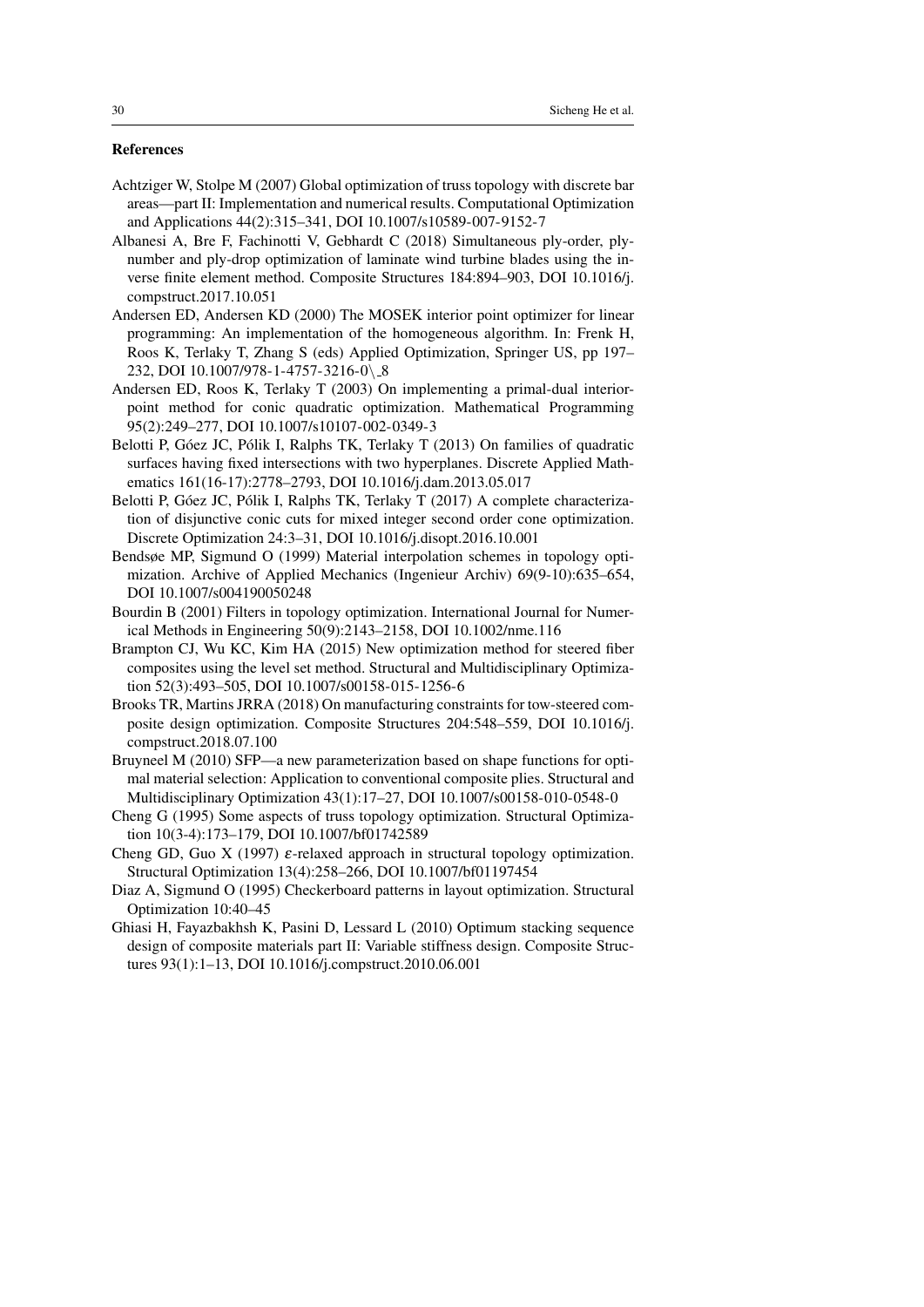- <span id="page-31-5"></span>Gillet A, Francescato P, Saffre P (2009) Single- and multi-objective optimization of composite structures: The influence of design variables. Journal of Composite Materials 44(4):457–480, DOI 10.1177/0021998309344931
- <span id="page-31-1"></span>Grossmann IE, Voudouris V, Ghattas O (1992) Mixed-integer linear programming reformulations for some nonlinear discrete design optimization problems. In: Floudas CA, Pardalos PM (eds) Recent advances in global optimization, Princeton University Press, pp 478–512
- <span id="page-31-12"></span>Gurobi Optimization, LLC (2018) Gurobi optimizer reference manual. URL [http:](http://www.gurobi.com) [//www.gurobi.com](http://www.gurobi.com)
- <span id="page-31-14"></span>Haftka RT (1985) Simultaneous analysis and design. AIAA Journal 23(7):1099– 1103, DOI 10.2514/3.9043
- <span id="page-31-10"></span>Haftka RT, Walsh JL (1992) Stacking-sequence optimization for buckling of laminated plates by integer programming. AIAA Journal 30(3):814–819, DOI 10.2514/ 3.10989
- <span id="page-31-11"></span>Hahn HT, Tsai SW (1980) Introduction to Composite Materials. Technomic Publishing Co, Inc.
- <span id="page-31-16"></span>Huang D, Friedmann PP (2016) An integrated aerothermoelastic analysis framework for predicting the response of composite panels. In: 15th Dynamics Specialists Conference, American Institute of Aeronautics and Astronautics, DOI 10.2514/6. 2016-1090
- <span id="page-31-13"></span>IBM ILOG (2018) IBM ILOG CPLEX v12.8.0 user's manual for CPLEX. URL <http://www.cplex.com>
- <span id="page-31-3"></span>Kennedy GJ (2016) A full-space barrier method for stress-constrained discrete material design optimization. Structural and Multidisciplinary Optimization 54(3):619– 639, DOI 10.1007/s00158-016-1428-z
- <span id="page-31-2"></span>Kennedy GJ, Martins JRRA (2013) A laminate parametrization technique for discrete ply angle problems with manufacturing constraints. Structural and Multidisciplinary Optimization 48(2):379–393, DOI 10.1007/s00158-013-0906-9
- <span id="page-31-4"></span>Kim JS, Kim CG, Hong CS (1999) Optimum design of composite structures with ply drop using genetic algorithm and expert system shell. Composite Structures 46(2):171–187, DOI 10.1016/s0263-8223(99)00052-5
- <span id="page-31-7"></span>Marmaras K (2014) Optimal design of composite structures under manufacturing constraints. PhD thesis, Technical University of Denmark
- <span id="page-31-15"></span>Martins JRRA, Lambe AB (2013) Multidisciplinary design optimization: A survey of architectures. AIAA Journal 51(9):2049–2075, DOI 10.2514/1.J051895
- <span id="page-31-9"></span>Mela K (2014) Resolving issues with member buckling in truss topology optimization using a mixed variable approach. Structural and Multidisciplinary Optimization 50(6):1037–1049, DOI 10.1007/s00158-014-1095-x
- <span id="page-31-6"></span>Munoz E (2010) Global optimization for discrete topology design problems by generalized Benders's decomposition. PhD thesis, Technical University of Denmark
- <span id="page-31-0"></span>Nikbakt S, Kamarian S, Shakeri M (2018) A review on optimization of composite structures part i: Laminated composites. Composite Structures 195:158–185, DOI 10.1016/j.compstruct.2018.03.063
- <span id="page-31-8"></span>Petersen CC (1971) A note on transforming the product of variables to linear form in linear programs. Working Paper, Purdue University,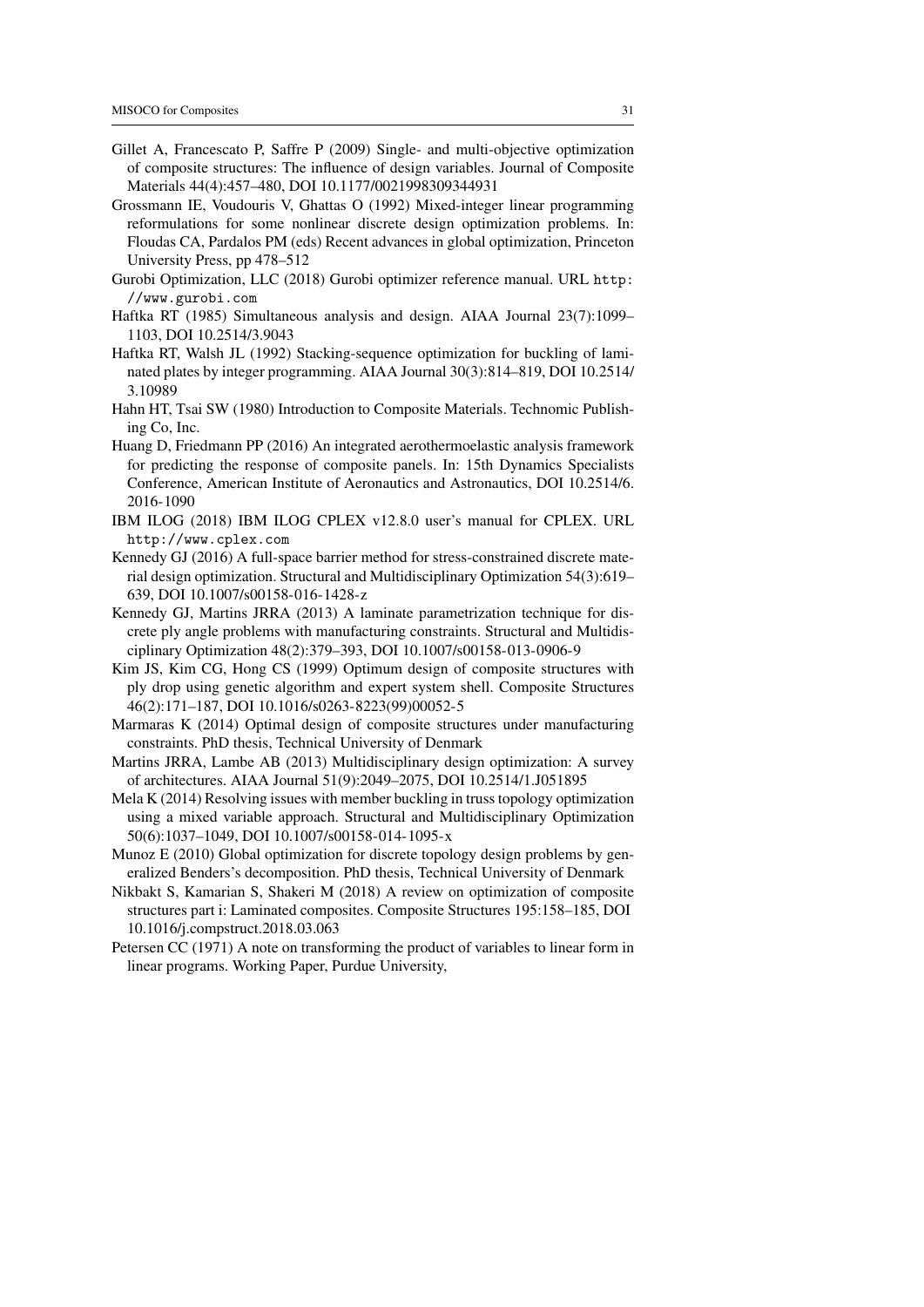- <span id="page-32-7"></span>Rasmussen M, Stolpe M (2008) Global optimization of discrete truss topology design problems using a parallel cut-and-branch method. Computers & Structures 86(13- 14):1527–1538, DOI 10.1016/j.compstruc.2007.05.019
- <span id="page-32-1"></span>Riche RL, Haftka RT (1993) Optimization of laminate stacking sequence for buckling load maximization by genetic algorithm. AIAA Journal 31(5):951–956, DOI 10. 2514/3.11710
- <span id="page-32-10"></span>Shahabsafa M (2018) Mixed integer conic optimization and its applications. PhD thesis, Lehigh University
- <span id="page-32-9"></span>Shahabsafa M, Mohammad-Nezhad A, Terlaky T, Zuluaga L, He S, Hwang JT, Martins JRRA (2018) A novel approach to discrete truss design problems using mixed integer neighborhood search. Structural and Multidisciplinary Optimization 58:2411—2429, DOI 10.1007/s00158-018-2099-8
- <span id="page-32-14"></span>Sigmund O (1994) Design of material structures using topology optimization. PhD thesis, Technical University of Denmark
- <span id="page-32-13"></span>Sigmund O (1998) Numerical instablities in topology optimization: A survey on procedures dealing with checkerboards, mesh-dependencies and local minima. Structural Optimization 16:68–75
- <span id="page-32-11"></span>Sørensen R, Lund E (2015) Thickness filters for gradient based multi-material and thickness optimization of laminated composite structures. Structural and Multidisciplinary Optimization 52(2):227–250, DOI 10.1007/s00158-015-1230-3
- <span id="page-32-4"></span>Sørensen SN, Stolpe M (2015) Global blending optimization of laminated composites with discrete material candidate selection and thickness variation. Structural and Multidisciplinary Optimization 52(1):137–155, DOI 10.1007/s00158-015-1225-0
- <span id="page-32-3"></span>Stegmann J, Lund E (2005) Discrete material optimization of general composite shell structures. International Journal for Numerical Methods in Engineering pp 2009– 2027, DOI 10.1002/nme.1259, URL <http://dx.doi.org/10.1002/nme.1259>
- <span id="page-32-5"></span>Stolpe M (2007) On the reformulation of topology optimization problems as linear or convex quadratic mixed 0–1 programs. Optimization and Engineering 8(2):163– 192, DOI 10.1007/s11081-007-9005-3
- <span id="page-32-8"></span>Stolpe M (2014) Truss topology optimization with discrete design variables by outer approximation. Journal of Global Optimization 61(1):139–163, DOI 10.1007/ s10898-014-0142-x
- <span id="page-32-6"></span>Stolpe M, Stidsen T (2007) A hierarchical method for discrete structural topology design problems with local stress and displacement constraints. International Journal for Numerical Methods in Engineering 69(5):1060–1084, DOI 10.1002/nme.1800
- <span id="page-32-2"></span>Stolpe M, Svanberg K (2003) Modelling topology optimization problems as linear mixed 0-1 programs. International Journal for Numerical Methods in Engineering 57(5):723–739, DOI 10.1002/nme.700
- <span id="page-32-12"></span>Sved G, Ginos Z (1968) Structural optimization under multiple loading. International Journal of Mechanical Sciences 10(10):803–805, DOI 10.1016/0020-7403(68) 90021-0
- <span id="page-32-15"></span>Tsai SW, Wu EM (1971) A general theory of strength for anisotropic materials. Journal of composite materials 5(1):58–80
- <span id="page-32-0"></span>Zhou Y, Nomura T, Saitou K (2018) Multi-component topology and material orientation design of composite structures (MTO-c). Computer Methods in Applied Mechanics and Engineering 342:438–457, DOI 10.1016/j.cma.2018.07.039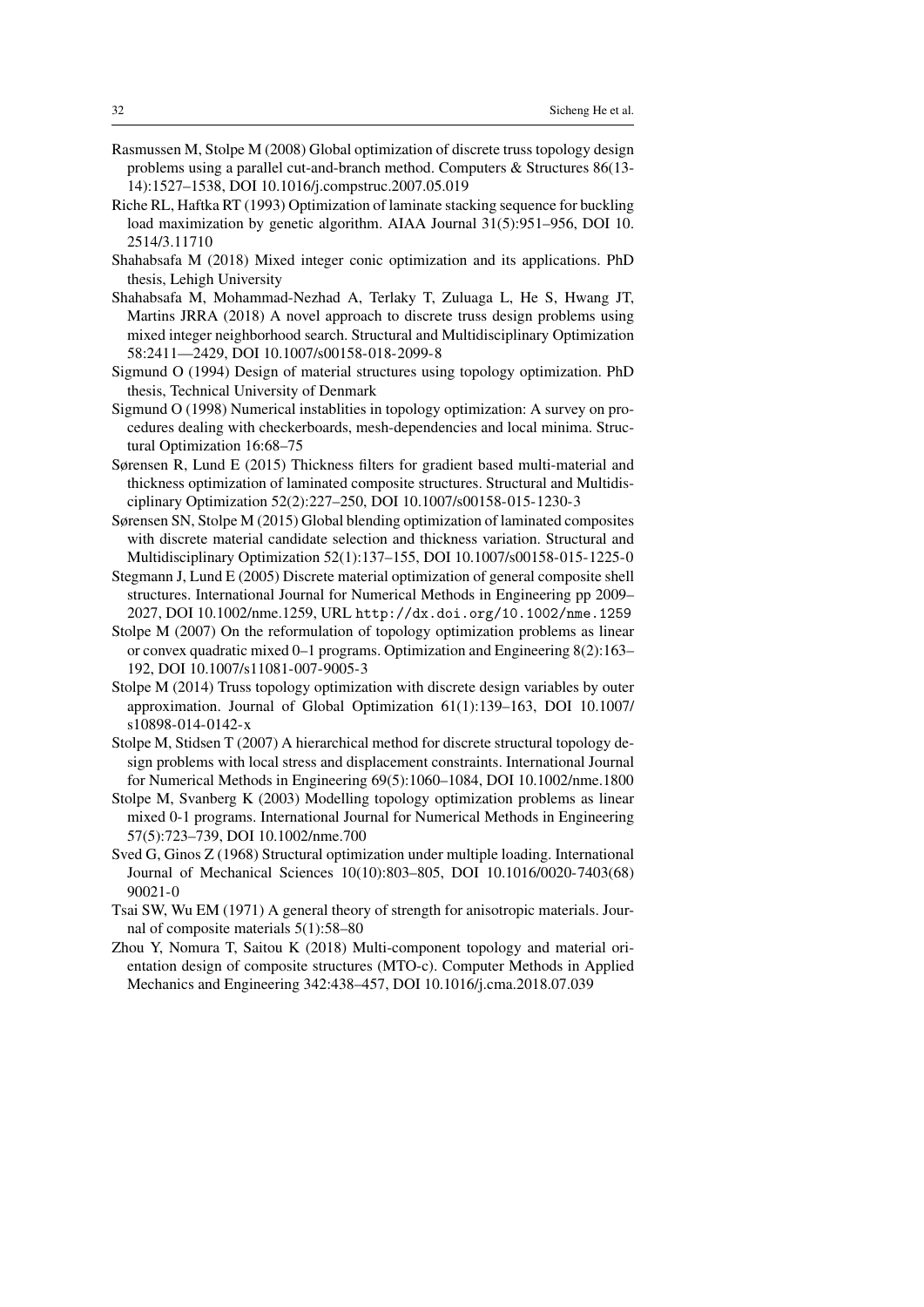# Appendix

1. Constitutive matrix calculation

# *1.a In-plane constitutive relation*

In this section, we present the constitutive matrix  $Q_i$  derivation procedures. In a frame that the  $x$  axis is aligned with the fiber direction, we have the following constitutive relationships:

$$
\begin{bmatrix} \sigma_1 \\ \sigma_2 \\ \tau_{12} \end{bmatrix} \mathbf{Q} \begin{bmatrix} \varepsilon_1 \\ \varepsilon_2 \\ \varepsilon_{12} \end{bmatrix},
$$

where Q is given as

and

$$
\mathbf{Q} = \begin{bmatrix} Q_{11} & Q_{12} & 0 \\ Q_{21} & Q_{22} & 0 \\ 0 & 0 & 2Q_{66} \end{bmatrix},
$$

$$
Q_{11} = \frac{E_1}{1 - v_{21}v_{12}}
$$
  
\n
$$
Q_{12} = \frac{v_{12}E_2}{1 - v_{21}v_{12}} = Q_{21}
$$
  
\n
$$
Q_{22} = \frac{E_2}{1 - v_{21}v_{12}}
$$
  
\n
$$
Q_{66} = G_{12}.
$$

For more general cases where the *x* axis and the fiber direction are with an angle of  $\theta$ , using the laws of tensor transformation relations, we have:

$$
\begin{bmatrix} \sigma_x \\ \sigma_y \\ \tau_{xy} \end{bmatrix} = \mathbf{T}^{-1}(\theta) \begin{bmatrix} \sigma_1 \\ \sigma_2 \\ \tau_{12} \end{bmatrix},
$$

where

$$
\mathbf{T}^{-1}(\theta) = \begin{bmatrix} \cos^2 \theta & \sin^2 \theta & -2\cos \theta \sin \theta \\ \sin^2 \theta & \cos^2 \theta & 2\cos \theta \sin \theta \\ \cos \theta \sin \theta & -\cos \theta \sin \theta \cos^2 \theta - \sin^2 \theta \end{bmatrix},
$$

and

$$
\begin{bmatrix} \epsilon_1 \\ \epsilon_2 \\ \epsilon_{12} \end{bmatrix} = \mathbf{T}(\theta) \begin{bmatrix} \epsilon_x \\ \epsilon_y \\ \epsilon_{xy} \end{bmatrix}.
$$

Thus, the general constitutive law is given as:

$$
\begin{bmatrix} \sigma_x \\ \sigma_y \\ \tau_{xy} \end{bmatrix} = \mathbf{T}^{-1}(\theta) \mathbf{Q} \mathbf{T}(\theta) \begin{bmatrix} \varepsilon_x \\ \varepsilon_y \\ \varepsilon_{xy} \end{bmatrix}.
$$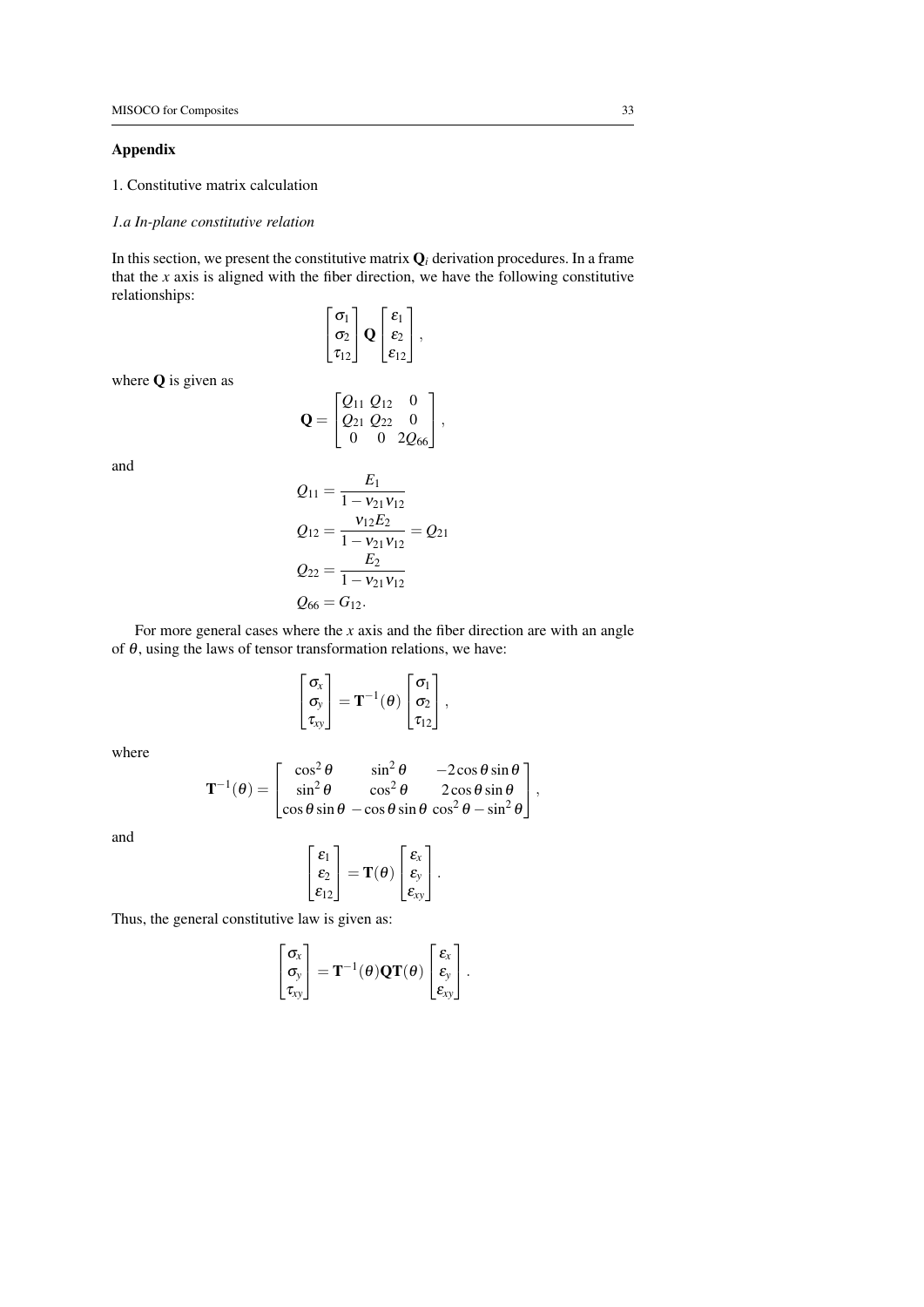For the  $j^{\text{th}}$  choice with the angle as  $\theta_j$ , we define:

$$
\mathbf{Q}_j = \mathbf{T}^{-1}(\boldsymbol{\theta}_j) \mathbf{Q} \mathbf{T}(\boldsymbol{\theta}_j).
$$

We can give an explicit expression for  $\mathbf{Q}_i$  by expanding the previous equation:

$$
Q_{j,11} = Q_{11} \cos^4 \theta_j + Q_{22} \sin^4 \theta_j + 2(Q_{12} + 2Q_{66}) \sin^2 \theta_j \cos^2 \theta_j
$$
  
\n
$$
Q_{j,12} = (Q_{11} + Q_{22} - 4Q_{66}) \cos^2 \theta_j \sin^2 \theta_j + Q_{12} (\sin^4 \theta_j + \cos^4 \theta_j)
$$
  
\n
$$
Q_{j,22} = Q_{11} \sin^4 \theta_j + Q_{22} \cos^4 \theta_j + 2(Q_{12} + 2Q_{66}) \sin^2 \theta_j \cos^2 \theta_j
$$
  
\n
$$
Q_{j,16} = (Q_{11} - Q_{12} - 2Q_{66}) \cos^3 \theta_j \sin \theta_j - (Q_{22} - Q_{12} - 2Q_{66}) \cos \theta_j \sin^3 \theta_j
$$
  
\n
$$
Q_{j,26} = (Q_{11} - Q_{12} - 2Q_{66}) \cos \theta_j \sin^3 \theta_j - (Q_{22} - Q_{12} - 2Q_{66}) \cos^3 \theta_j \sin \theta_j
$$
  
\n
$$
Q_{j,66} = (Q_{11} + Q_{22} - 2Q_{12} - 2Q_{66}) \cos^2 \theta_j \sin^2 \theta_j + Q_{66} (\sin^4 \theta_j + \cos^4 \theta_j).
$$

# *1.b Out-of-plane constitutive relation*

The out-of-plane constitutive relationship is given as

$$
\begin{bmatrix} \sigma_{yz} \\ \sigma_{xz} \end{bmatrix} = \mathbf{C}_j \begin{bmatrix} \psi_y + \frac{\partial w}{\partial y} \\ \psi_x + \frac{\partial w}{\partial x} \end{bmatrix},
$$

where

$$
\mathbf{C}_j = \begin{bmatrix} C_{j,44} & C_{j,45} \\ C_{j,45} & C_{j,55} \end{bmatrix},
$$

and

$$
C_{j,44} = C_{44} \cos^2 \theta_j + C_{55} \sin^2 \theta_j
$$
  
\n
$$
C_{j,45} = (C_{55} - C_{44}) \cos \theta_j \sin \theta_j
$$
  
\n
$$
C_{j,55} = C_{44} \sin^2 \theta_j + C_{55} \cos^2 \theta_j
$$

.

We also know that  $C_{44} = G_{23}$  and  $C_{55} = G_{12}$ .

# 2. Strain operator

We calculate the strain at the upper surface center for each element that is later used in Tsai–Wu failure criterion. The in-plane strain is given as:

$$
\boldsymbol{\epsilon} = \boldsymbol{\epsilon}_l + z\boldsymbol{\chi}, \boldsymbol{\epsilon}_l = \mathbf{L}_1 \mathbf{u}, \boldsymbol{\chi} = \mathbf{L}_2 \mathbf{u},
$$

where

$$
\mathbf{L}_1 = \begin{bmatrix} |N_{i,x} & 0 & 0 & 0 & 0 \\ 0 & N_{i,y} & 0 & 0 & 0 \\ N_{i,y} & N_{i,x} & 0 & 0 & 0 \end{bmatrix} \dots, \mathbf{L}_2 = \begin{bmatrix} | & 0 & 0 & 0 & N_{i,x} & 0 \\ 0 & 0 & 0 & 0 & N_{i,y} \\ 0 & 0 & 0 & N_{i,y} & N_{i,x} \end{bmatrix} \dots
$$